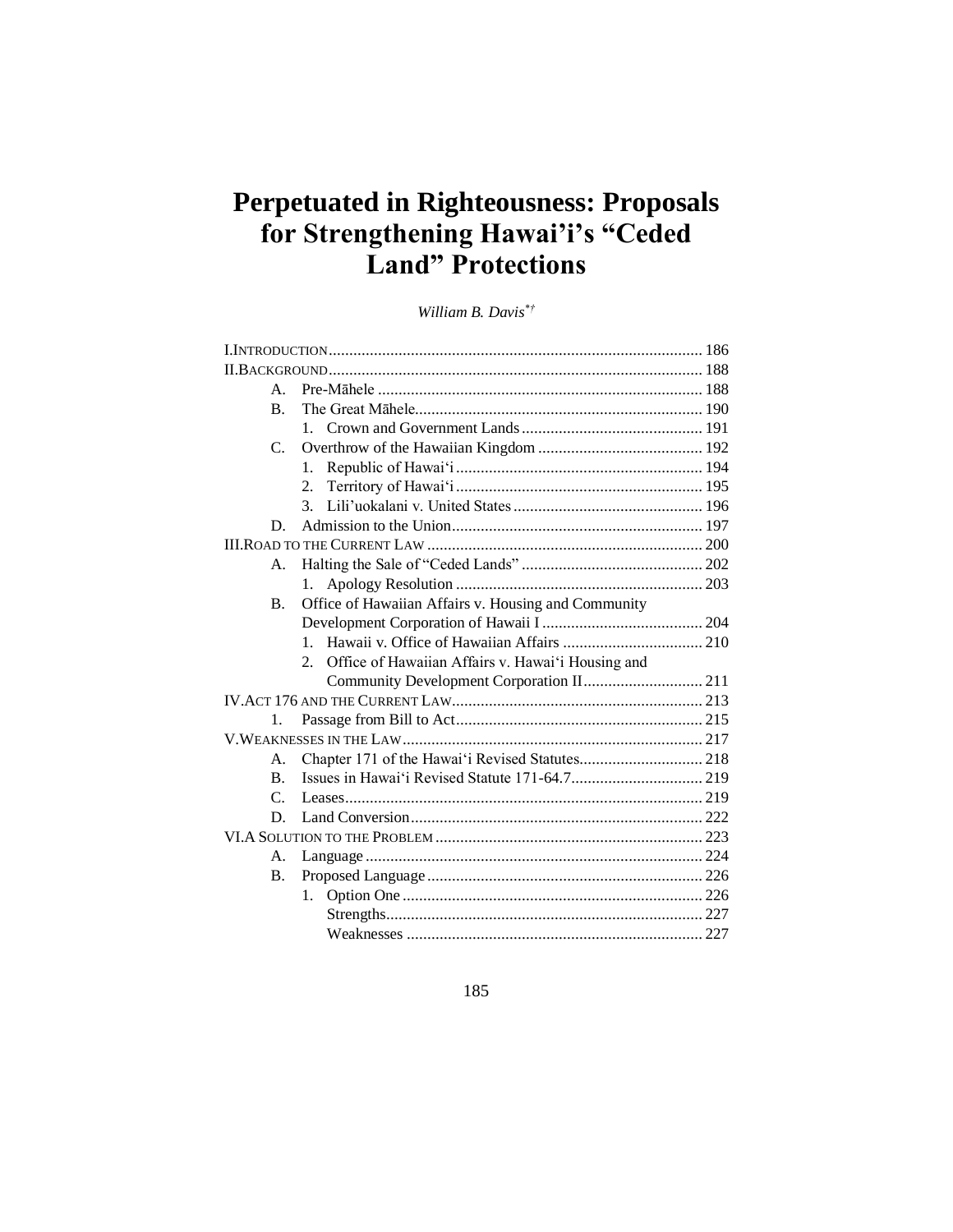186 *University of California, Davis* [Vol. 45:2

| $\mathcal{C}$ |  |  |  |
|---------------|--|--|--|
| D.            |  |  |  |
|               |  |  |  |
|               |  |  |  |
|               |  |  |  |

#### I. INTRODUCTION

"*Hānau ka ʻāina, hānau ke aliʻi, hānau ke kanaka*. Born was the land, born were the chiefs, born were the common people."<sup>1</sup>

5.1 million years ago, volcanic magma breached the surface of the calm Pacific Ocean. The first of a major string of islands emerged from the depths of the sea. This land would, in time, become Hawaiʻi and its people, Kanaka Maoli. They voyaged from other islands in Polynesia and would find their way to these new islands. Through the centuries, they would develop an advanced society, culture,

<sup>\*</sup>William Davis is a third-year law student at Stetson University College of Law in Gulfport, Florida.

<sup>†</sup> My interest in this subject came from volunteering with the Office of Hawaiian Affairs in early 2021. During that time, I learned a great deal about Hawaiian history, land rights, and the sacred connection that the Hawaiian people have with the 'āina. Realizing my position as a *haole*, I try to take a tone and position that gives options that may not have been considered to the Native Hawaiian community but does not try to make a decision for them, as it is their land and what to do with it should be their decision alone. The daily and unwavering commitment by activists and leaders of the Kanaka Maoli people to protect their rights and land is something that I have a deep and lasting respect for and is why I decided to write this article. I would like to acknowledge the works of Professor Melody Kapilialoha MacKenzie and the late Professor Jon Van Dyke for making this project possible, as well as comments and support from Professor MacKenzie, Wayne Tanaka, and Letani Peltier. <sup>1</sup>*ʻŌlelo Noeau: Relating to 'Āina (Land)*, Ho'okuA'AINA, https://www.hookuaaina.org/%ca%bbolelonoeau-relating-to-%ca%bbaina-land/ (last visited Jul 18, 2021) (quoting MARY KAWENA PUKUI, 'ŌLELO NO'EAU

<sup>&</sup>lt;sup>1</sup> Hawaiian Proverbs & Poetical Sayings (1983)).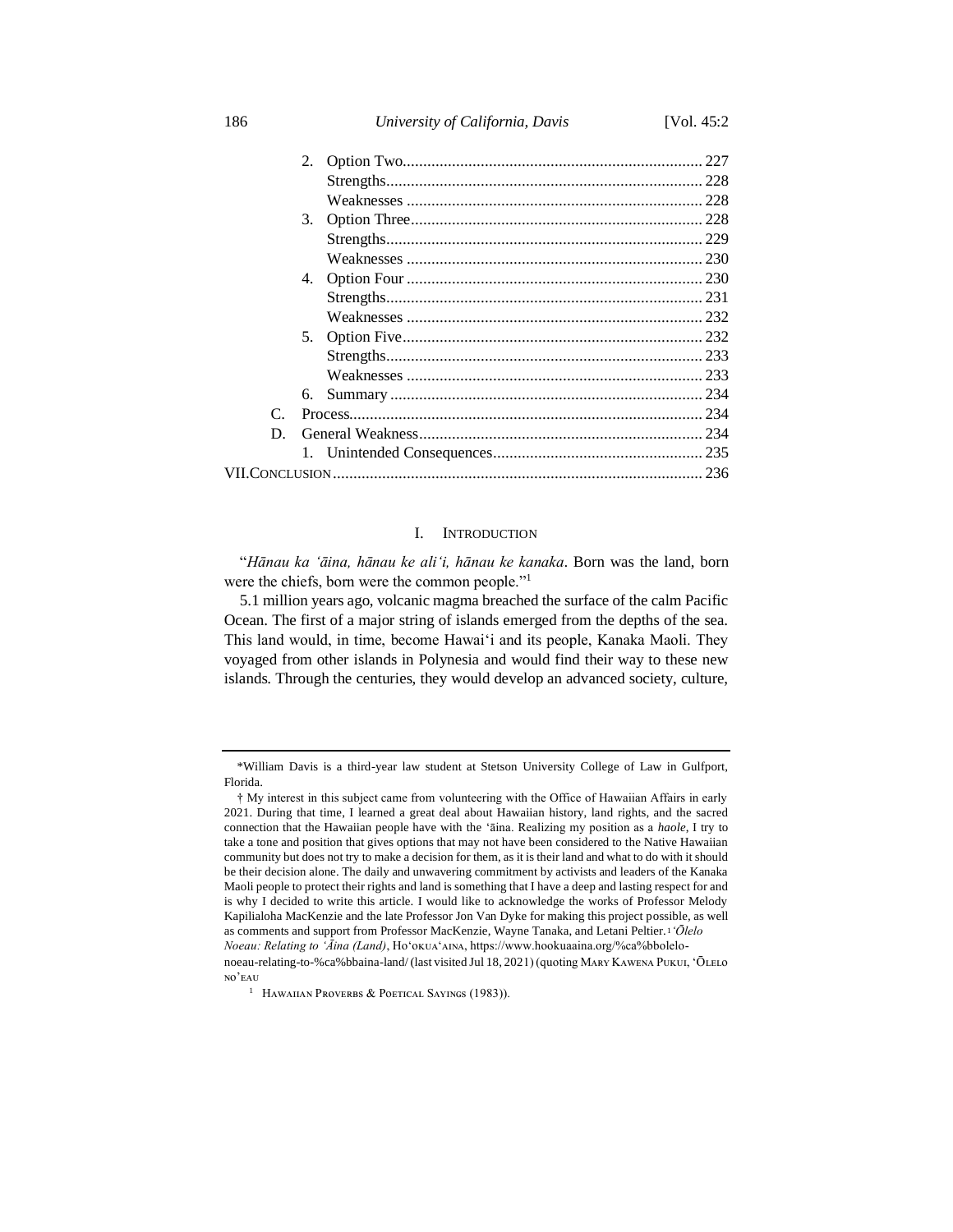and collective identity as Kanaka Maoli, ultimately creating a united Hawaiian Kingdom.<sup>2</sup>

The land is a sacred part of Hawaiian culture, religion, and identity.<sup>3</sup> This paper addresses the modern challenges that impact the "ceded lands"<sup>4</sup> of Hawaiʻi and specifically examines Hawaiʻi Revised Statutes section 171-64.7.<sup>5</sup> This paper argues that HRS 171- 64.7 is woefully insufficient. The restrictions put in place by the statute still allow for the land to be sold or gifted. Despite requiring a twothirds majority to sell or gift the land, this requirement can be altered with a simple majority vote by the state legislature, $6$  making it a faux protection.

Further, the current law does not include leases, thus, allowing the trust lands to develop. One way to properly halt the sale and development of the "ceded lands" until Native Hawaiian beneficiaries settle their claims is to put the landuse restrictions in the state constitution. The scope of this article covers just the lands owned by the State of Hawaiʻi. Part of the "ceded lands" are in the Hawaiian Homelands Trust, a specific trust established by Congress in 1921 to benefit Native Hawaiians of not less than fifty percent Hawaiian ancestry, $\frac{7}{7}$  or are held in fee simple by the United States Government as part of the deal for admission to the Union and fall outside the scope of the review.<sup>8</sup>

Hawaiʻi Revised Statute 171-64.7, passed as Act 176 in 2009, protects the "ceded lands" of Hawaiʻi from a fee sale. The statute requires that any attempt to sell any part of the "ceded lands" in fee sale must have a two-thirds majority approval from the legislature.<sup>9</sup> Under normal circumstances, this would be a very high bar; however, as the 2021 legislative session of the Hawaiʻi Legislature has demonstrated, those that would seek to develop the land are attempting to find ways around this law. In 2021, two bills were proposed that would impact the "ceded lands." The first, House Bill-499 (HB-499), which became law as Act 236, would extend leases on commercial developments already constructed on the "ceded lands" for many of the leaseholders; this would mean having over a 100-

<sup>4</sup> Due to the legal questions surrounding the "ceded lands" their use will be in quotation marks, they may also be referred to by their original designation of the Crown Lands and Government Lands, as well as the Public Land Trust.

<sup>2</sup> The word Hawaiʻi has what is known in 'Ōlelo Hawaiʻi (Hawaiian language) as an 'okina, it is written as an open single quotation mark and not as an apostrophe. Hawaiʻi is a Hawaiian word, native to the language, Hawaiian is an English word, and so does not have an 'okina in the word.

<sup>3</sup> Off. of Hawaiian Affairs v. Hous. & Cmty. Dev. Corp., 177 P.3d 884, 926 (Haw. 2008), *rev'd sub nom.* Hawaii v. Off. of Hawaiian Affairs, 556 U.S. 163 (2009).

<sup>5</sup> HAW. REV. STAT. § 171-64.7.

<sup>6</sup> § 171-64.7(b).

<sup>7</sup> Hawaiian Homes Commission Act, Pub. L. No. 34, ch. 42, §§ 201(a), 42 Stat. 108.

<sup>8</sup> Hawaii Admission Act, § 5, Pub L. No. 86-3, 73 Stat 4. § 5(c)-(d) are the specific sections I'm excluding.

<sup>9</sup> HRS 171-64.7 was amended by 2011 Haw. Sess. Laws Ch. 169 which required the DLNR to give more detail about the parcel they wished to sell.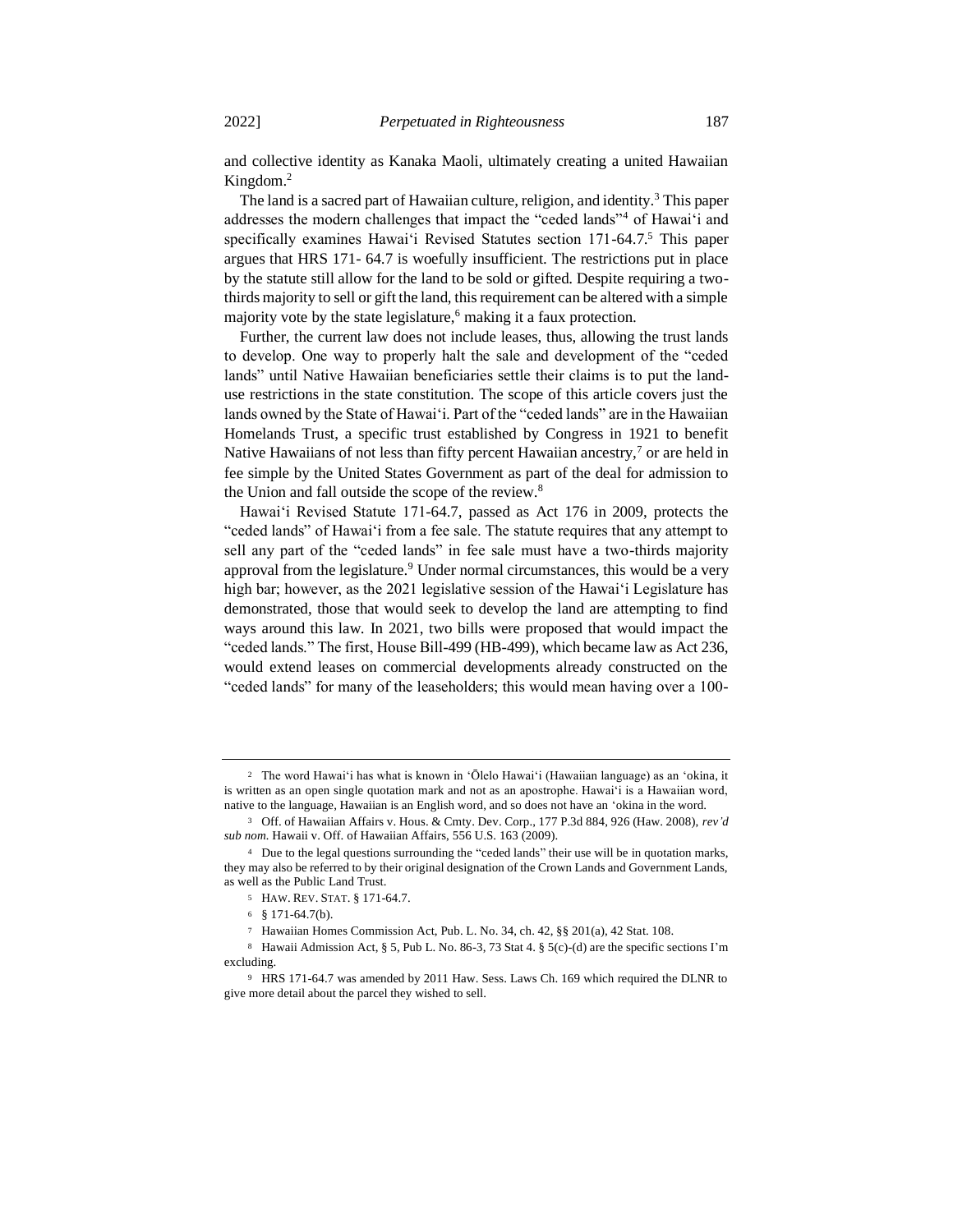year lease.<sup>10</sup> The second, Senate Bill-2 (SB-2), would allow the Governor to set aside any amount of the land for the Hawaiʻi Housing Finance Development Corporation to build and develop via a lease, rather than a fee sale.<sup>11</sup>

The "ceded lands" encompass a large volume of the lands of the inhabited Hawaiian Islands. The state held lands are specifically "all lands or interest therein owned or under the control of state departments and agencies classed as government or crown lands previous to August 15,  $1895...$ <sup>12</sup> The Admission Act identifies these under Section 5(b) and 5(e) and any lands added following admission.<sup>13</sup>

This paper will begin by laying out the history of Hawaiʻi and the creation of the Public Land Trust. To do this requires understanding how Hawaiian land use laws have changed over time and how those changes impact the current law. Then, the paper will discuss the modern laws and cases that control the Public Land Trust today. This section will review their geneses and their weaknesses. Finally, I will propose five versions of constitutional amendments, each progressively more lenient than the last. Following each proposed amendment will be the general positives and negatives of each version of the amendment.

## II. BACKGROUND

Modern Hawaiian land use law begins with the Great Māhele.<sup>14</sup> The Māhele was the first codified entrance of western ideals of land ownership and privatization in the Hawaiian Kingdom. The impacts from this land division are still in the law, culture, and society today, as the land division is what would become the "ceded lands" in the first place. Therefore, to fully understand how the Māhele changed Hawaiian land use, one must know why it happened in the first place and understand the system that preceded it.

# *A. Pre-Māhele*

Before the Māhele, the Hawaiian community had a unique land tenure system.<sup>15</sup> The ahupua'a land tenure system was a highly developed and self-sustaining land

<sup>10</sup> *See* H.B. 499, H.D. 2, S.D. 2, C.D. 1, 35th Leg., 1st Sess. (Haw. 2021); Haw. Gov. Message 1364, July 5, 2021 (100-year leases are derived from the lease extensions to the already present 65 year leases).

<sup>11</sup> S.B. 2, S.D. 2, H.D. 2, 35th Leg., 1st Sess. (Haw. 2021).

<sup>12</sup> HAW. REV. STAT. § 171-64.7 (2021).

<sup>13</sup> *See* Hawaii Admission Act § 5. [Hereinafter Admission Act].

<sup>14</sup> Māhele means division in 'Ōlelo Hawaiʻi, Great Māhele means great division, referring to the division of land. *See* ULUAKU HAWAIIAN ELECTRONIC LIBRARY, Nā Puke Wehewehe ʻŌlelo Hawaiʻi, https://wehewehe.org/gsdl2.85/cgi-bin/hdict?e=q-11000-00—-off-0hdict—00-1——0-10-0—-0—- 0direct-10-ED—4—textpukuielbert%2ctextmamaka——-0-1l—11-haw-Zz-1—-Zz-1-home-M%c4%81hele—00-4-1-00-0—4——0-0-11-00-0utfZz-8-00&a=d&d=D11847.

<sup>15</sup> MELODY KAPILIALOHA MACKENZIE, HISTORICAL BACKGROUND, NATIVE HAWAIIAN LAW: A TREATISE 8 (2015).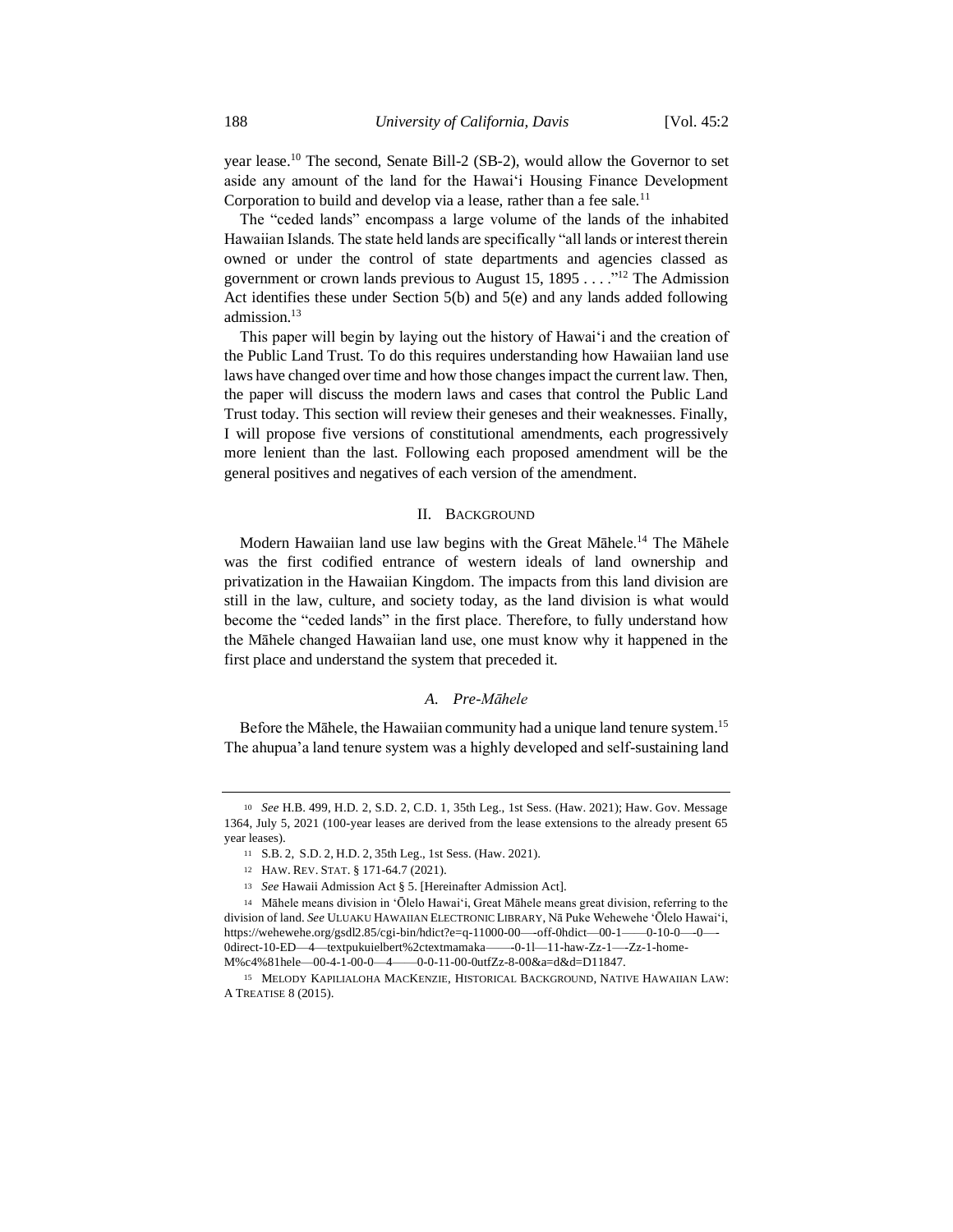division. This management system served Kanaka Maoli for generations before European contact.<sup>16</sup> The system worked in a quasi-tiered system. Unlike in Western society, where a person could have a fee simple ownership of their property, in the Hawaiian land tenure system, the aliʻi nui or high chief was the trustee of the land. Thus, it would be a mischaracterization to say that the *aliʻi nui* was the "landowner" in the Western sense of land ownership.<sup>17</sup> Broadly, the *aliʻi nui* held the land in trust for the chiefs who would act as land managers, and for the *makaʻāinana*, who would work and cultivate the land, working together to provide for the community and preserve the land for future generations.<sup>18</sup> The *aliʻi nui* and chiefs would change with time, but the *makaʻāinana* remained with the  $land.<sup>19</sup>$ 

Following the unification of the Hawaiian Islands by King Kamehameha I, he did what the *ali'i nui* before him had done and distributed the land amongst his supporters, $20$  not only continuing the land tenure system, but also creating governorships for each of the islands to maintain order while he was away.<sup>21</sup> His successor, Kamehameha II (Liloliho), did not redistribute the land, keeping the land arrangement as it was.<sup>22</sup> Following the death of King Kamehameha II, the Council of Chiefs created a new law allowing the chief to keep the land they currently had and pass it down to their heirs without having to go through redistribution.<sup>23</sup>

To protect his people, King Kamehameha III promulgated the Declaration of Rights in 1839.<sup>24</sup> This document, sometimes referred to as the Hawaiian Magna Carta,<sup>25</sup> within which Kamehameha III declares that "[p]rotection is hereby secured to the persons of all the people, together with their lands, their building lots and all their property and nothing whatever shall be taken from any individual, except by an express provision of the laws."<sup>26</sup> It was the first time that such protections were codified into Hawaiian Law.<sup>27</sup>

<sup>24</sup> HAW. KING. CONST. OF 1840, *reprinted in Translation of the Const. and Laws*, 1842, digitalized at, LEGAL ARCHIVES COLLECTION (2021), http://punawaiola.org/constitution.html.

<sup>25</sup> DAVIANNA MCGREGOR & MELODY MACKENZIE, MOʻOLELO EA O NĀ HAWAIʻI, HISTORY OF NATIVE HAWAIIAN

GOVERNANCE IN HAWAI'I 220 (2015).

<sup>27</sup> *See* MᴄGʀᴇɢᴏʀ & MᴀᴄKᴇɴᴢɪᴇ, *supra* note 25 at 219.

<sup>16</sup> *Id.*

<sup>17</sup> Jocelyn Linnekin, *The Hui Lands of Keanae: Hawaiian Land Tenure and the Great Māhele*, 92 J. POLYNESIAN SOC'Y. 169, 171 (1983).

<sup>18</sup> *Id.*

<sup>19</sup> *Id.* at 171-72.

<sup>20</sup> RALPH S. KUYKENDALL, THE HAWAIIAN KINGDOM 1778-1854: FOUNDATION AND TRANSFORMATION 52 (1983).

<sup>21</sup> *Id.* at 53.

<sup>&</sup>lt;sup>22</sup> MACKENZIE, *supra* note 15, at 10.

<sup>23</sup> *Id.* at 11.

<sup>26</sup> KE KUMUKÄNÄWAI O KA MAKAHIKI 1839, § 5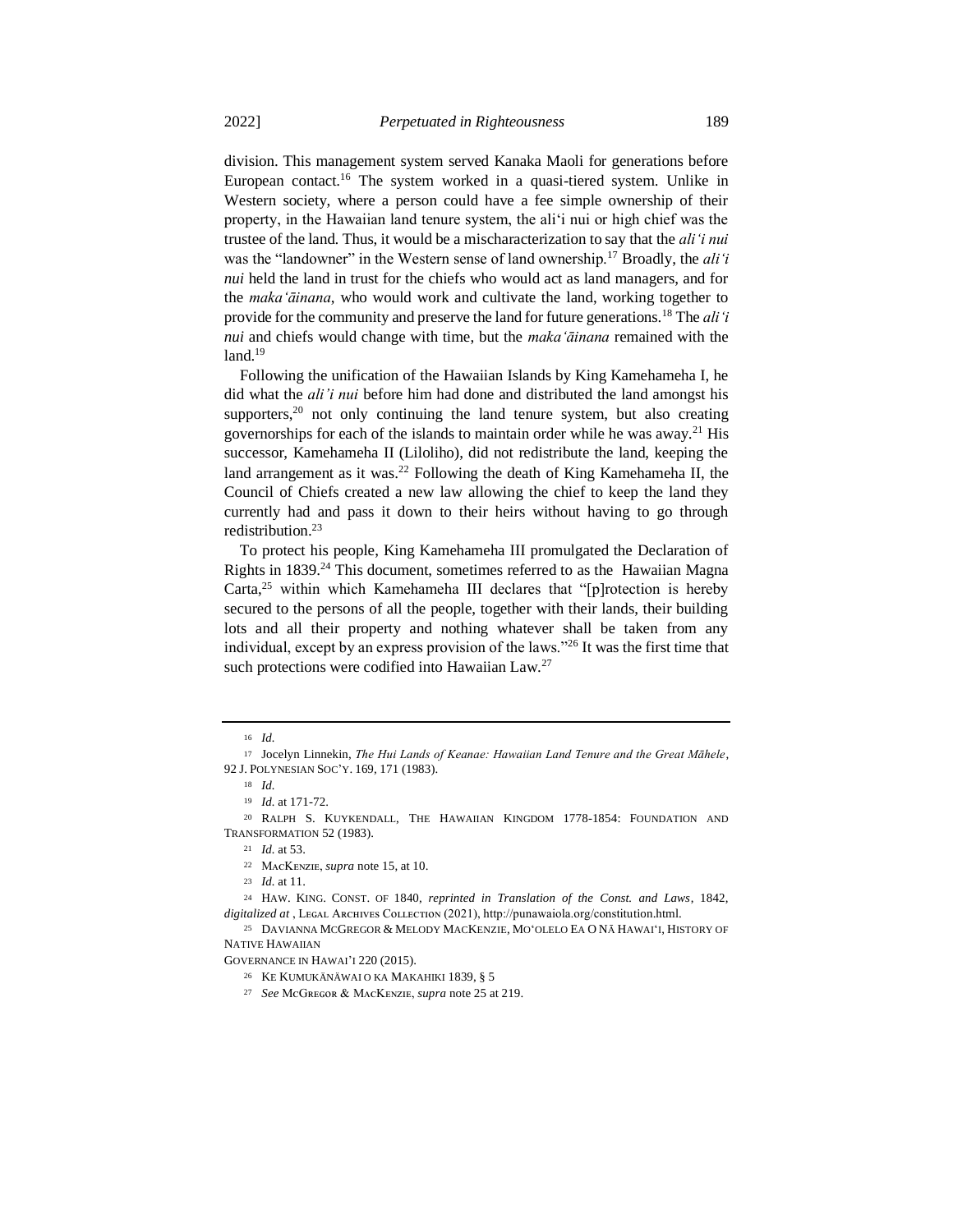A year following the promulgation of the Declaration of Rights, King Kamehameha III promulgated the 1840 Constitution.<sup>28</sup> It stated that the land belongs to the people of Hawaiʻi and not to the King alone; the King's role was to serve as the trustee for the land.<sup>29</sup> This addition, however, was not enough to stop the spread of foreign interests in the *'āina* (land). The leasing of land to foreigners continued.<sup>30</sup> In one lease dispute, a British naval officer temporarily overthrew the Hawaiian Government in the name of the British Empire. However, the British government rejected this action and returned the Kingdom to its people.<sup>31</sup> Nevertheless, the signal was clear that something in the Hawaiian land system needed to change in order to preserve the Kingdom from outside interference.<sup>32</sup>

# *B. The Great Māhele<sup>33</sup>*

The Māhele was the first true venture into private property that the Hawaiian Kingdom had taken.<sup>34</sup> The King used the Board of Commissioners to Quiet Land Titles (the Land Commission) to accomplish this objective.<sup>35</sup> The Land Commission established a set of principles that it was to abide by and objectives for it to carry out.<sup>36</sup> The principles established by the commission created the fundamental backbone for Māhele and what it is known for today: the land's division into thirds. One-third of the land would go to the king, one-third to chiefs,<sup>37</sup> and one-third would go to the government. The Land Commission gave land awards to the chiefs as they were in *Māhele Book*, <sup>38</sup> which acted as a recording of land interests between the king, the chiefs, and the government.<sup>39</sup>

<sup>&</sup>lt;sup>28</sup> HAW. KING. CONST. OF 1840, *reprinted in* KE KUMU KANAWAI A ME KE KANAWAI [CONSTITUTION], 1841.

<sup>&</sup>lt;sup>29</sup> HAW. KING. CONST. OF 1840, *reprinted in* TRANSLATION OF THE CONSTITUTION AND LAWS (1842), *digitalized in Constitutions*, LEGAL ARCHIVES COLLECTION (2021), http://punawaiola.org/ constitution.html.

<sup>30</sup> MACKENZIE, *supra* note 15, at 12.

<sup>31</sup> JON VAN DYKE, WHO OWNS THE CROWN LANDS OF HAWAIʻI? 27-28 (2008).

<sup>32</sup> JAMES L. HALEY, CAPTIVE PARADISE, A HISTORY OF HAWAII 160 (2014).

<sup>&</sup>lt;sup>33</sup> Māhele means division, "great" in this instance does not describe the feeling of goodness but rather the size of the endeavor and its change to Hawaiian society.

<sup>34</sup> Linnekin, *supra* note 17, at 173.

<sup>35</sup> Act of Dec. 10, 1845, An Act to Organize the Executive Departments of the Hawaiian Islands, Part I,

ch. VII, art. IV, *1845-46 Statute Laws of His Majesty Kamehameha III, King of the Hawaiian Islands*, 107.

<sup>36</sup> Neil M. Levy, *Native Hawaiian Land Rights*, 63 CAL. L. REV. 848, 854 (1975).

<sup>37</sup> Chiefs (ali'i) and managers, referred to as *konohiki* were combined into their one-third of the land in Hawaiʻi. *Id*.

<sup>38</sup> KAMEHAMEHA III, BUKE KAKAU PAA NO KA MAHELE AINA I HOOHOLOIA IWAENA O KAMEHAMEHA III A ME NA LII A ME NA KONOHIKI ANA HALE ALII, HONOLULU, IANUARI, 1848 (1848) (hereinafter the Māhele Book).

<sup>39</sup> Levy, *supra* note 36, at 855.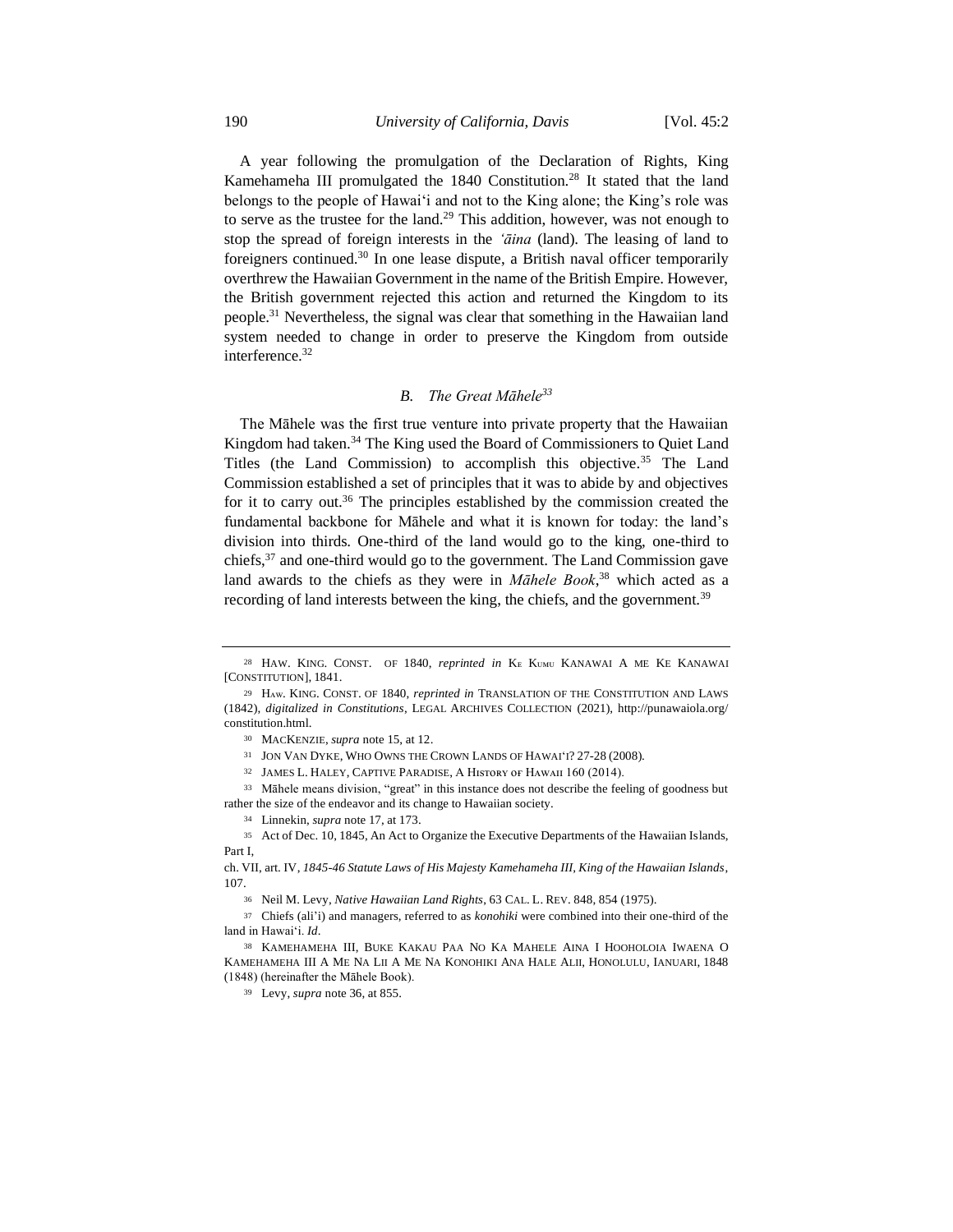During the Māhele period, the Land Commission sent out a notice for people who had land interests in Hawaiʻi to record their names and the lands they claimed.<sup>40</sup> The first māhele of land was conducted in January of 1848, with the last on March 7th, 1848.<sup>41</sup> The *maka'āinana* were also able to apply for land in the Māhele process; however, they had to show that they cultivated the land they wished to claim. This restricted the *maka'āinana's* ability to take part in the Māhele seriously.<sup>42</sup> The notice to the *maka'āinana* was placed into the *Polynesian* newspaper and written in terms foreign to the common people. It is important to note that at this time the idea of private property was still very new in the Hawaiian Islands and that the notice was vaguely and complexly written for the average person to understand its intent. As a result, many common Hawaiians never claimed their land.<sup>43</sup> In July of 1850, the Hawaiian Legislature passed a law allowing foreigners to have a fee-simple title and transfer rights in the land.<sup>44</sup> Ironically, this right was granted to foreigners before it was extended to the *maka'āinana*. 45

#### 1. Crown and Government Lands

The Māhele divided the land into thirds all at once. The land was divided first between the king, the chiefs, and *konohiki* then recorded in the *Māhele Book*, but the king still had total possession of half of the land.<sup>46</sup> From this, the land was divided into two parts. The first part was the government lands and the second was the crown lands.<sup>47</sup> Before this division, the King held around 2.5 million acres of land, which is about 60.3% of the land.<sup>48</sup> King Kamehameha III divided the land with 1.5 million acres going to the chiefs and the people into perpetuity.<sup>49</sup> The Hawaiian Legislature then declared that the lands the king had set aside for the chiefs and people would be the Government Lands.<sup>50</sup> In what is known as the Second Division of 1850, the Government Lands were further enlarged. The chiefs and *konokini* gave up one-third of their land to the government to acquire an absolute title in the remaining land. $51$ 

The remaining lands from the Māhele were the Crown Lands which were the lands reserved for the king, his heirs, and his successors, which would be private

<sup>51</sup> *Id.*

<sup>40</sup> *See* Linnekin, *supra* note 17, at 173.

<sup>41</sup> THE MĀHELE BOOK, *supra* note 37, at 11, 177.

<sup>42</sup> Linnekin, *supra* note 17, at 173-74.

<sup>43</sup> MᴄGʀᴇɢᴏʀ & MᴀᴄKᴇɴᴢɪᴇ, *supra* note 25, at 262-263; LINNEKIN, *supra* note 16, at 174.

<sup>44</sup> Maivân C. Lâm, *The Kuleana Act Revisited: The Survival of Traditional Hawaiian Commoner Rights in Land*, 64 WASH. L. REV. 233, 259 (1989).

<sup>45</sup> *Id.*

<sup>46</sup> KUYKENDALL, *supra* note 20, at 288.

<sup>47</sup> *Id.* at 288-289.

<sup>48</sup> MCGREGOR & MACKENZIE, *supra* note 25, at 221.

<sup>49</sup> *Id.*

<sup>50</sup> *Id.*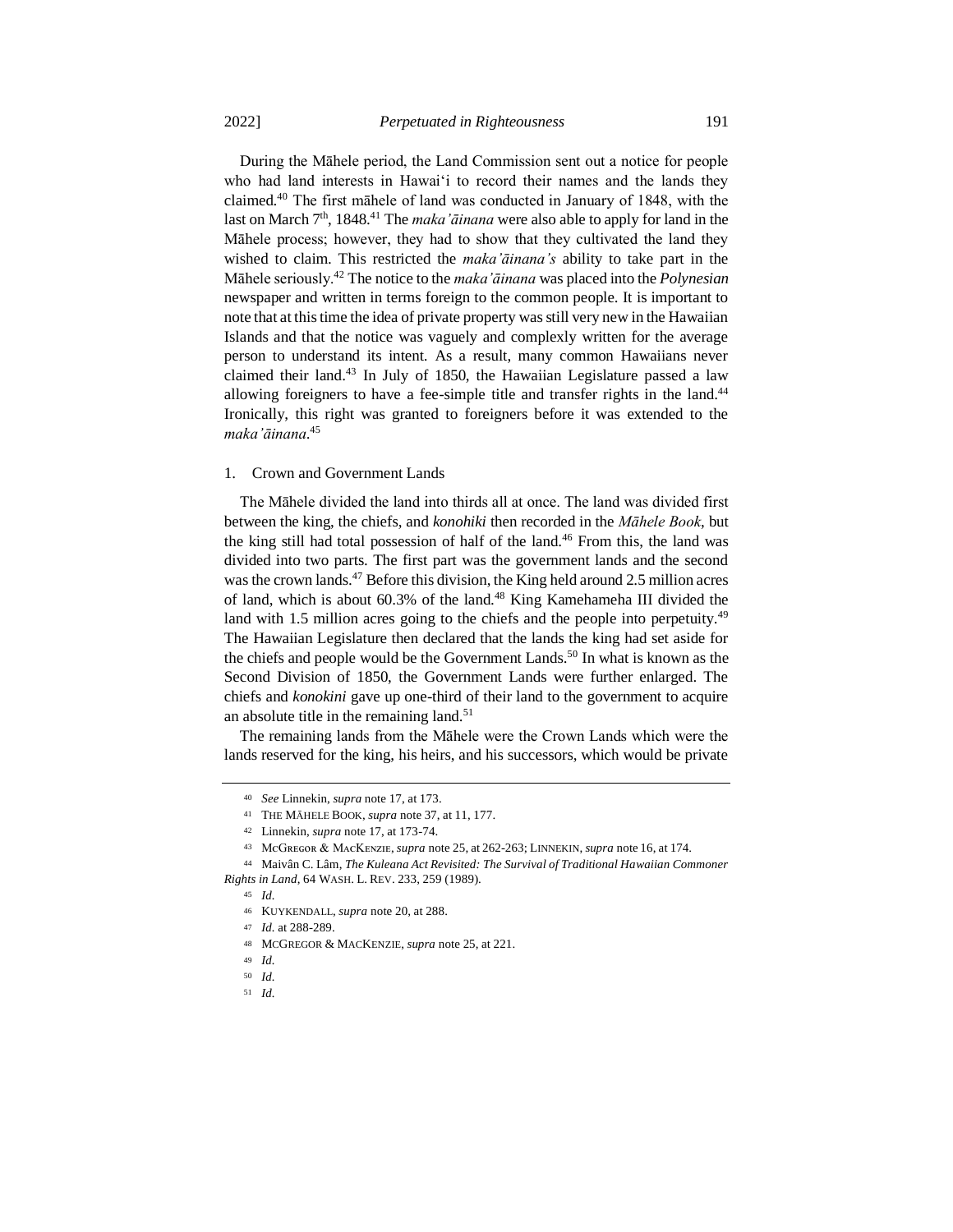land.<sup>52</sup> In total, the king reserved about 984,000 acres for the Crown Lands.<sup>53</sup> It was clear during the Māhele that the Crown Lands were the private property of the king. Before the Māhele, the King owned all the land and had reserved this remaining portion of the land for himself.<sup>54</sup> As will be expanded on in another section, the Supreme Court of Hawaiʻi decided that the Crown Lands did not belong to the king personally but rather to the institution of the Crown; thus, stripping the private land title from the *Mō'ī* (king) and essentially reapportioning that land back to the government.<sup>55</sup>

Overall, the Māhele was one of the most consequential moments in Hawaiian history, for many reasons other than changing the way land was legally held in the Kingdom and how it was perceived. Nevertheless, the ownership of the land and the transformation from the traditional land tenure system to a semi-capitalist land system would have profound impacts on Hawaiian culture and would eventually contribute to the overthrow of the Hawaiian Kingdom in 1893.<sup>56</sup> It cannot be overstated that the *'āina* is at the core of Hawaiian culture, religion, and way of life, and this fact is why the Māhele remains important today.<sup>57</sup>

## *C. Overthrow of the Hawaiian Kingdom<sup>58</sup>*

The overthrow of the Hawaiian Kingdom is one of the most defining moments in Hawaiian history. It is a clear demarcation point of a radical and hostile change in the way of life for Hawaiians and the use of their land.<sup>59</sup> For decades, the monarchs of Hawaiʻi had to maneuver and strategize to maintain the sovereignty of the Kingdom whilst remaining on the good side of the *haole* businessmen, who held an immense amount of power in the Kingdom.<sup>60</sup> The overthrow in 1893 was the zenith of the long road to the overthrow of the monarchy, and the institution of an American-friendly, white, male, foreign-run government.<sup>61</sup> The overthrow itself can be analogized to a tsunami, with the epicenter being the first contact of Captain Cook in 1778, moving along through the century following, cresting in

<sup>52</sup> KUYKENDALL, *supra* note 20, at 288.

<sup>53</sup> MCGREGOR & MACKENZIE, *supra* note 25, at 222.

<sup>54</sup> Levy, *supra* note 36, at 855.

<sup>55</sup> *In re* Estate of His Majesty Kamehameha IV, 2 Haw. 715 (1864).

<sup>56</sup> Levy, *supra* note 36, at 858.

<sup>57</sup> Off. Hawaiian Aff. v. Hous. and Cmty. Dev. Corp. Haw. (HCDCH), 177 P.3d 884, 926 (Haw. 2008), *rev'd sub nom.* Haw. v. Off. Hawaiian Aff., 556 U.S. 163 (2009).

<sup>58</sup> There is often confusion between the terms "Hawaiian Kingdom" and "Kingdom of Hawaii." Kingdom of Hawaii is an American term used in the 1993 Apology Resolution. S.J. Res. 19, 103d Cong. (1993). Hawaiian Kingdom was the official name of the Kingdom, this can be seen in documents of the time such as the 1864 constitution for the Kingdom. Const. Haw. King. § 47 (1864).

<sup>59</sup> VAN DYKE, *supra* note 31, at 174 (2008).

<sup>60</sup> *See* HALEY, *supra* note 32, at 246-47; *see also* MACKENZIE, *supra* note 15, at 19.

<sup>61</sup> *See generally* VAN DYKE, *supra* note 31, at 111-208 (the road to annexation was not a singular event but rather a series of events that led to the outcome).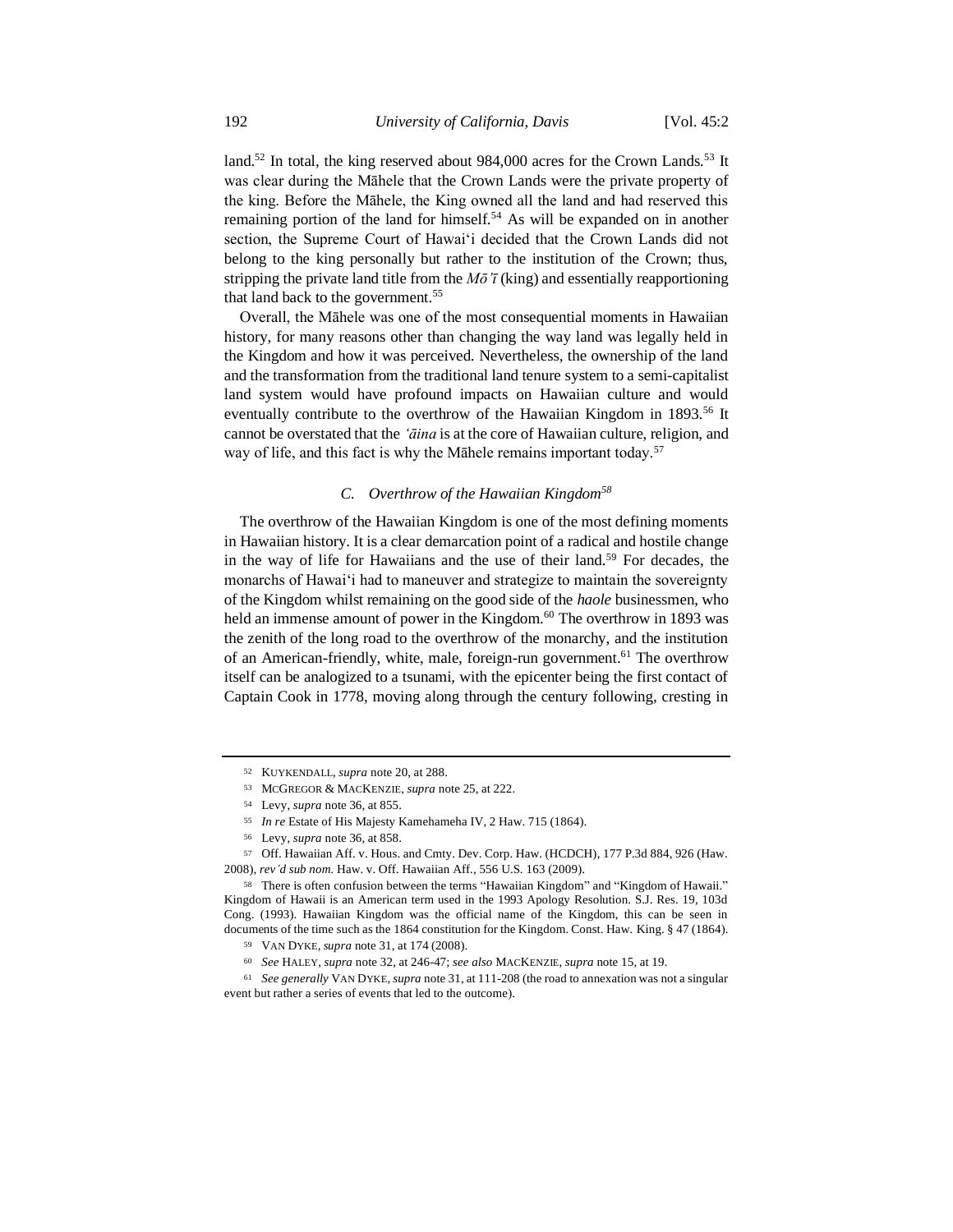January of 1893.<sup>62</sup> In terms of land use, with a particular focus on that of Government and Crown lands, the overthrow of the Hawaiian Kingdom would see the monumental change to the lands that would form the "ceded lands" that are at issue today.

The one issue that is at the core of the Hawaiian Kingdom's overthrow is racism.<sup>63</sup> In the years preceding the overthrow in January of 1893, the relationship between the white business owners and the Hawaiian monarchs had been becoming more and more strained.<sup>64</sup> The Māhele, as mentioned in earlier sections, had come about because of pressure from both Hawaiians and foreigners. Still, in the end, foreigners had a major influence on the Land Commission, and the result favored business owners and Western interests.<sup>65</sup>

The overthrow of the Hawaiian Kingdom came to a head when Queen Lili'uokalani attempted to present a new constitution to the Hawaiian Legislature to undo the forced changes brought about in the Bayonet Constitution of 1887.<sup>66</sup> To the white businessmen, members in an organization called the "Hawaiian League,"<sup>67</sup> the new constitution was a bridge too far, and the time to strike and launch the coup d'etat against the queen had come.<sup>68</sup> Among the co-conspirators were the American Minister to the Hawaiian Kingdom, John L. Stevens, who stated, "[t]he Hawaiian pear is now fully ripe, and this is the golden hour for the United States to pluck it."<sup>69</sup> The Honolulu Rifles, together with United States Marines and Sailors from the U.S.S. Boston, bloodlessly overthrew the Hawaiian Kingdom.<sup>70</sup> Queen Lili'uokalani knew that armed resistance against the United States' forces would have led to needless bloodshed and abdicated her authority.

<sup>62</sup> *See generally* MACKENZIE, *supra* note 15. (giving an expansive account of Hawaiian History from pre-contact to annexation).

<sup>63</sup> Letter from Sanford B. Dole to John W. Burgess (Mar. 31, 1894) (on file with U.C. Press) (The racism that led to and resulted in the overthrow of the Hawaiian Kingdom is outside the scope of this paper, however, it is important enough that it should be mentioned. The blatant strategy of the "Provisional Government's" leaders to deny Hawaiians the ability to vote shows that they understood that what they were doing was strongly despised by the Native Hawaiians. While other factors could be included, such as the economics of the sugar industry which led to the push for the Reciprocity Treaty, the very idea that the Hawaiian Kingdom and its people should be manipulated and outright usurped for profit is, in itself, based in racism, white supremacy, and the myth of Manifest Destiny.)

<sup>64</sup> MACKENZIE, *supra* note 15, at 19-20.

<sup>65</sup> VAN DYKE, *supra* note 31, at 32-40, 51-53.

<sup>66</sup> HAW. KING. CONST. (1893) (proposed); HAW. KING. CONST. (1887).

<sup>67</sup> GROVE KROGER, IMPERIALISM AND EXPANSION IN AMERICAN HISTORY, A SOCIAL, POLITICAL, AND CULTURAL ENCYCLOPEDIA AND DOCUMENT COLLECTION 270-71 (Chris Magoc & David Bernstein eds., 2016).

<sup>68</sup> VAN DYKE, *supra* note 31, at 151-52.

<sup>69</sup> H.R. Foreign Rel. Comm., 53d Cong. Letter from John L. Stevens to John W. Foster (Feb. 1, 1893) in *Affairs in Hawaiʻi*, 402 (Comm. Print 1895).

<sup>70</sup> HALEY, *supra* note 32, at 297-99.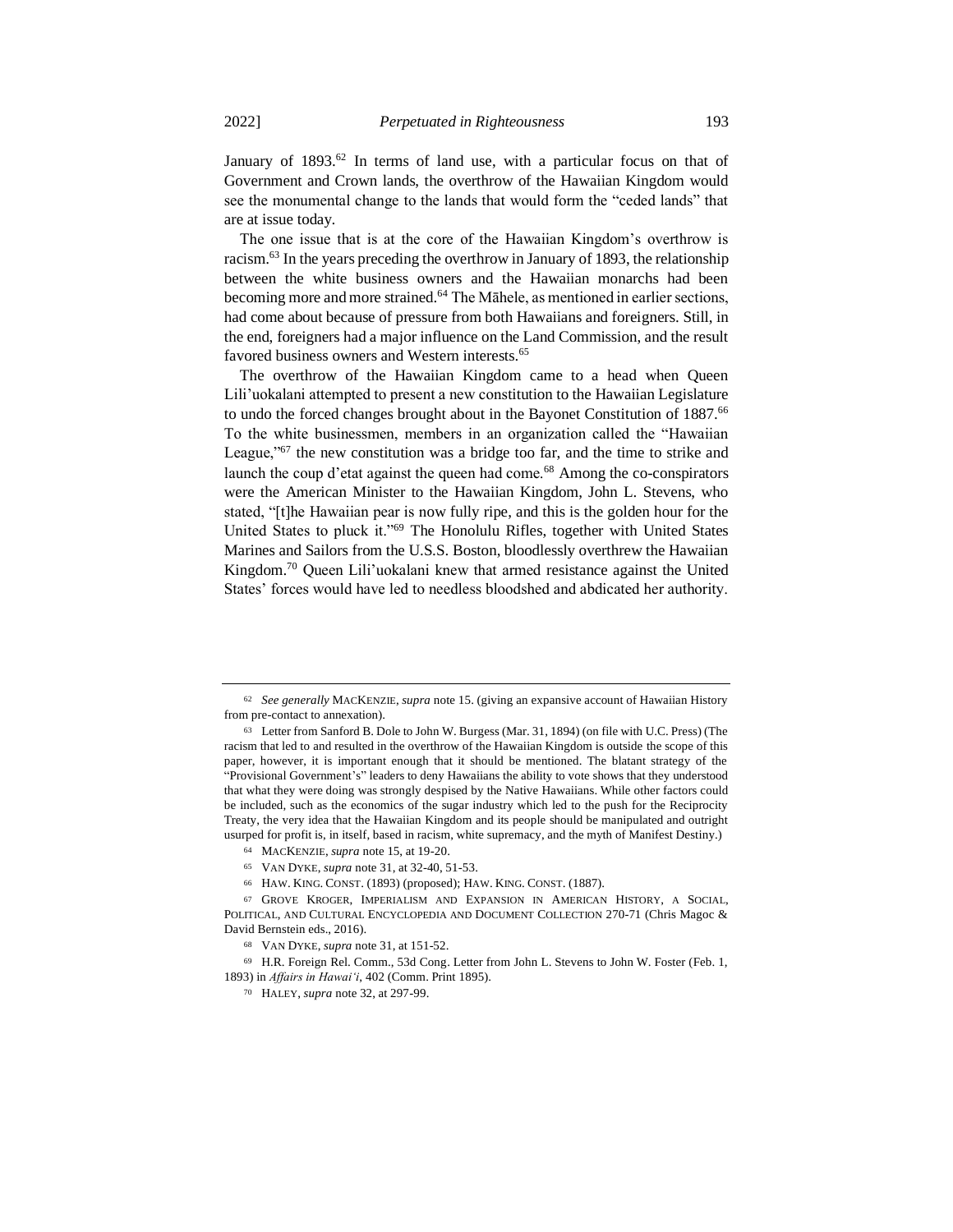Critically, she yielded her authority to the United States and not the "Committee of Safety<sup>371</sup> which was established by the white annexationists to take charge.<sup>72</sup>

#### 1. Republic of Hawaiʻi

Following the overthrow of the Hawaiian Kingdom, the insurrectionists established the "Republic of Hawaiʻi."<sup>73</sup> The Republic was never actually meant to be, however. Opposition in Washington from anti-imperialist members of Congress and President Cleveland's election drastically slowed the efforts of the insurrectionists to have the United States annex the Hawaiian Islands.<sup>74</sup> With the fall of the Hawaiian Kingdom came the fall of the Hawaiian Kingdom's land and the laws governing them. The Republic of Hawaiʻi, no longer having the entity of the Crown to hold lands, combined the Crown lands and Government lands into the Government land.<sup>75</sup> This co-mingling of lands would go on to form the "ceded lands."<sup>76</sup>

With a change in leadership in Washington, in 1897, President McKinley and imperialist members of Congress attempted to ratify a treaty of annexation with the Republic of Hawaiʻi. Still, they failed to reach the two-thirds majority threshold to do so.<sup>77</sup> Following these failures,<sup>78</sup> Congress voted for, and the President approved, the annexation of the Hawaiian Islands by a resolution in  $1898<sup>79</sup>$  In 1900, Congress passed a law that formally provided a government, Territory of Hawaiʻi.<sup>80</sup> In the annexation to the United States, the Republic of Hawai'i ceded all public, government, and crown lands to the United States.<sup>81</sup> This treaty by the Republic of Hawaiʻi was never agreed to by the United States Senate; however, in the Annexation Resolution, the text of the treaty is referred

<sup>71</sup> The Hawaiian League, Honolulu Rifles, Committee of Safety, Provisional Government, and Republic of Hawaiʻi have many of the same actors and participants. Most notable among them were Lorrin Thurston and Sanford B. Dole.

<sup>72</sup> Liliuokalani R., *Liliuokalani, 1893 to Sanford B. Dole*, UNIVERSITY OF HAWAII AT MANOA LIBRARY, http://libweb.hawaii.edu/digicoll/annexation/protest/liliu2.php.

<sup>73</sup> REPUBLIC HAW. CONST. art. XIV.

<sup>74</sup> VAN DYKE, *supra* note 31, at 172.

<sup>75</sup> Laws of Hawaiʻi 1895, § 445.

<sup>76</sup> HAW. REV. STAT. § 171-64.7(a) (2021).

<sup>77</sup> VAN DYKE, *supra* note 31, at 208-09.

<sup>78</sup> Liliuokalani R., *Liliuokalani to William McKinley (U.S. President), June 17, 1897*, UNIV. OF HAW. MANOA LIBRARY (June 17, 1897), http://libweb.hawaii.edu/digicoll/annexation/ protest/liliu5.php.

<sup>79</sup> Joint Resolution to Provide for Annexing the Hawaiian Islands to the United States, J. Res. 55, 55th Cong., 30 Stat. 750 (1898) [hereinafter Annexation Resolution]. It should be noted that the Republic of Texas was annexed through a joint resolution. However, this is not a comparable example, Texas became a state directly, not a territory, and there was an actual vote by the citizenry of Texas for statehood. MacKenzie, *supra* note 14, at n. 221.

<sup>80</sup> Act to Provide a Government for the Territory of Hawaiʻi, Pub. L. No. 56–339, 31 Stat. 141 (1900) [hereinafter Hawaiʻi Organic Act].

<sup>81</sup> Resolution of the Senate of Hawaiʻi Ratifying the Treaty of Annexation, art. II (S. Rep. Haw. 1897, 37), (this treaty was never ratified by the United States and thus is not the law.)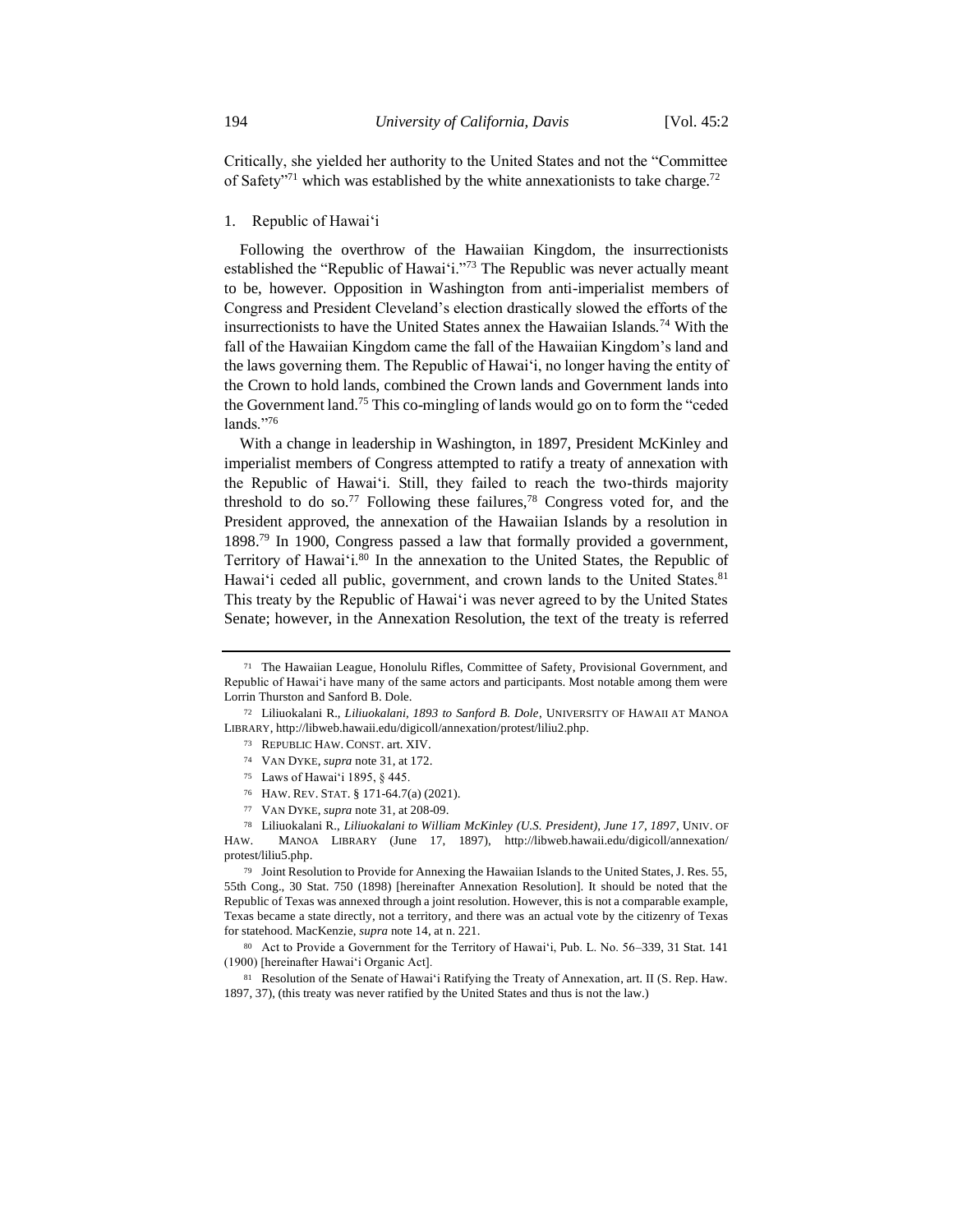to as the Republic of Hawaiʻi giving its consent to be annexed.<sup>82</sup> In this act, the government and crown lands had now become the "ceded lands."<sup>83</sup>

#### 2. Territory of Hawaiʻi

With the now "ceded lands" turned over to the United States by the Republic of Hawaiʻi, the United States became the new trustee for these lands. The Republic of Hawaiʻi had transferred around 1.8 million acres to the United States in the annexation.<sup>84</sup> In the Annexation Resolution, the United States provided an exception to the lands in Hawaiʻi, declaring that the ordinary public land laws of the United States will not apply and that Congress will provide special laws for the territory.<sup>85</sup> However, the resolution did acknowledge the Crown and Government Lands in its preamble, declaring that the United States Government now owned them with a fee simple title.<sup>86</sup> The resolution further stated that the lands not being used for military, civil, naval, or assigned to local government might be used solely for the benefit of the inhabitants of the islands or for public education.<sup>87</sup>

The Annexation Resolution is a short document, thus, leaving a lot of information open to interpretation. The attorney general of the United States explained further what the resolution meant when it referred to the use of the term "ceded lands."<sup>88</sup> The attorney general stated that the lands annexed by the United States, since they were under special laws from Congress and not subject to the public land laws of the rest of the United States, were then in a "special trust."<sup>89</sup> Further stating that Congress, under the resolution, has "absolute authority" over the lands.<sup>90</sup> The opinion went on to say that the Resolution deprived the local Hawaiian authorities of the ability to control the land in any way, reaffirming the aforementioned absolute power of Congress over the land. At the time of the opinion, Congress had not yet formed a territorial government for Hawaiʻi, which the Resolution points out is the objective of Congress in the time following annexation. $91$  During the annexation, President McKinley, who signed the resolution, stated, "[w]e need Hawaii just as much and a good deal more than we did California . . . [i]t is manifest destiny."92

<sup>82</sup> Annexation Resolution, J. Res. 55, 55th Cong., 30 Stat. 750.

<sup>83</sup> *See* HAW. REV. STAT. 171-64.7(a). (2021).

<sup>84</sup> MELODY KAPILIALOHA MACKENZIE, PUBLIC LAND TRUST, NATIVE HAWAIIAN LAW: A TREATISE 79 (2015).

<sup>85</sup> Annexation Resolution, J. Res. 55, 55th Cong., 30 Stat. 750. (1898).

<sup>86</sup> *Id.*

<sup>87</sup> *Id.*

<sup>88</sup> Haw.—Pub. Lands, 22 Op. Att'y Gen. 574, 576 (1899).

<sup>89</sup> *Id.*

<sup>90</sup> *Id.*

<sup>91</sup> Annexation Resolution, 30 Stat. at 750-51.

<sup>92</sup> John A. Garraty, *William McKinley and His America by H. Wayne Morgan*, 69 AM. HIST. R. ,795, 795 (Apr. 1964).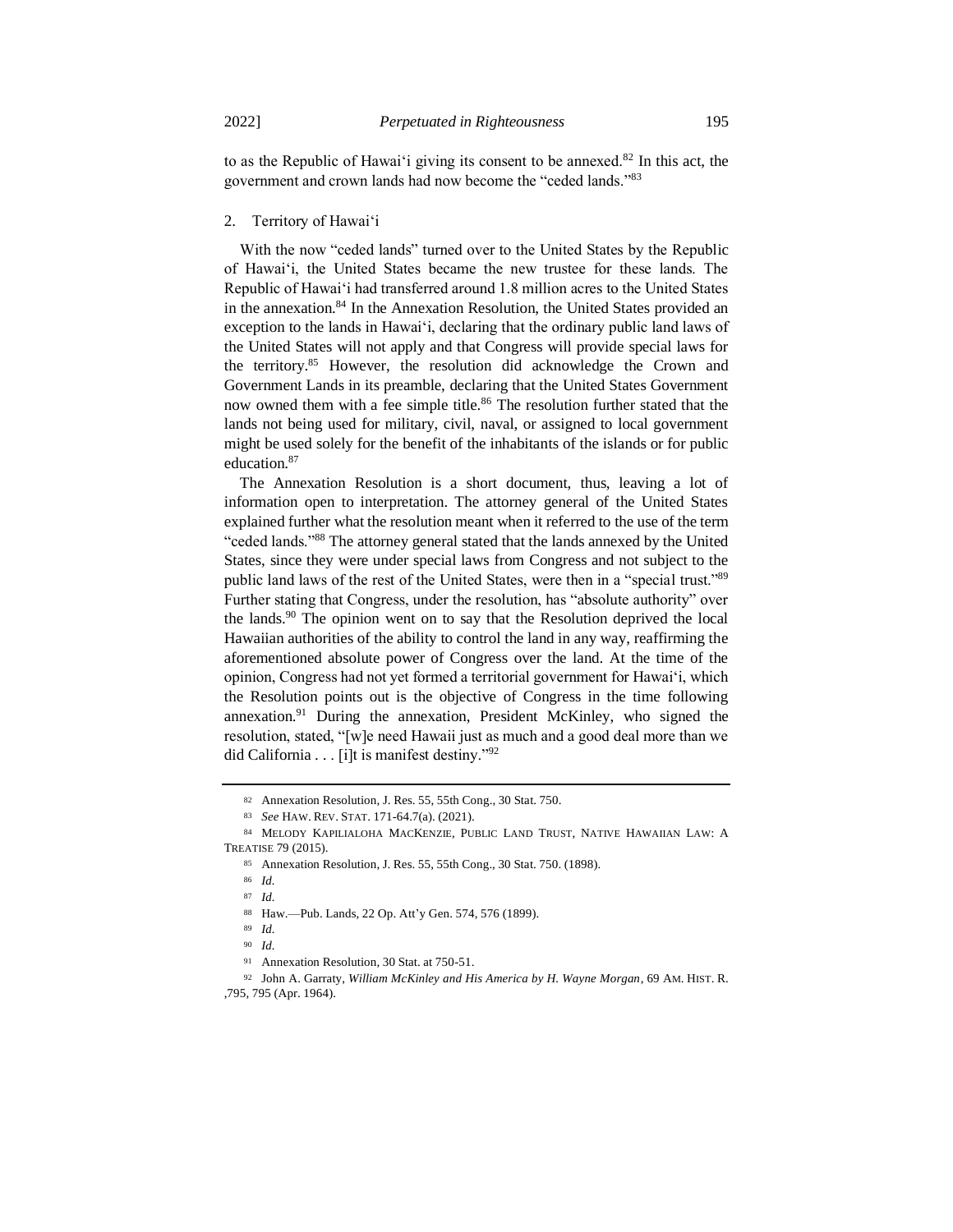In 1900, Congress provided a government for the Territory of Hawaiʻi via the Hawai'i Organic Act of 1900.<sup>93</sup> The Organic Act directly addressed the Crown Land by stating:

That portion of the public domain known as Crown land is hereby declared to have been, on the twelfth day of August, eighteen hundred and ninety-eight, and prior thereto, the property of the Hawaiian government, and to be free and clear from any trust of or concerning the same, and from all claim of any nature whatsoever, upon the rents, issues, and profits thereof. It shall be subject to alienation and other uses as may be provided by law.<sup>94</sup>

The Organic Act also referred to the Great Māhele land and the land granted by the Land Commission during that time.<sup>95</sup> The Organic Act put into place a Public Lands Commissioner, whose job was to oversee and manage the land in place of the Minister of the Interior. In essence, this new office was a territorial equivalent to the Department of the Interior.<sup>96</sup>

#### 3. Lili'uokalani v. United States

One of the most important cases relating to the Crown Lands at the time of annexation and the institution of the Organic Act concerned the ownership of the Crown Lands. It was originally understood at the time of the Māhele that the Crown Lands were the personal property of the *Mōʻī* and would be passed down to their heirs and successors.<sup>97</sup> In the case of *Liliuokalani v. United States,*<sup>98</sup> Queen Liliuokalani challenged the United States' possession of the Crown Lands by arguing that they were her personal lands and that possession by the United States was a taking; thus, the United States owed her the value of the land.<sup>99</sup> In addition, the Queen claimed that she had a "vested equitable life interest" in the Crown Lands as an heir and successor to Kamehameha III.<sup>100</sup> The court reviewed Hawaiian history concerning the Crown Lands; it conceded that up until 1865, Lili'uokalani's view of the Crown Lands was correct; however, that changed with the Act of 1865 from the Hawaiian Legislature (by that time controlled by white Americans).<sup>101</sup> With the promulgation of the Act of 1865, the  $M\bar{o}^{\dagger}$  had been divested of all rights to the Crown Lands.<sup>102</sup>

- <sup>97</sup> MCGREGOR & MACKENZIE, *supra* note 25, at 221-222.
- <sup>98</sup> Liliuokalani v. United States, 45 Ct. Cl. 418, 424 (1910).
- <sup>99</sup> *Id.*

<sup>93</sup> Hawaiʻi Organic Act, Pub. L. No. 56–339, 31 Stat. 141 (1900).

<sup>94</sup> *Id.* § 99, 31 Stat. at 161.

<sup>95</sup> *Id.* § 73, 31 Stat. at 154.

<sup>96</sup> *Id*.

<sup>100</sup> *Id.* at 424.

<sup>101</sup> *Id.* at 427-28.

<sup>102</sup> *Id.*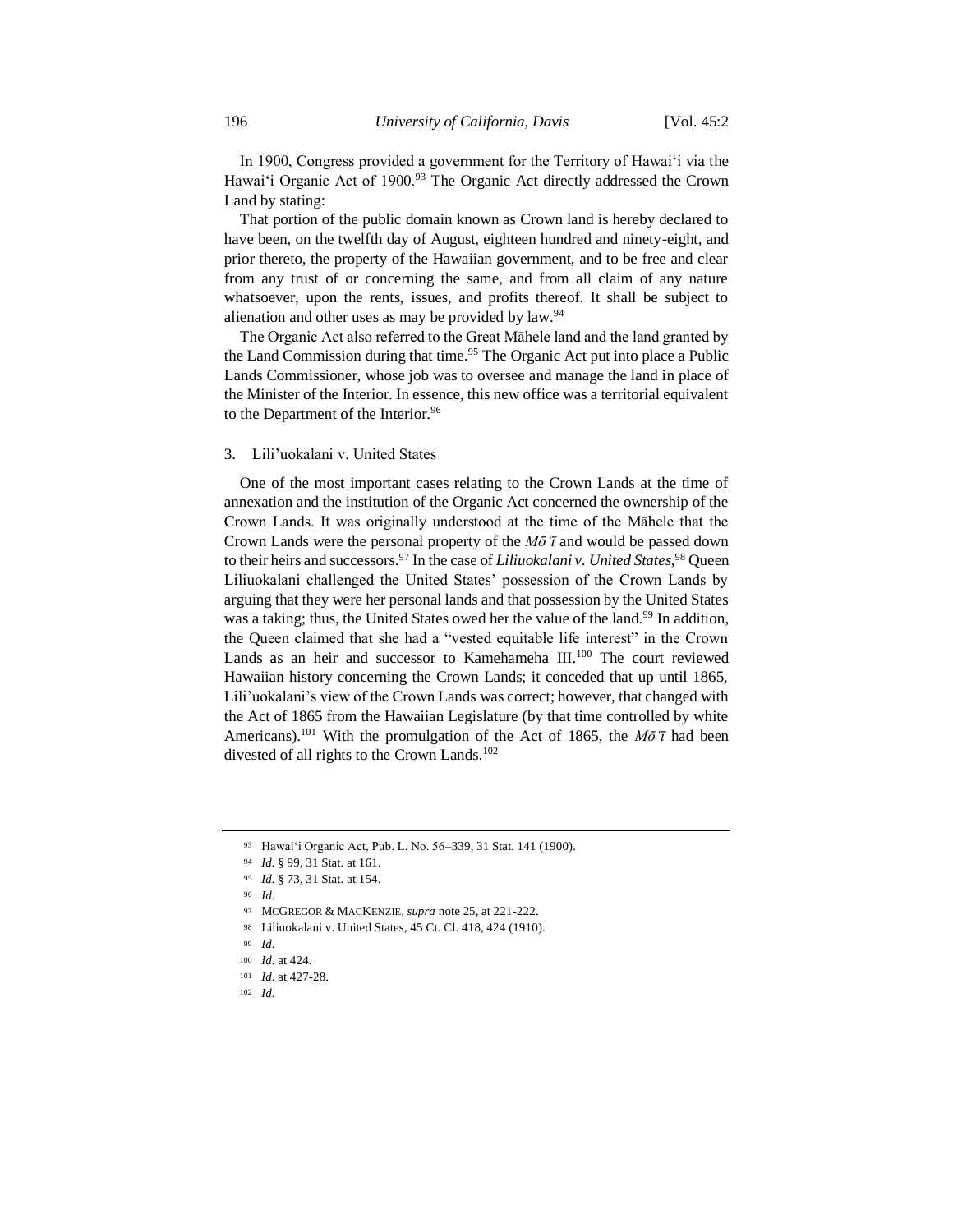The court also relied on *In re Kamehameha IV Est.*<sup>103</sup> regarding the rights of dower to Queen Emma, stating that Queen Emma was entitled to the right of dower but not to a right of inheritance as only monarchs could inherit the Crown Lands.<sup>104</sup> The major holdings in the case were that King Kamehameha V and his successors were entitled to inherit the Crown Lands and the future Mō'ī were able to dispose of the lands as they wished with the funds from such actions being their personal property.<sup>105</sup> This opinion, however, was drafted before the Act of 1865 referenced in the Court of Claims opinion, which stripped the Crown Lands from the personal property of the Sovereign.<sup>106</sup>

The Court of Claims concludes by stating that from the history of the Crown Lands, the lands were the procession of the Crown as an entity and not that of the Sovereign as a person. Thus, when the entity of the Crown ceased existing, so did any claim to them.<sup>107</sup> The court further stated that the Republic of Hawai<sup> $\cdot$ </sup> and the Organic Act effectively ended any trust attached to the Crown Lands.<sup>108</sup> Therefore, the court held that Queen Lili'uokalani did not have a claim against the United States because the Crown Lands were never her personal property.<sup>109</sup>

## *D. Admission to the Union*

On August 21, 1959, Hawaiʻi was officially admitted to the United States of America, becoming the  $50<sup>th</sup>$  state in the Union.<sup>110</sup> Once again, this act of admission changed the nature of ownership for the "ceded lands," continuing with the turbulent seas following the Kingdom's overthrow. The Admission Act was comprehensive, covering a larger number of topics and in greater depth than the Annexation Resolution or Organic Act.<sup>111</sup> One of those areas was the Crown and Government lands, now referred to as the "Ceded Lands."

Section 5 of the Admission Act directly pertains to the use of the "Ceded Lands."<sup>112</sup> It specifically states:

Except as provided in subsection (c) and (d) of this section, the United States grants to the State of Hawaii, effective upon its admission into the Union, the United States' title to all the public lands and other public property, and to all lands defined as 'available lands' by section 203 of the Hawaiian Homes Commission Act, 1920, as amended, within the boundaries of the State of Hawaii,

<sup>112</sup> *Id.* at § 5.

<sup>103</sup> In re Kamehameha IV Est., 2 Haw. 715 (1864).

<sup>104</sup> VAN DYKE, *supra* note 31, at 85.

<sup>105</sup> VAN DYKE, *supra* note 31, at 87.

<sup>106</sup> VAN DYKE, *supra* note 31, at 275; Liliuokalani v. United States, 45 Ct. Cl. 418, 427-428 (1910).

<sup>107</sup> *Liliuokalani*, 45 Ct. Cl. at 428.

<sup>108</sup> *Id.* at 429.

<sup>109</sup> *Id.*

<sup>110</sup> Admission Act, § 2.

<sup>111</sup> *Id.*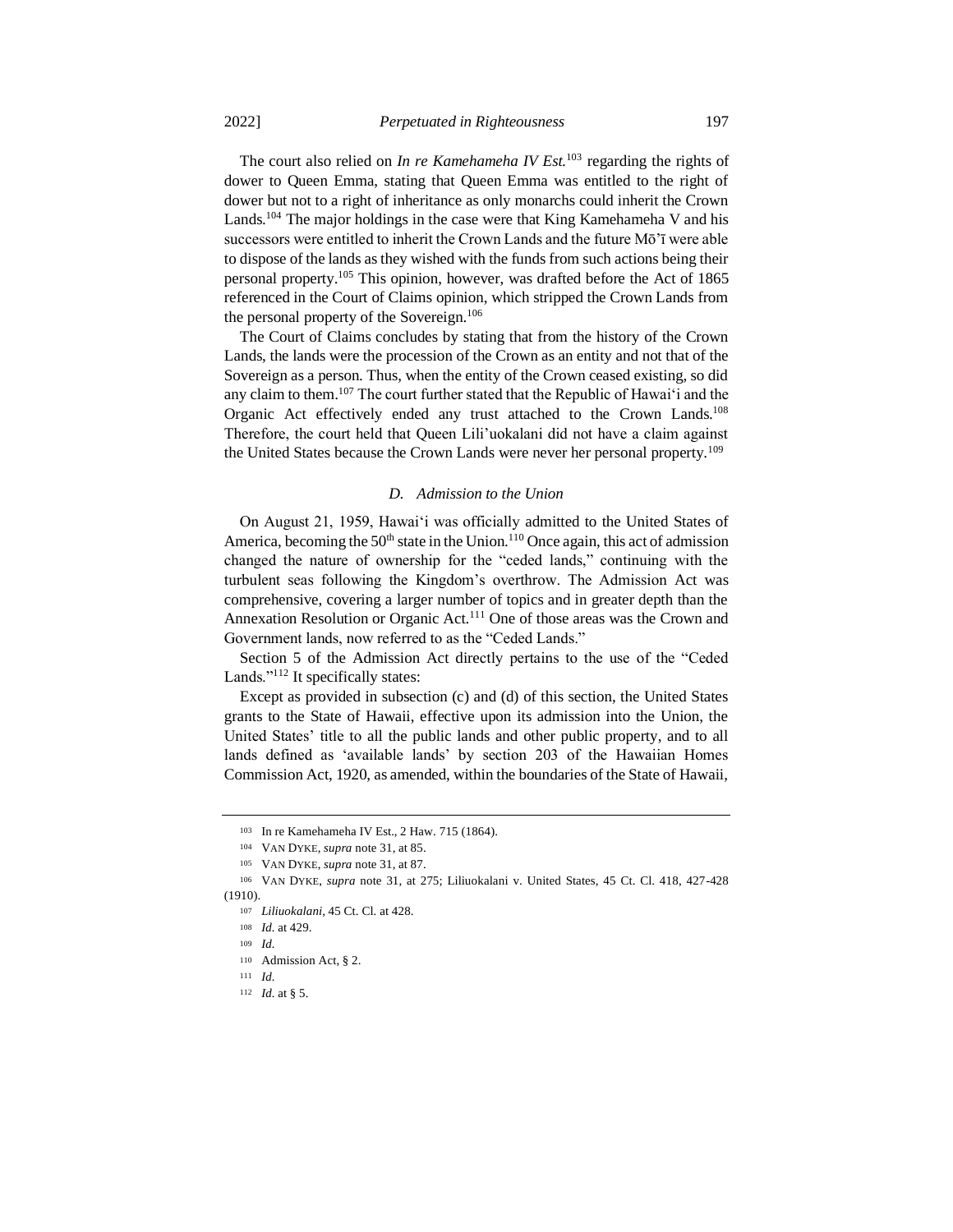title to which is held by the United States immediately prior to its admission into the Union. The grant hereby made shall be in lieu of any and all grants provided for new States by provisions of law other than this Act, and such grants shall not extend to the State of Hawaii.<sup>113</sup>

Section 5(c) of the Admission Act simply states that any lands that were set aside for the United States, unless otherwise stated, shall remain under the control of the United States.<sup>114</sup> Section 5(d) of the Act gives the United States Government five years to set aside land from the Territory that it had been using via the means of a license, permit, or verbal or written permission, to then be placed under Federal control.<sup>115</sup> It was essentially moving any land the United States Government was using without full title to now moving it under the title of the Federal Government. Section 5(e) gave the Federal Government five years to designate land that it owned already to be set aside for the State to use.<sup>116</sup> Unfortunately for the State, the Federal Government only returned 595.41 acres of land.<sup>117</sup> Most of the land transferred to the State under section 5(d) were small bits of land from various military installations, with the largest being 157.71 from the Waianae-Kai Military Reservation.<sup>118</sup> After stiff opposition from the State's leaders, the Federal Government relinquished more land in 1963.<sup>119</sup> This act transferred unused portions of Sand Island to the State of Hawaiʻi, as well as allowed for other surplus lands to be turned over to the State in the future without the need for the State to pay for them, but to hold the lands under the terms of the Admission Act.<sup>120</sup>

Section 5(f) creates what is known today as the Public Land Trust (still the "ceded lands") in Hawaiʻi. Section 5(f) states:

<sup>113</sup> *Id.* at § 5(b). The impact of the Hawaiian Homes Commission Act of 1920 is outside the scope of this paper. Briefly, the HHCA was an effort by the United States during the Territorial Period to help native Hawaiians create homes on their native land. The HHCA provides the ability for Native Hawaiians, which means a person who has at least 50% native Hawaiian blood quantum, the ability to lease land from the United States for 99-years for one-dollar per year. Critically, the land that was set aside for the law was a very small amount of land and not all of it was useable in a productive way such as farming. For example, some of the land side aside was covered with dried lava, unstable for farming or habitation. Following admission to the Union, the Admission Act gave the responsibility of the HHCA to the Hawaiian Government and created a new department called the Department of Hawaiian Homelands (DHHL). Section 5 of the act also includes four other uses for the "ceded lands" held in trust, public education, farm and home developments, public improvements, and public use. All of these are permitted uses of the "ceded lands." Article XII § 4 of the State Constitution breaks apart the Public Land Trust from the Department of Hawaiian Homelands Trust. The available lands mentioned in Section 5(b), refers to Section 203 of the HHCA. Section 203 states in surveyor terms exactly which lands are being granted as available land and on which island.

<sup>114</sup> *Id.* at § 5(c).

<sup>115</sup> *Id.* at § 5(d).

<sup>116</sup> *Id*. at § 5(e).

<sup>117</sup> MACKENZIE, *supra* note 84, at 83.

<sup>118</sup> ROBERT H. HORWITZ ET AL., LEGIS. REF. BUREAU, NO. 5, PUBLIC LAND POLICE IN HAWAII: AN HISTORICAL ANALYSIS, 70-71 (Univ. of Hawaii ed., 1969).

<sup>119</sup> *See* Act of Dec. 23, 1963, Pub. L. No. 88-233, 77 Stat. 472-473 (1963).

<sup>120</sup> *Id*. at 473: HORWITZ, *supra* note 118, at 73.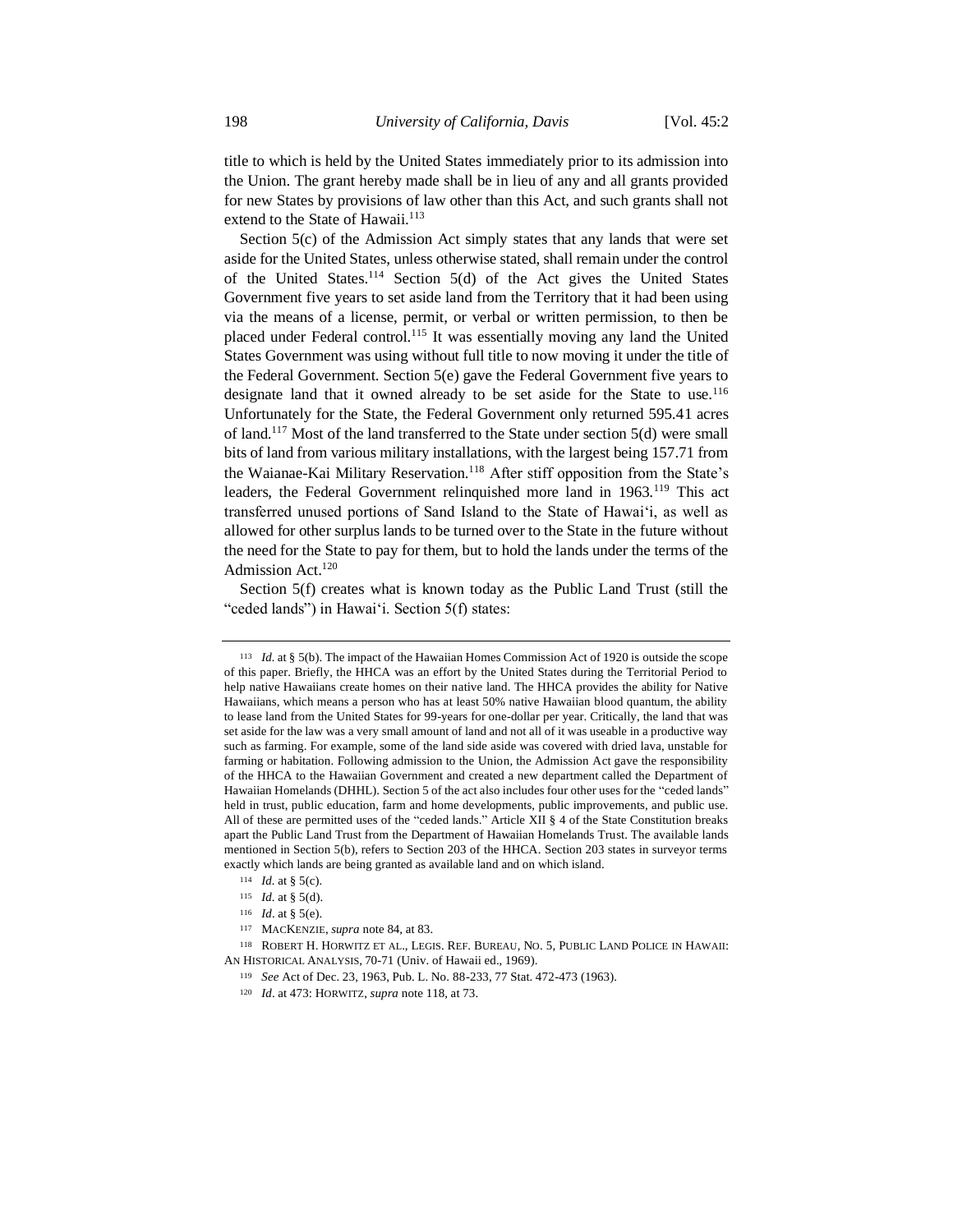The lands granted to the State of Hawaii by subsection (b) of this section and public lands retained by the United States under subsections (c) and (d) and later conveyed to the State under subsection (e), together with the proceeds from the sale or other disposition of any such lands and the income therefrom, shall be held by said State as a public trust for the support of the public schools and other public educational institutions, for the betterment of the conditions of native Hawaiians, as defined in the Hawaiian Homes Commission Act, 1920, as amended, for the development of farm and home ownership on as widespread a basis as possible for the making of public improvements, and for the provision of lands for public  $use.<sup>121</sup>$ 

This act firmly established that the Crown and Government lands of the Hawaiian Kingdom were now largely under the control of the State of Hawaiʻi, for many uses, including the benefit of all Hawaiians. However, confusion surrounds the language in Section 5(f) that pertained to the proceeds and income from the public lands under the trust of the State of Hawaiʻi. Finally, Section 5(g) gives a brief outline of the terms used in the preceding sections stating, "the term public lands and other public property' means, and is limited to, the lands and properties that were ceded to the United States by the Republic of Hawaii under the joint resolution of annexation approved July 7, 1898."<sup>122</sup> This also includes those that the Republic or the United States acquired in a land exchange.<sup>123</sup>

In the negotiations between the Federal Government and the Hawaiʻi government on which lands would be set aside and which lands would be given to the state, the Federal Government wished to keep some of the lands it had been using but was—to some extent—willing to hand it over to the state.<sup>124</sup> The Federal Government elected, under Section 5(d), to keep some 87,236.55 acres of land it had under a lease, permit, or license out of 117,412,73 acres.<sup>125</sup> The remaining 30,176.18 acres were then turned over to the Hawaiian Government to be leased to the Federal Government for the price of \$1.00 for the entire 65-year term of the lease.<sup>126</sup> These lands are a part of the discussion around HB-499. However, another section of the Hawaiʻi Revised Statutes, Hawaii Revised Statute 171-95, allows the Board of Land and Natural Resources to lease public land to the Federal Government and other entities.<sup>127</sup> HB-499 seeks to extend leases on "ceded lands" by up to 40 years. $128$ 

Now, sixty-three years after the creation of the State of Hawaiʻi, the Native Hawaiian people have more of a say in how the lands and their usage. Congress

<sup>121</sup> Admission Act, § 5(f).

<sup>122</sup> *Id.* at § 5(g).

<sup>123</sup> *Id*.

<sup>124</sup> *See* HORWITZ, *supra* note 118, at 75.

<sup>125</sup> MACKENZIE, *supra* note 84, at 83.

<sup>126</sup> *Id.*; HORWITZ, *supra* note 118, at 75.

<sup>127</sup> HAW. REV. STAT. § 171-95 (2021).

<sup>128</sup> H.R. 499, H.D. 2, S.D. 2, C.D. 1, 35th Leg., 1st Sess. (2021).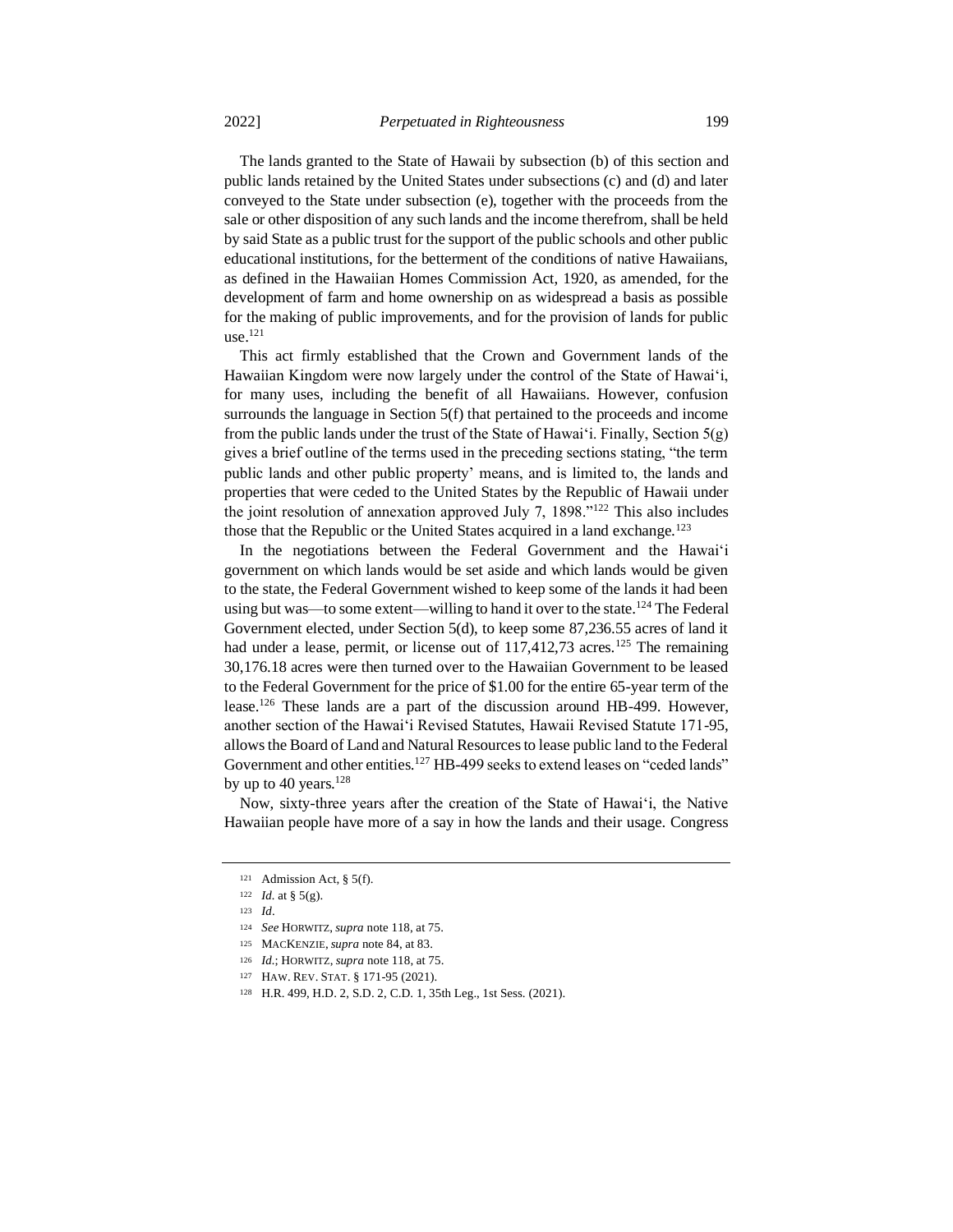had stated that the lands were to be used for their benefit and the State of Hawaiʻi had more local control over those lands. However, as will be discussed in the following sections, this did not mean that everything went well for the Kanaka Maoli people or the "ceded lands."

#### III. ROAD TO THE CURRENT LAW

The birth of the current law is one of passion and years of litigation. HRS 171- 64.7 arose from the battle between the State of Hawaiʻi and the Office of Hawaiian Affairs.<sup>129</sup> To fully understand what the Office of Hawaiian Affairs is and does, as well as how Act  $176^{130}$  passed into law, one must start in 1978, when the Hawaiʻi State Constitution underwent revisions.

In the years after admission to the Union, development in Hawaii exploded, and Hawai'i's "ceded lands" were being snatched up by outside developers.<sup>131</sup> These developers would expand by evicting people from their ancestral lands in order to make way for new phases of their developments.<sup>132</sup>

In 1978, Hawaiʻi called its second constitutional convention since statehood, and for the first time, it contained a committee for Hawaiian affairs.<sup>133</sup> The Hawaiian Affairs Committee's job was to draft proposed amendments to the Hawai'i Constitution that would better protect Native Hawaiians.<sup>134</sup> At the convention, the Hawaiian Affairs Committee voted in favor of a proposed Office of Hawaiian Affairs.<sup>135</sup>

The Office of Hawaiian Affairs, created to be a separate and distinct political entity from that of the other branches of government. In essence, it would act as a quasi-fourth branch of the State of Hawaiʻi.<sup>136</sup> The Office of Hawaiian Affairs was designed to hold title over the land it managed and keep its powers and authority distinctly separate from the rest of the Hawai<sup>'</sup>i State government.<sup>137</sup> In November of 1978, 200 years after the first contact with Western explorers, the Office of Hawaiian Affairs was codified into the Hawaiʻi Constitution by a slim margin of 5,952 votes.<sup>138</sup> Following the vote, the Public Land Trust as well as the

<sup>129</sup> *See* MACKENZIE, *supra* note 84, at 115.

<sup>130</sup> Act 176 was the name of Hawaiʻi Revised Statute 171-64.7 before it was codified.

<sup>131</sup> MCGREGOR & MACKENZIE, *supra* note 25, at 62.

<sup>132</sup> *Id.*

<sup>133</sup> *Id*. at 69.

<sup>134</sup> *See generally*, PROCEEDINGS OF THE CONSTITUTIONAL CONVENTION OF HAWAIʻI OF 1978, (1980) (hereinafter Convention Report).

<sup>135</sup> *Id.* at 644.

<sup>136</sup> *Id.* at 645.

<sup>137</sup> *Id.* at 645.

<sup>138</sup> Inter-university Consortium for Political and Social Research, Referenda and Primary Election Materials Part 50: Referenda Elections for Hawaiʻi, 39 (votes were 129,089 in favor and 123,137 against).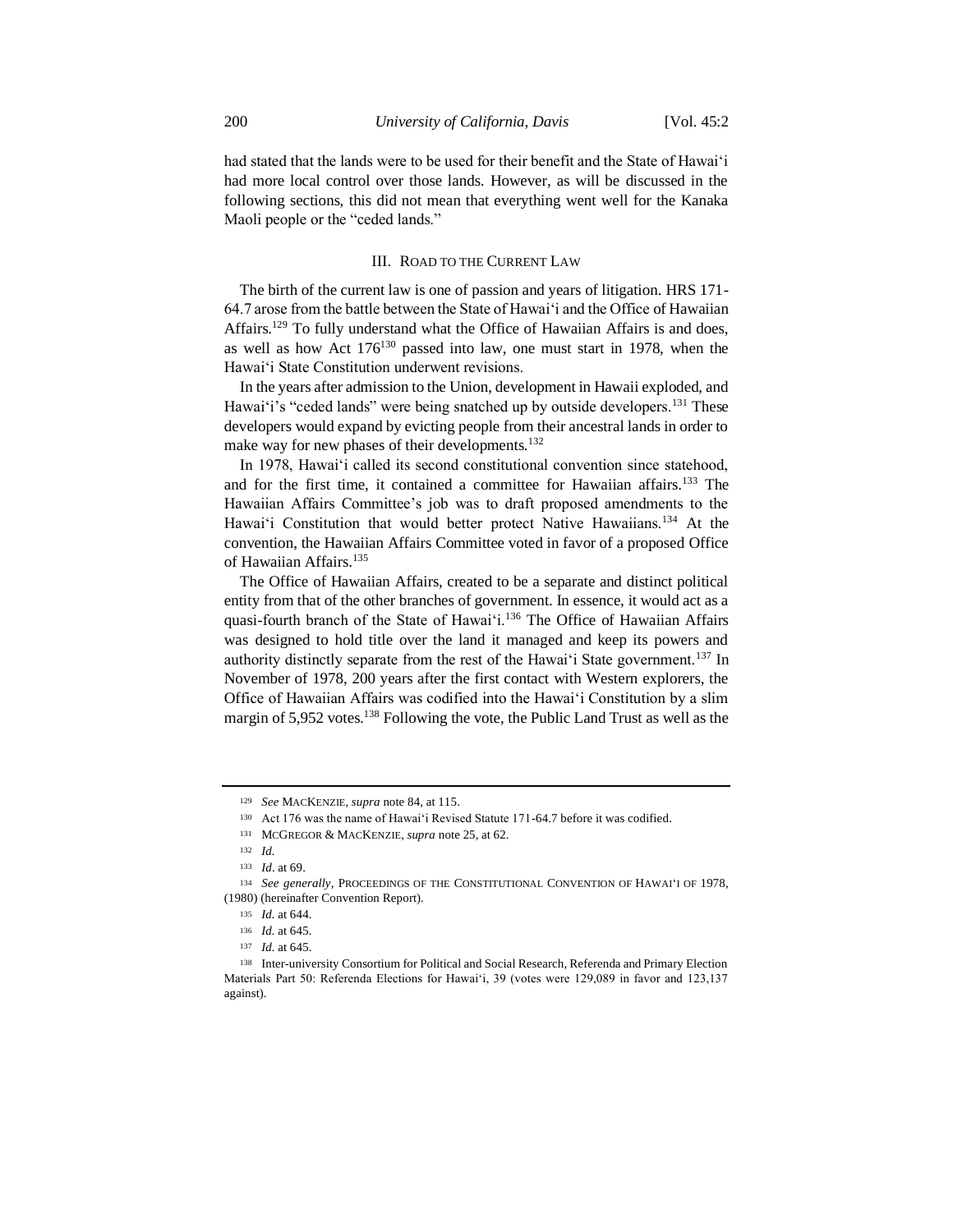Office of Hawaiian Affairs and its powers are articulated in Article XII Sections 4, 5, and 6 of the Hawaiian Constitution.<sup>139</sup>

Section 4 reaffirms the beneficiaries of the Public Land Trust stating:

The lands granted to the State of Hawaii by Section 5(b) of the Admission Act and pursuant to Article XVI, Section 7, of the State Constitution, excluding therefrom lands defined as "available lands" by Section 203 of the Hawaiian Homes Commission Act, 1920, as amended, shall be held by the State as a public trust for native Hawaiians and the general public.<sup>140</sup>

Recall that Section 5(b) of the Admission Act includes any lands that are considered "available lands" by the Hawaiian Homes Commission Act of 1920 and all public lands and other public property.<sup>141</sup> The new constitutional provision, above, excludes Hawaiian Home Lands from the Public Land Trust because those lands are already in a separate and distinct trust.

Section 5 of Article XII formally established the Office of Hawaiian Affairs and its trustees.

There is hereby established an Office of Hawaiian Affairs. The Office of Hawaiian Affairs shall hold title to all the real and personal property now or hereafter set aside or conveyed to it which shall be held in trust for native Hawaiians and Hawaiians. There shall be a board of trustees for the Office of Hawaiian Affairs elected by qualified voters who are Hawaiians, as provided by law. The board members shall be Hawaiians. There shall be not less than nine members of the board of trustees; provided that each of the following Islands have one representative: Oahu, Kauai, Maui, Molokai and Hawaii.<sup>142</sup>

With this addition to the Hawaiian Constitution, the Kanaka Maoli people now had a newfound vessel to have greater control over their ancestral lands. Section 6 sets out the powers of the Board of Trustees and, importantly, how the Office

<sup>139</sup> HAW. CONST. art XII §§ 4-6 (1978).

<sup>140</sup> HAW. CONST. art. XII § 4. As a part of Admission, the United States moved the HHCA under the control of the state government, thus creating the Department of Hawaiian Homelands, this moved allowed the Hawaiian government to amend the law in the constitutional convention.

<sup>141</sup> Admission Act § 5(b).

<sup>142</sup> HAW. CONST. art. XII § 5 (omitted the last sentence pertaining to the chair of the board of trustees). Initially, only Native Hawaiians could vote for the Office of Hawaiian Affairs trustees and only Hawaiians could serve as members. This was reasonable as the land was held for benefit of Native Hawaiians, as such, Native Hawaiians would be on the ones vote and be trustee to the land. Nevertheless, in the case *Rice v. Cayetano*, 528 U.S. 495 (2000), the U.S. Supreme Court held that since Native Hawaiians did not have the special legal framework that federally recognized American Indians Tribes have, the full force of the U.S. Constitution applies, and the voting restriction was a violation of the Fifteenth Amendment. *Id*. at 500. In the case *Arakaki v. Hawaii*, 314 F.3d 1091 (9th Cir. 2002), the Ninth Circuit held that Office of Hawaiian Affairs Trustee positions cannot be restricted by race. It must be noted that there is no certainty that federal recognition will protect a Native Hawaiian government from these suits. *See* Williamson Chang, *Darkness over Hawaii: The Annexation Myth Is the Greatest Obstacle to Progress*, 16 ASIAN-P. L. & POLICY J. 70,74 (2015).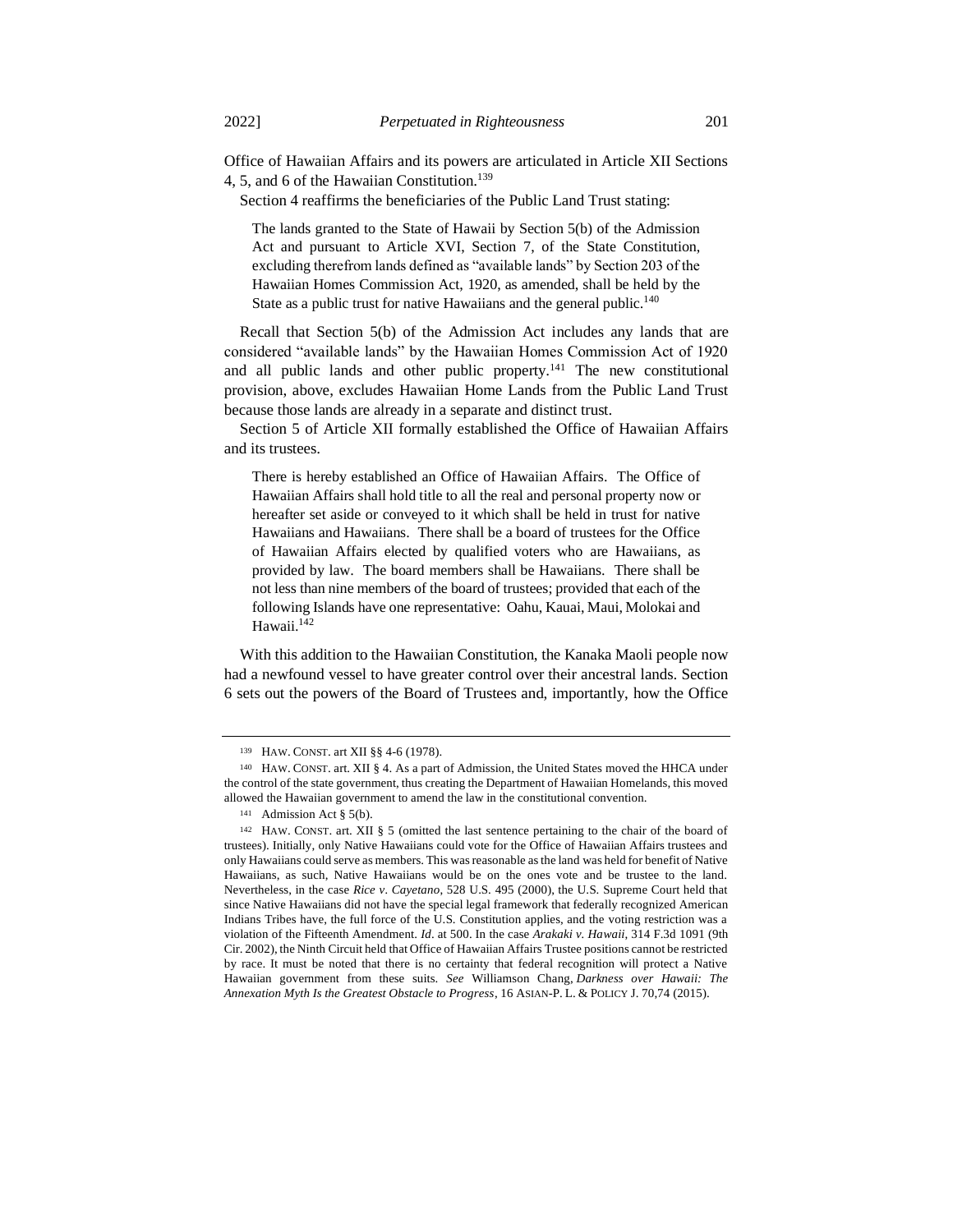of Hawaiian Affairs would collect its income.<sup>143</sup> Under the Constitution, the Office of Hawaiian Affairs would collect its share of the funds, *pro rata*, from the proceeds of the Public Land Trust land recognized under Section 4. The Board would also have the ability to exercise its authority over the land set aside for it to oversee. This would allow it to bring lawsuits to protect its holdings and responsibilities, which it would do so in the landmark case, *Office of Hawaiian Affairs v. HCDCH I.* <sup>144</sup>

## *A. Halting the Sale of "Ceded Lands"*

A real genesis to the law that is on the books today and the first concept of the restrictions that HRS 171-64.7 places on the sale and gift of "ceded lands" were a series of cases that came down or started in the 1990s.

One of the cases that arose from this time was *Pele Defense Fund v. Paty*. 145 This case came on the heels of a federal case, *Ulaleo v. Paty*. <sup>146</sup> In *Pele,* the cause of action was very similar to that of *Ulaleo*: a question of a breach of the Admission Act and Article XII Section 4 of the Hawaiʻi Constitution.<sup>147</sup> Involving the "ceded lands," the case revolves around the exchange of land between the Department of Land and Natural Resources and the Campbell Estate.<sup>148</sup> Pele Defense Fund alleged that the exchange of land was a breach of the state's responsibility which was established by Section 5(f) of the Admission Act and Article XII of the Hawai'i Constitution.<sup>149</sup> The statute at the heart of the case, HRS chapter 195, states that Hawaiʻi is a biologically and geologically unique area in the world and that certain places that ascribe such uniqueness should be protected for future generations.<sup>150</sup> Part of the land that was being exchanged by

<sup>143</sup> HAW. CONST. art. XII § 6.

<sup>144</sup> *See Id.*

<sup>145</sup> Pele Def. Fund v. Paty*,* 73 Haw. 578, 584 (1992).

<sup>146</sup> Ulaleo v. Paty, 902 F.2d 1395 (9th Cir. 1990). *Ulaleo* was case brought to challenge the exchange of land between the Board of Land and Natural Resources (BLNR) and a private estate, it was also brought by the Pele Defense Fund. This exchange took place under the authority of HRS 171- 50 which allows for the transfer of public land for private land so long as the value of the land is the same, the law at the time allowed for the legislature to halt the exchange, today the statute requires the legislature to prove the sale by a majority vote. The plaintiffs brought suit under the State Constitution and 42 USC 1983 stating that the BLNR violated their responsibility under the Admission Act and State Constitution by improperly valuing the land, using it for improper uses, as well as a due process violation under Fourteenth Amendment. The Ninth Circuit held that the Eleventh Amendment of the Constitution bars suits against governments and officials in their official capacity in a retroactive manner. Thus, dismissing for lack of jurisdiction.

<sup>147</sup> *Pele*, 73 Haw. at 584.; *See Ulaleo*, 902 F.2d.

<sup>148</sup> *Pele*, 73 Haw. at 584.

<sup>149</sup> *Id.*

<sup>150</sup> HAW. REV. STAT. § 195-1 (2020) (Statute has been unamended since its initial passage in 1970).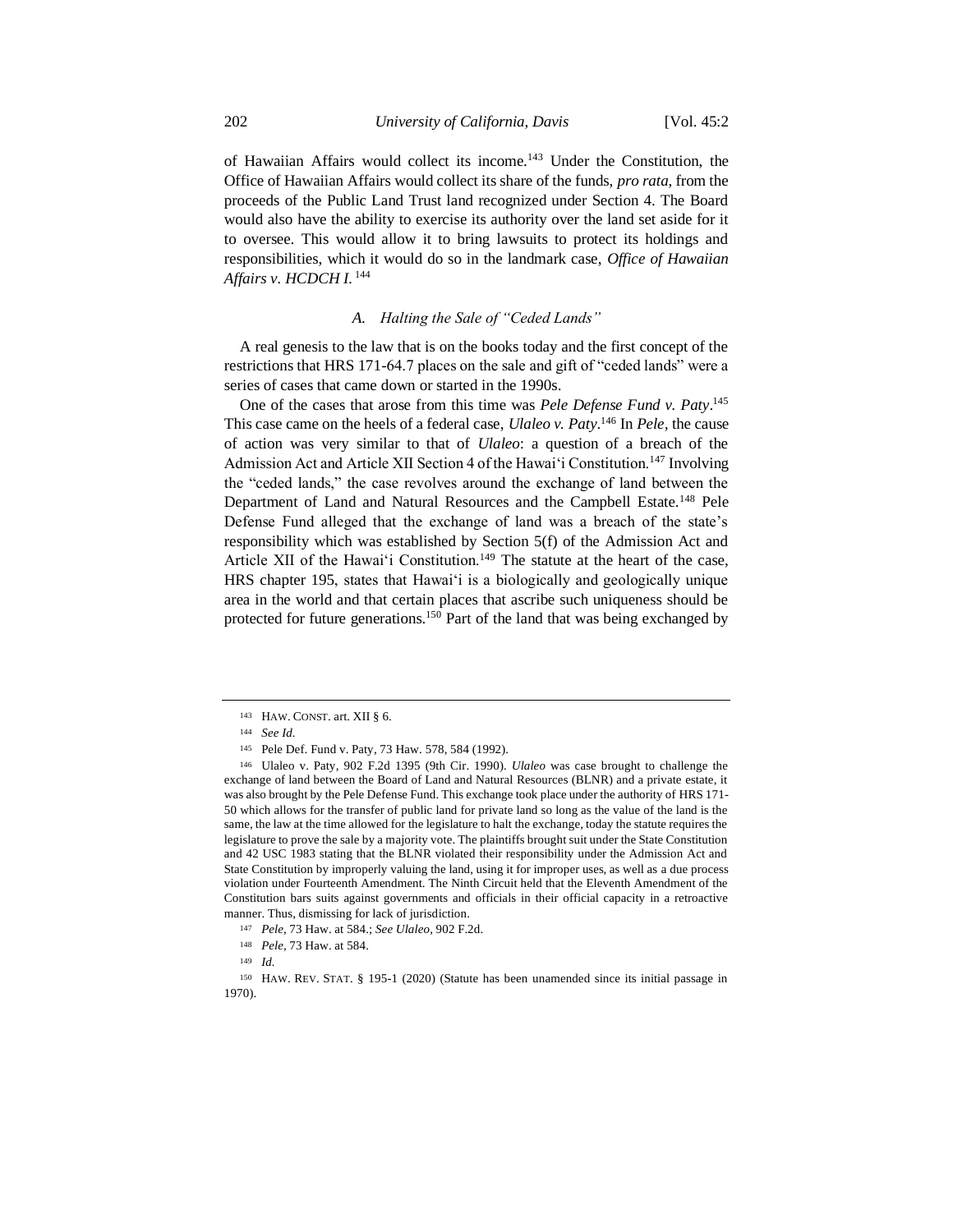the Department of Land and Natural Resources was a part of the state Natural Area Reserve System (NARS).<sup>151</sup>

The Hawaiʻi Supreme Court stated that it could not rule on the Admission Act claim or the 42 USC § 1983 claim because of *res judicata*. Since the Ninth Circuit had heard and ruled on virtually the same issue, those issues could not be adjudicated again by the Hawai'i Supreme Court.<sup>152</sup> On the remaining issue, the Court stated that Pele Defense Fund was barred from recovery because of the doctrine of sovereign immunity and applying it retroactively as the *Ulaleo* decision bound it.<sup>153</sup> In reviewing these claims; however, the Court stated that the State has a fiduciary responsibility to uphold the trust set out in Section 5(f) of the Admission Act and now enshrined in the Hawaiʻi Constitution.<sup>154</sup> In a footnote, the Court stated that it will apply the high level of scrutiny normally applied to private trustees to the state government on how it controls the Public Land Trust or "ceded lands."<sup>155</sup> The Court specifically stated that it would "[apply] this high standard of fiduciary duty to the government in deciding whether 1) the trustee administered the trust solely in the interest of the beneficiaries, and 2) whether the trustee used reasonable skill and care to make trust property productive."<sup>156</sup>

## 1. Apology Resolution

In November of 1993, to mark the  $100<sup>th</sup>$  Anniversary of the overthrow of the Hawaiian Kingdom, Congress adopted what is known as the Apology Resolution.<sup>157</sup> The purpose of the Apology Resolution was to offer an apology on behalf of the United States of America to the Native Hawaiian people for the role the United States Government took in overthrowing the Hawaiian monarchy.<sup>158</sup> This resolution states in chronological order the events that took place which led to the United States getting involved in the affairs of the Hawaiian Kingdom. It explicitly states, "without the active support and intervention by the United States diplomatic and military representatives, the insurrection against the Government of Queen Liliuokalani would have failed for lack of popular support and insufficient arms."<sup>159</sup> Most importantly, in the Resolution, the final prefatory clause states that Congress supports the reconciliation efforts of the State of Hawai'i with the Native Hawaiians.<sup>160</sup> Congress acknowledges the right to self-

<sup>157</sup> Overthrow of Hawaii, PL 103–150, 107 Stat 1510. [Hereinafter Apology Resolution].

<sup>160</sup> Apology Resolution, ¶ 37, 107 Stat. at 1513. It should be noted that Section 2 of the Apology Resolution explicitly states that "Native Hawaiian" means any person who is descended from the

<sup>151</sup> *Pele*, 73 Haw. at 587.

<sup>152</sup> *Id.* at 600-01.

<sup>153</sup> *Id.* at 611.

<sup>154</sup> *Id.* at 606.

<sup>155</sup> *Id.* at n.18.

<sup>156</sup> *Id.*

<sup>158</sup> 139 Cong. Rec. E2898-01 (1993).

<sup>159</sup> Apology Resolution, ¶ 10, 107 Stat. at 1511.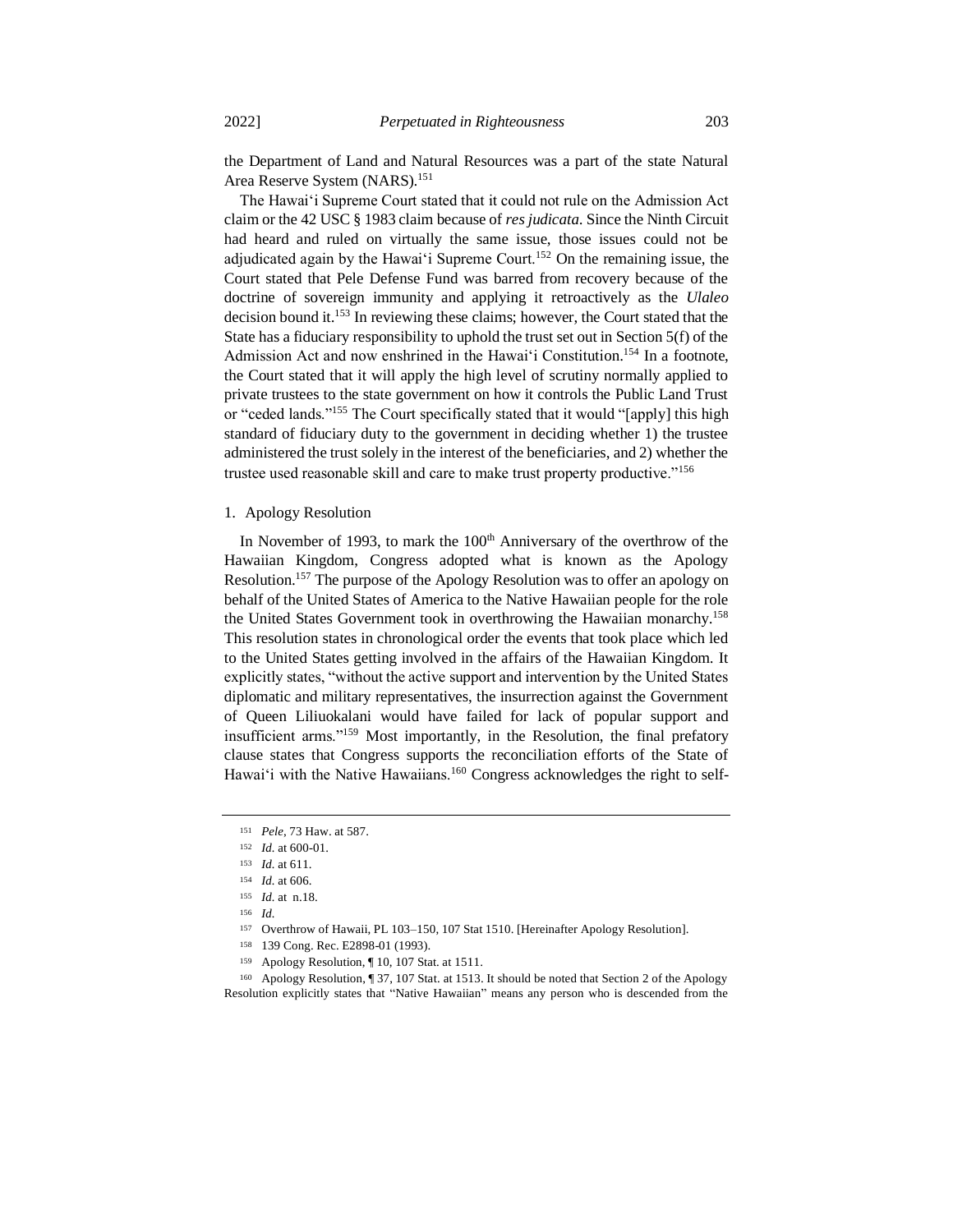determination of Native Hawaiians and that the overthrow of the Hawaiian Kingdom deprived them of that sacred right.<sup>161</sup> It also calls for reconciliation between the United States and Native Hawaiians.<sup>162</sup> These resolutions are tied to the findings where Congress stated that the Republic of Hawaiʻi illegally ceded 1.8 million acres of Crown, Government, and Public without the consent of or compensation to Native Hawaiians.<sup>163</sup> The Office of Hawaiian Affairs would use this resolution as a clear and direct statement from the United States to reconcile and be a legal vehicle to rectify Native Hawaiian disputes.<sup>164</sup>

## *B. Office of Hawaiian Affairs v. Housing and Community Development Corporation of Hawaii I*

The lead-up to where the law stands today came to a head in the case of *Office of Hawaiian Affairs v. Housing and Community Development Corporation of*  Hawaii (OHA v. HCDCH I).<sup>165</sup> In 2008, fifteen years after the passage of the Apology Resolution called for reconciliation between the United States and the State of Hawaiʻi with Native Hawaiians,<sup>166</sup> the Hawaiʻi Supreme Court took up the case which arose out of the fiduciary responsibility of caring for the "ceded lands."<sup>167</sup> In the years since the implementation of the Apology Resolution and following *Pele*, the real duty owed by the state was still opaque.<sup>168</sup>

The case originated with the sale of two parcels of land from the "Ceded Lands" Trust on Hawaiʻi island and Maui to private developers in 1994.<sup>169</sup> The Hawaiʻi Housing Finance Development Corporation (HFDC), a state corporation, was attempting to transfer the parcels to a third party.<sup>170</sup> In 1995, the Office of Hawaiian Affairs and four other plaintiffs filed suit against the State of Hawaiʻi and requested an injunction against all sales of the "ceded lands" and, in

<sup>165</sup> Off. of Hawaiian Affs. v. Hous. & Cmty. Dev. Corp. of Hawaii (HCDCH), 117 Haw. 174 (2008), *rev'd and remanded sub nom.* Hawaii v. Off. of Hawaiian Affs., 556 U.S. 163, 129 (2009).

- <sup>167</sup> 33 U. HAW. L. REV. 447, 489.
- <sup>168</sup> *Id.*
- <sup>169</sup> *Id.* at 489-90.

aboriginal people of Hawaiʻi prior to 1778. This is a departure and far more inclusive than the definition used in the Hawaiian Homelands Commission Act, which is 50% of Hawaiian Blood. In section three it states that this resolution is not a settlement. This can be compared to the Alaska Native Claims Settlement Act of 1971, where the United States extinguished all claims the Native Alaskans had to the land in exchange for 44 million acres of land to be held by trustees.

<sup>161</sup> *Id.* § 1(3).

<sup>162</sup> *Id.* § 1(4).

<sup>163</sup> Apology Resolution, ¶ 24, 107 Stat. at 1512.

<sup>164</sup> *See* R. HŌKŪLEI LINDSEY, NATIVE HAWAIIANS AND THE CEDED LANDS TRUST: APPLYING SELF-DETERMINATION AS AN ALTERNATIVE TO THE EQUAL PROTECTION ANALYSIS, 34 AM. INDIAN L. REV. 223, 255-56 (2010).

<sup>166</sup> Apology Resolution, § 1(3), 107 Stat. at 1513. (1993).

<sup>170</sup> *Id.* In 1997 the Hawaiʻi Legislature combined HFDC with the Hawaiʻi House Authority, creating the HCDCH.; *See OHA v. HCDCH I*, 117 Hawaiʻi 174 n. 9., *rev'd and remanded sub nom. Hawaii v. Off. of Hawaiian Affs*., 556 U.S. 163.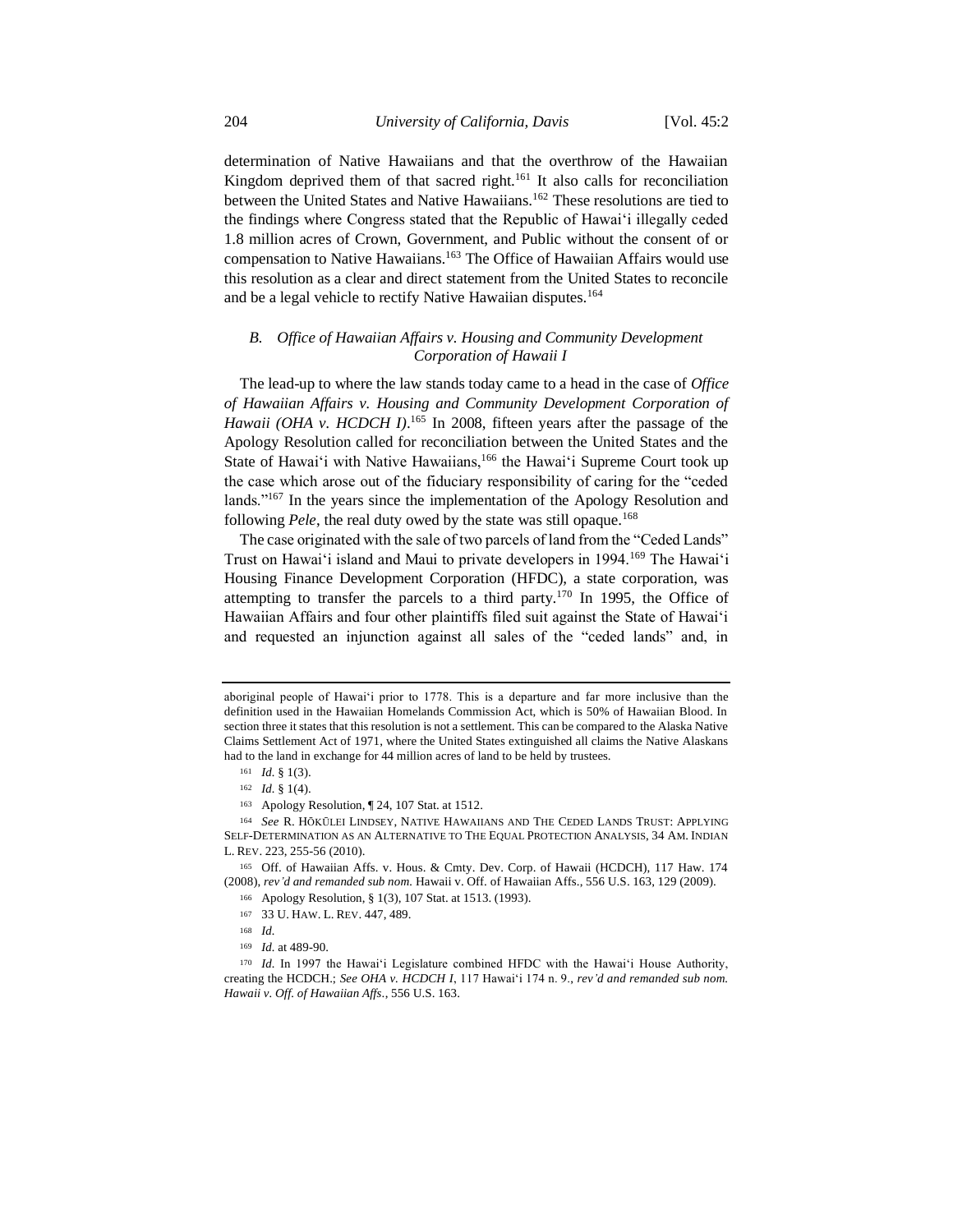particular, the parcel on Maui.<sup>171</sup> They also sought a declaratory judgment stating that such sales violate the state constitution and the Admission Act and/or that if sales are allowed, the sale of the land does not extinguish the claims that Native Hawaiians have to the land.<sup>172</sup> In this case, one of the largest issues is centered around the transfer of lands not between state entities, but between the State and third parties. In 1987, the Hawaiian Legislature, faced with the problem of a shortage of low-income and sanitary housing options, created the Housing and Community Development Corporation of Hawai'i (HCDCH).<sup>173</sup> The act establishing the corporation stated that its mission was to develop "fee simple or leasehold property, construct dwelling units thereon, including condominiums, planned units, and cluster developments, and sell, lease, or rent or cause to be leased or rented, at the lowest possible price to qualified residents, nonprofit organizations, or government agencies."<sup>174</sup>

In 1990, the development of these low-income housing units began on Hawaiʻi Island and Maui. In 1992, the Hawaiian Legislature enacted HRS § 10-13.6, which created a formula for the Office of Hawaiian Affairs to be compensated for the use of the land for these parcels.<sup>175</sup> Following the passage of the Apology Resolution and Congress's support of reconciliation and recognition of the Native Hawaiian claims to the Crown and Government lands, the Office of Hawaiian Affairs asked that a disclaimer be added to the acceptance of any funds from the sale of the parcel that states that the sale of the land does not extinguish any Native Hawaiian claims to the "ceded lands."<sup>176</sup> HFDC denied this demand in 1994 because it would add a cloud to the title of the land; thus, making title insurance unavailable for the buyers of the Maui parcel.<sup>177</sup> Not long after, the Department of Land and Natural Resources transferred the land to HFDC, about 500 acres on Maui. Per HRS § 10-13.6, HFDC sent a check for \$5,573,604.40 to the Office of Hawaiian Affairs, who refused to take it, citing that the Apology Resolution created a cloud on the title.<sup>178</sup> Thus, the stage was set, and the plaintiffs in the case filed suit in November of 1994.<sup>179</sup>

The Court recognized that at the heart of the plaintiff's argument was the 1993 Apology Resolution.<sup>180</sup> The legal theory central to this claim is that the Apology

<sup>172</sup> *Id.*

<sup>171</sup> *OHA v. HCDCH I*, 117 Hawaiʻi 174 (2008), *rev'd and remanded sub nom. Hawaii v. Off. of Hawaiian Affs.*, 556 U.S. 163 (2009).

<sup>173</sup> *Id.* at 186.

<sup>174</sup> *Id.*

<sup>175</sup> *Id.*

<sup>176</sup> *Id.*

<sup>177</sup> *Id.*

<sup>178</sup> *Id.* at 187-88.

<sup>179</sup> *Id.* at 188.

<sup>180</sup> *Id.* at 189. A number of other state laws were relied upon by the opinion, citing Acts 354, 359, 329, and 340. Since the Court partial based its ruling on these state laws the holding in *OHA v. HCDCH I* still stands—so long as all conditions are met as they are laid out by *OHA v. HCDCH II*.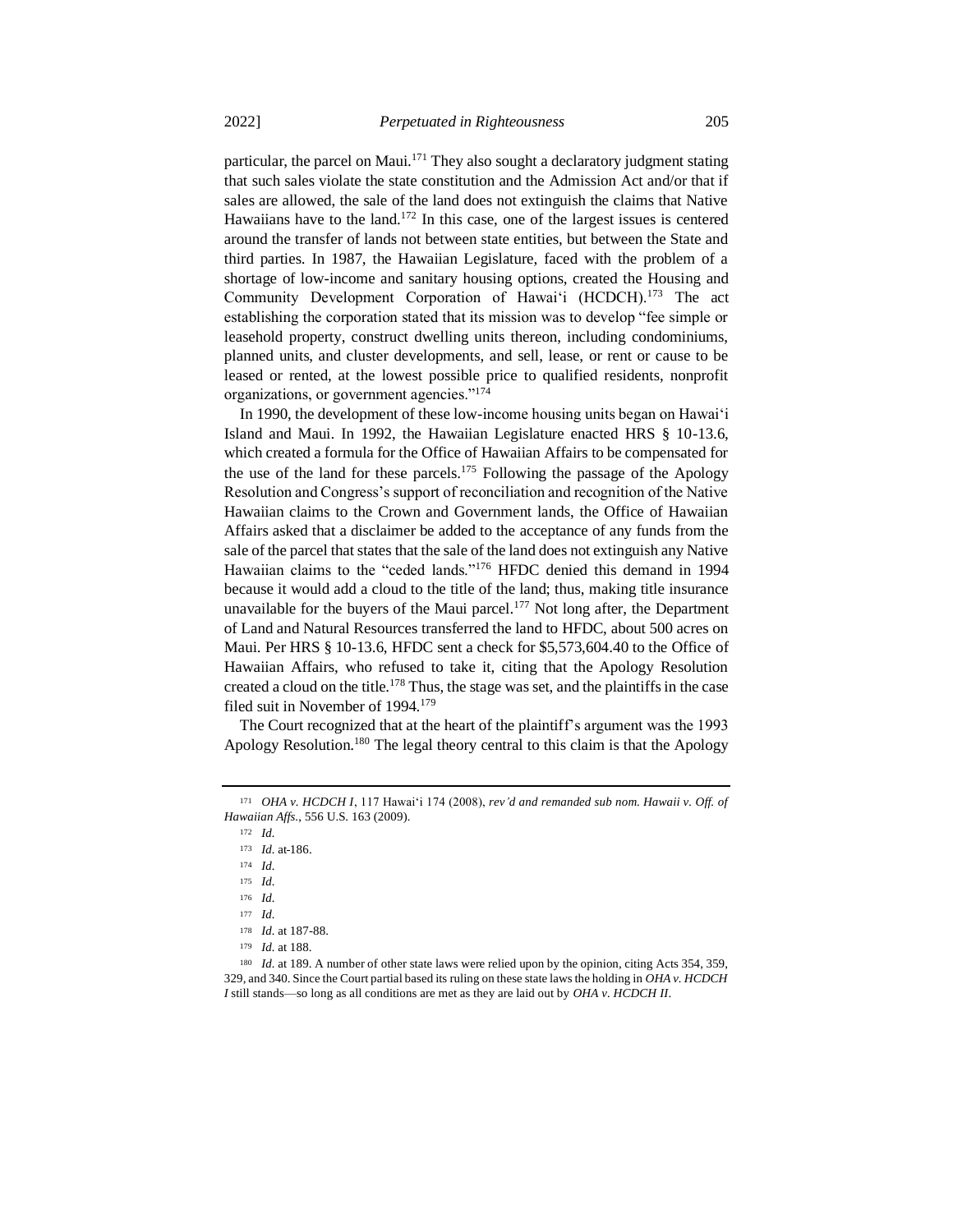Resolution recognizes that the Native Hawaiians never gave up their claim to the "ceded lands."<sup>181</sup> Thus, the United States Government's recognition put a cloud over the titles of all of the "ceded lands" that were sold because, with that recognition, the current "title holder's" claim could be challenged by Native Hawaiians claiming their ancestral lands.<sup>182</sup> The Office of Hawaiian Affairs asserted that the Apology Resolution's passage "confirms the factual foundation for the claims that previously had been asserted."<sup>183</sup> Further stating that the Resolution did not force the lands that are in use to be turned over to Native Hawaiians, but rather "puts the State on notice that it must carefully preserve these lands so that a subsequent transfer can take place when the political branches reach an appropriate resolution of this dispute."<sup>184</sup> The HFDC relied on Section 3 of the Resolution which stated that it does not settle any of the claims to the land and that the Resolution does not create any remedies.<sup>185</sup>

When analyzing the legal impact of the Apology Resolution, the Hawaiʻi Supreme Court stated that in most cases, when such a resolution, passed by both houses of Congress and signed by the President, is passed, it is treated as law.<sup>186</sup> Using that logic, the court then applied an intentionalism approach to interpreting the Apology Resolution.<sup>187</sup> With that, the court read the Resolution and flatly stated:

Based on a plain reading of the above passages, we believe Congress has clearly recognized that the native Hawaiian people have unrelinquished claims over the ceded lands, which were taken without consent or compensation and which the native Hawaiian people are determined to preserve, develop, and transmit to future generations.<sup>188</sup>

In defending this position, the Court said that to do as the HCDCH wishes would be going against the tenets of statutory interpretation, which is to read and utilize each word in the statute and recognizing the significance of each of them in the totality of the law.<sup>189</sup>

The Hawaiʻi Supreme Court did not just base this decision on federal law. It also relied on state law to come to similar conclusions.<sup>190</sup> The Court relied on a series of bills passed by the legislature around the time the Apology Resolution

<sup>181</sup> Apology Resolution, 107 Stat. at 1512. (1993).

<sup>182</sup> *See* Off. of Hawaiian Affs. v. Hous. & Cmty. Dev. Corp. of Hawaii (HCDCH), 117 Haw. 174 (2008), *rev'd and remanded sub nom.* Hawaii v. Off. of Hawaiian Affs., 556 U.S. 163 (2009).

<sup>183</sup> *Id.* at 190.

<sup>184</sup> *Id.*

<sup>185</sup> *Id.*

<sup>186</sup> *Id.* at 191.

<sup>187</sup> *Id.*

<sup>188</sup> *Id.*

<sup>189</sup> *Id.* at 192.

<sup>190</sup> *Id.* at 193.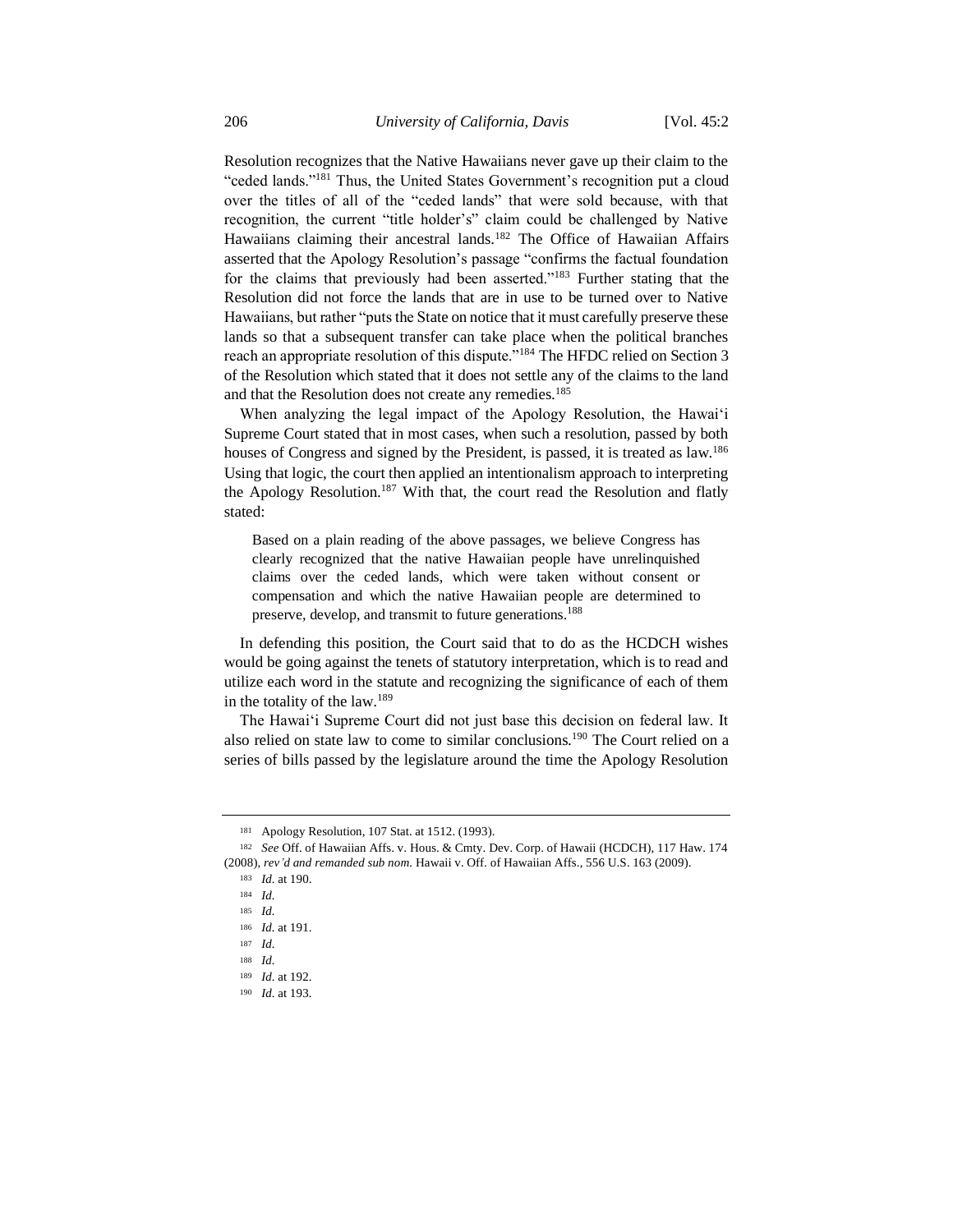passed—the centenary of the Overthrow of the Hawaiian Kingdom.<sup>191</sup> One of the acts passed by the Legislature declared:

Because the actions taken by the United States were viewed as illegal and done without the consent of native Hawaiians, many native Hawaiians feel there is a valid legal claim for reparations. Many native Hawaiians believe that the lands taken without their consent should be returned and if not, monetary reparations made, and that they should have the right to sovereignty, or the right to self-determination and self-government as do other native American peoples.

The legislature has also acknowledged that the actions by the United States were illegal and immoral, and pledges its continued support to the native Hawaiian community by taking steps to promote the restoration of the rights and dignity of native Hawaiians.<sup>192</sup>

At the time, the idea of "a nation within a nation" was circulating; other bills with similar clauses called for the right of self-determination and the return of the land to the Hawaiian People.<sup>193</sup> The Court, citing *Pele*, stated that it is settled law that Native Hawaiians have the right to sue the government under the State Constitution for the state's violation of its' fiduciary responsibility to Native Hawaiians.<sup>194</sup> In terms of the State's fiduciary duty, the Court finally shed light on what exactly that meant in terms of the "Ceded Lands" Trust by saying, "[t]he use of the term 'most exacting fiduciary standards' imports the notion that [this] court will strictly scrutinize the actions of the government."<sup>195</sup> Further stating that the individual plaintiff in the case is, as Native Hawaiians are the beneficiaries of the "Ceded Lands" Trust and that the Office of Hawaiian Affairs is, along with the State government, a trustee of said trust and is tasked with administering that trust.<sup>196</sup> In these statements, the Court is echoing what it said in relation to the Hawaiian Homelands Trust and applying those rules to the "Ceded Lands."<sup>197</sup> In applying these responsibilities to the Office of Hawaiian Affairs, the Court is inferring that to carry out its responsibility to the beneficiaries of the trust, the Office of Hawaiian Affairs is required to bring suit against the State for such a breach.<sup>198</sup> Concluding this line of analysis, the court reaffirmed the connection this case had to federal *and* state  $\text{law}$ <sup>199</sup> protecting it from any ruling that may nullify the issues on federal law.

<sup>191</sup> *Id.*

<sup>192</sup> *Id* (quoting 1993 Haw. Sess. L. Act 354, § 1 at 999–1000).

<sup>193</sup> *Id.*

<sup>194</sup> *Id.* at 194.

<sup>195</sup> *Id.* at 195 (quoting Ahuna v. Dep't of Hawaiian Home Lands, 64 Haw. 327, 339 (1982)).

<sup>196</sup> *Id.*

<sup>197</sup> *Id.*

<sup>198</sup> *Infra*. *Id.*

<sup>199</sup> *Id.*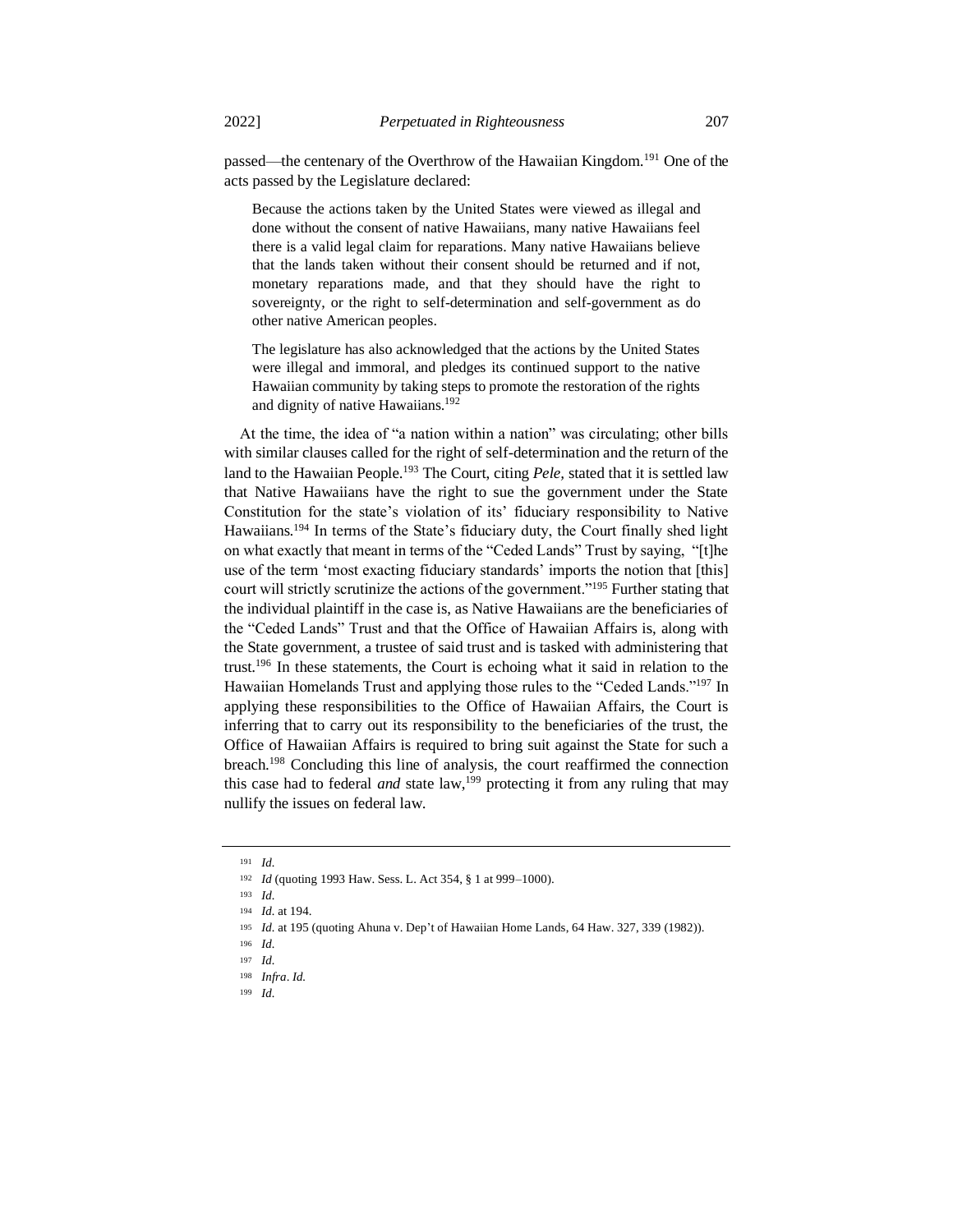The Court then turned to address the "Ceded Lands" in general and the issue of sovereign immunity and ripeness.<sup>200</sup> Through analysis, the Court stated that the plaintiffs were not barred by sovereign immunity from bringing suit.<sup>201</sup> The Administrator Land Division stated in a memorandum that there was a selfimposed moratorium on the sale of "ceded lands," because the Department of Land and Natural Resources was concerned about the "corpus" of lands and the returns to the Office of Hawaiian Affairs.<sup>202</sup> The trial court had stated that this moratorium on the sale of the lands made a claim against the state is not ripe for review since the state could not sell the land.<sup>203</sup> The Court rejected this argument by stating that the moratorium, as easily as it was put in place, can just as easily be lifted and the land could be sold.<sup>204</sup> Further stating that "[o]nce the ceded lands are alienated from the public lands trust, they will be lost forever and will not be potentially available to satisfy the unrelinquished claims of native Hawaiians to the lands, as recognized and contemplated by the Apology Resolution and the related state legislation."<sup>205</sup>

The real secondary part of this case is the section in relation to injunctive relief. The injunctive relief is directly tied to the Apology Resolution, and state law as the Office of Hawaiian Affairs asserted that the Resolution gives them the ability to halt the sale of the "ceded lands."<sup>206</sup> They suggested that the Court should look at the aforementioned laws and trust law in general, suggesting that in general trust law, when lands have been illegally obtained, injunctive relief creating a moratorium is proper until a settlement is reached.<sup>207</sup> To determine if injunctive relief was proper, the Court turned to a three-prong test: 1) if the plaintiff is likely to prevail on the merits, 2) if the risk of irreparable damage favors an injunction, and 3) if it is in the public's interest to have an injunction.<sup>208</sup>

For the first prong of the test, the Court sided with the plaintiff, explaining that they had had successfully pled their appeal and had succeeded on the merits of their case in terms that the alienation of the "ceded lands" would breach the fiduciary responsibility of the State government.<sup>209</sup> The Court looked to the Apology Resolution for justification; citing the Resolution's call to halt the development of the "ceded lands" pending the reconciliation between the United States and the Hawaiian people.<sup>210</sup> To justify this prong under state law, the Court

<sup>210</sup> *Id.*

<sup>200</sup> *Id.* at 204.

<sup>201</sup> *Id.* at 206.

<sup>202</sup> *Id.* at 206 n. 23.

<sup>203</sup> *Id.* at 206 (explaining that beneficiaries have standing where there are breaches of trust in sales of land).

<sup>204</sup> *Id.* at 208.

<sup>205</sup> *Id.*

<sup>206</sup> *Id.* at 211.

<sup>207</sup> *Id.*

<sup>208</sup> *Id.* at 212.

<sup>209</sup> *Id.*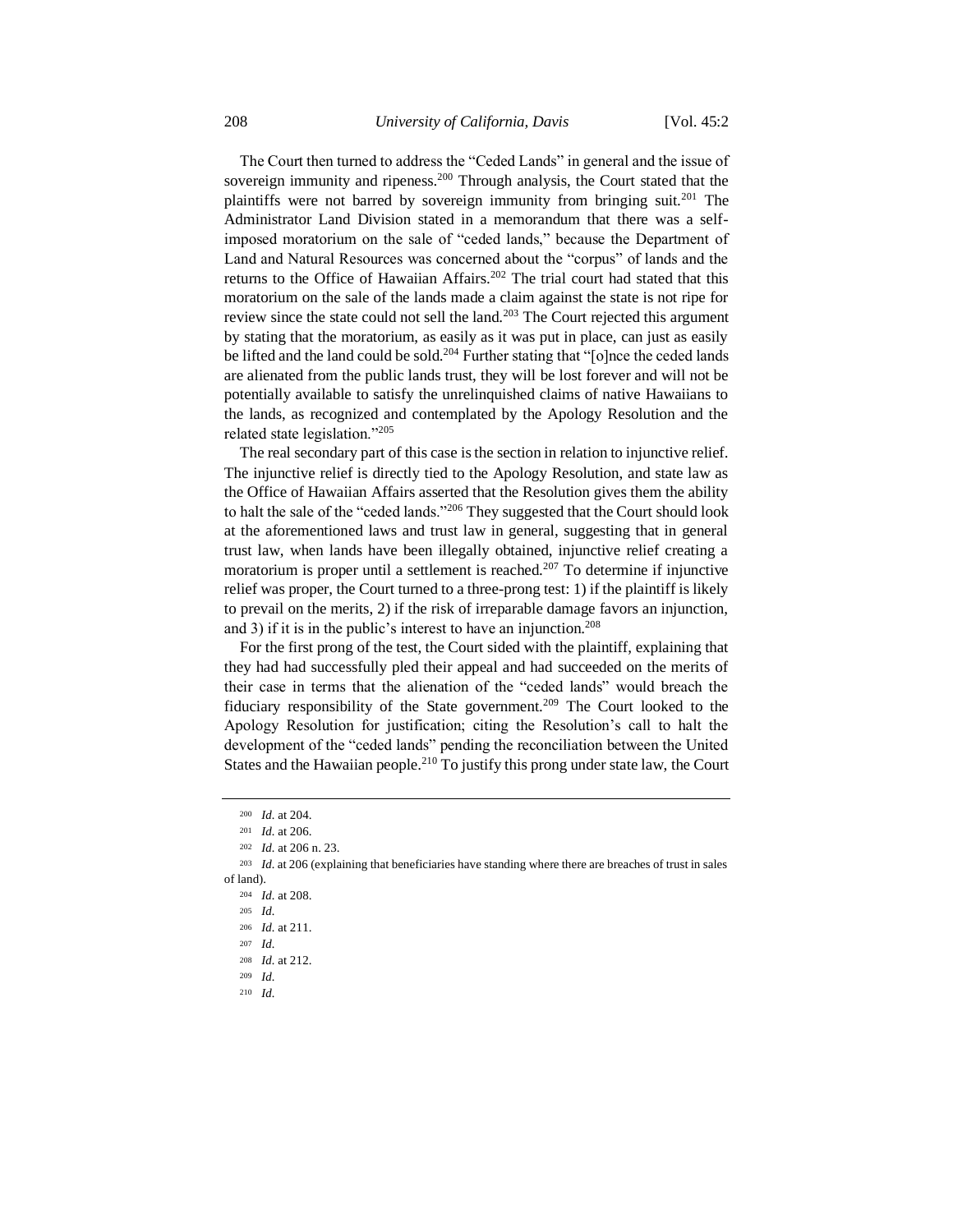looked to the various state laws that had been passed and the Governor's own words in working towards reconciliation with the Hawaiian people; as well as, the State's self-imposed moratorium that was in place until the present case was concluded.<sup>211</sup>

For the second prong, the Court relied on its determination that once the "ceded lands" have been lost, they can never be returned and determined that the prong had been met.<sup>212</sup> The Court dismissed the notion that the "ceded lands" could be compensated monetarily, looking to the Apology Resolution's reference that the '*āina* is something Native Hawaiians are "intrinsically" tied to.<sup>213</sup> The Court also relied on the testimony given by experts on Hawaiian history and law on the relation between the *'āina* and the Hawaiian people and its connection to sovereignty generally as well as to culture and religion.<sup>214</sup>

In the third prong, the Court looked at the state laws that had been passed to support reconciliation stating, "any further diminishment of the ceded lands (the *'āina*) from the public lands trust will negatively impact the contemplated reconciliation/settlement efforts between native Hawaiians and the State."<sup>215</sup> The Court further noted that not issuing an injunction would allow the state, who is a trustee of the land and the entity that can alienate the land, a much greater position to negotiate any future settlement which would be unfair to Native Hawaiians negotiating for their land.<sup>216</sup>

In its conclusion, the court handed down a number of holdings for this very complex and intricate case. As it related to the alienation of the "ceded lands" generally, the Court held that the Apology Resolution and state law create a fiduciary responsibility for the State of Hawaiʻi for the Public Land Trust but in particular the "ceded lands."<sup>217</sup> The Court held that the question of whether an injunction is appropriate to prevent the alienation of "ceded lands" is ripe for adjudication.<sup>218</sup> It held that the Office of Hawaiian Affairs had met the threepronged test for whether an injunction was proper until the claims of Native Hawaiians and the "ceded lands" were settled via the political process.<sup>219</sup> The Court thus ordered the lower court to issue an injunction for the sale of the parcel of land on Maui and for all the remaining "ceded lands" until the claims were settled.<sup>220</sup> With this action, the Hawai'i Supreme Court halted the sale or transfer of Hawaiʻi's "ceded lands"; however, the Hawaiʻi State Government would not

<sup>211</sup> *Id.* at 213.

<sup>212</sup> *Id.* at 214, 216.

<sup>213</sup> *Id.* at 214 (citing Apology Resolution, Pub.L. No. 103–150, 107 Stat. 1510).

<sup>214</sup> *Id.* at 214-15 ('āina means land in Hawaiian).

<sup>215</sup> *Id.* at 216.

<sup>216</sup> *Id.*

<sup>217</sup> *Id.* at 217.

<sup>218</sup> *Id.* The Court would further go into whether a claim is ripe to stop the alienation of lands in *OHA v. HCDCH II*.

<sup>219</sup> *Id.*

<sup>220</sup> *Id*.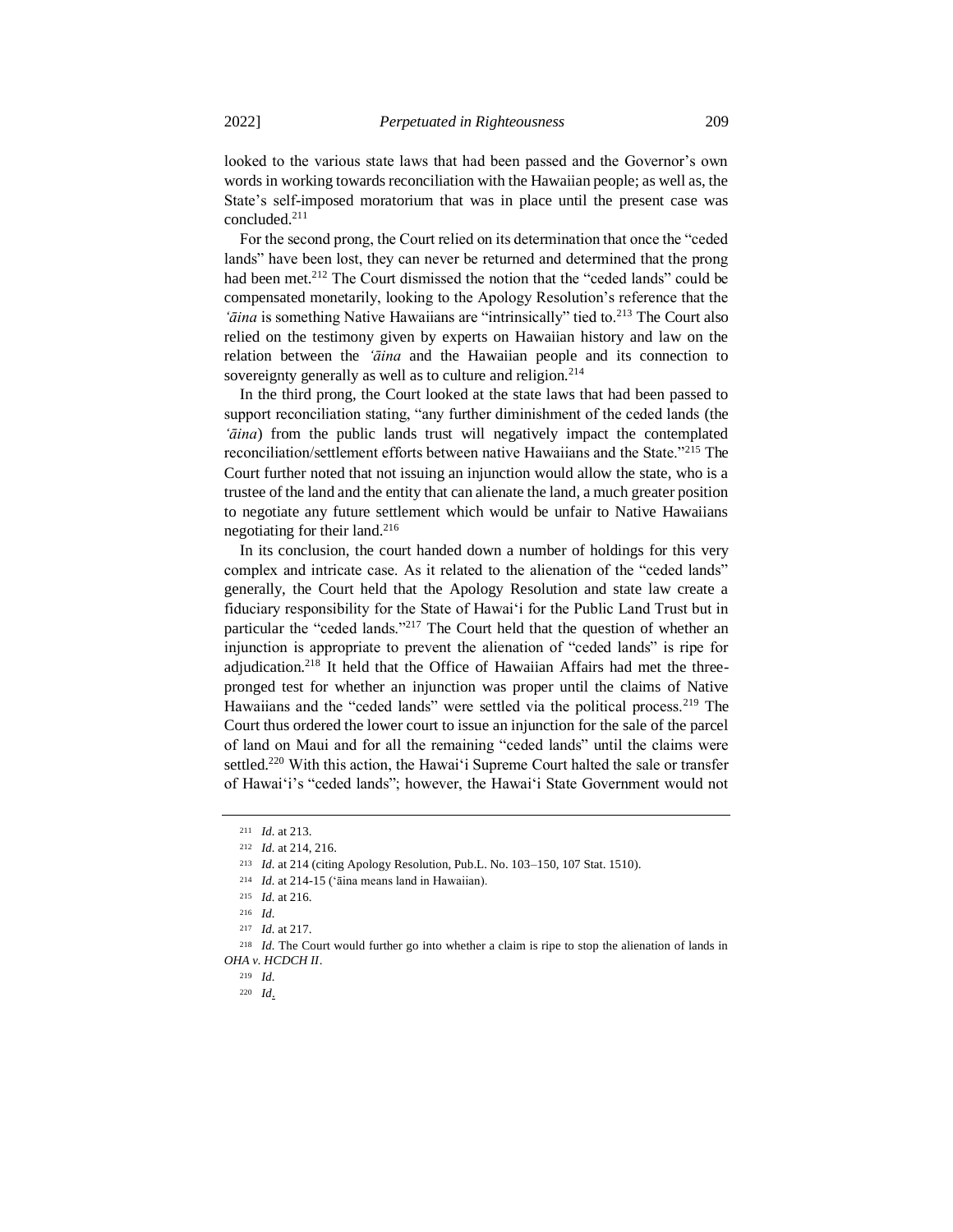leave it there. After this ruling was handed down, the State appealed the order to the United States Supreme Court for review, with the high court granting certiorari.<sup>221</sup>

## 1. Hawaii v. Office of Hawaiian Affairs

The case of *Hawaii v. Office of Hawaiian Affairs*<sup>222</sup> could be considered a setback in the fight for Hawaiian land sovereignty and in the preservation of the "ceded lands" from alienation. In the unanimous opinion, authored by Justice Alito, the Supreme Court ruled that the Hawaiʻi Supreme Court erred in relying on the Apology Resolution to stop the alienation of the "ceded lands."<sup>223</sup> The crux of the argument used by Alito is that the prefatory clauses of the Apology Resolution do not stop the State of Hawaiʻi from exercising its power as the sovereign of its lands.<sup>224</sup> The Court points out that the Apology Resolution only has two sections that may be acted upon; the first was the apology itself, and the second was stating that the resolution did not extinguish the claims that Hawaiians may have.<sup>225</sup>

The Court made three points when it took on the issue, first "whereas" clauses in a statute do not have legal authority. Second, even if they did, they cannot "restructure" a state's authority. Third, even if they did have power, they would raise constitutional questions about the Federal Government's ability to cloud the title of land decades after the state was admitted.<sup>226</sup> The Court cited *District of Columbia v. Heller*<sup>227</sup> in saying that in reviewing the prefatory parts of federal laws, "a court has no license to make it do what it was not designed to do."228 Further quoting another case,  $229$  the Court indicated that the preamble of law is not actually a part of that law in a meaningful way, other than to know the intent of Congress.<sup>230</sup> For the second point, the Court entertained the idea that prefatory clauses did carry weight, only to explain in this instance that it would not have impacted their decision. The Court said that even if the prefatory clauses of the Apology Resolution did carry legal weight, they did not change the landscape of the law and impact the State of Hawaiʻi's rights or obligations.<sup>231</sup> The Court stated

<sup>228</sup> *Id.*

<sup>221</sup> *Id.*; Hawaii v. Off. of Hawaiian Affairs*,* 554 U.S. 944 (2008)) (announcing the granting of the writ of certiorari); Brief for Petitioner, Hawaiʻi v. Off. of Hawaiian Affairs, 554 U.S. 944 (2008) (No. 07-1372).

<sup>222</sup> Hawaii v. Office of Hawaiian Affairs, 556 U.S. 163, 166 (2009).

<sup>223</sup> *Id.* at 166.

<sup>224</sup> *Id.* at 175.

<sup>225</sup> *Id.* at 173.

<sup>226</sup> *Id.* at 175-76.

<sup>227</sup> *Id. at 175 (citing* Dist. of Columbia v. Heller, 554 U.S. 570, 578 (2008)*).*

<sup>229</sup> *Hawaii*, 556 U.S. at 175 (quoting Yazoo & Miss. Valley R. Co. v. Thomas, 132 U.S. 174, 188 (1889))

<sup>230</sup> *Id.*

<sup>231</sup> *Id.* at 175.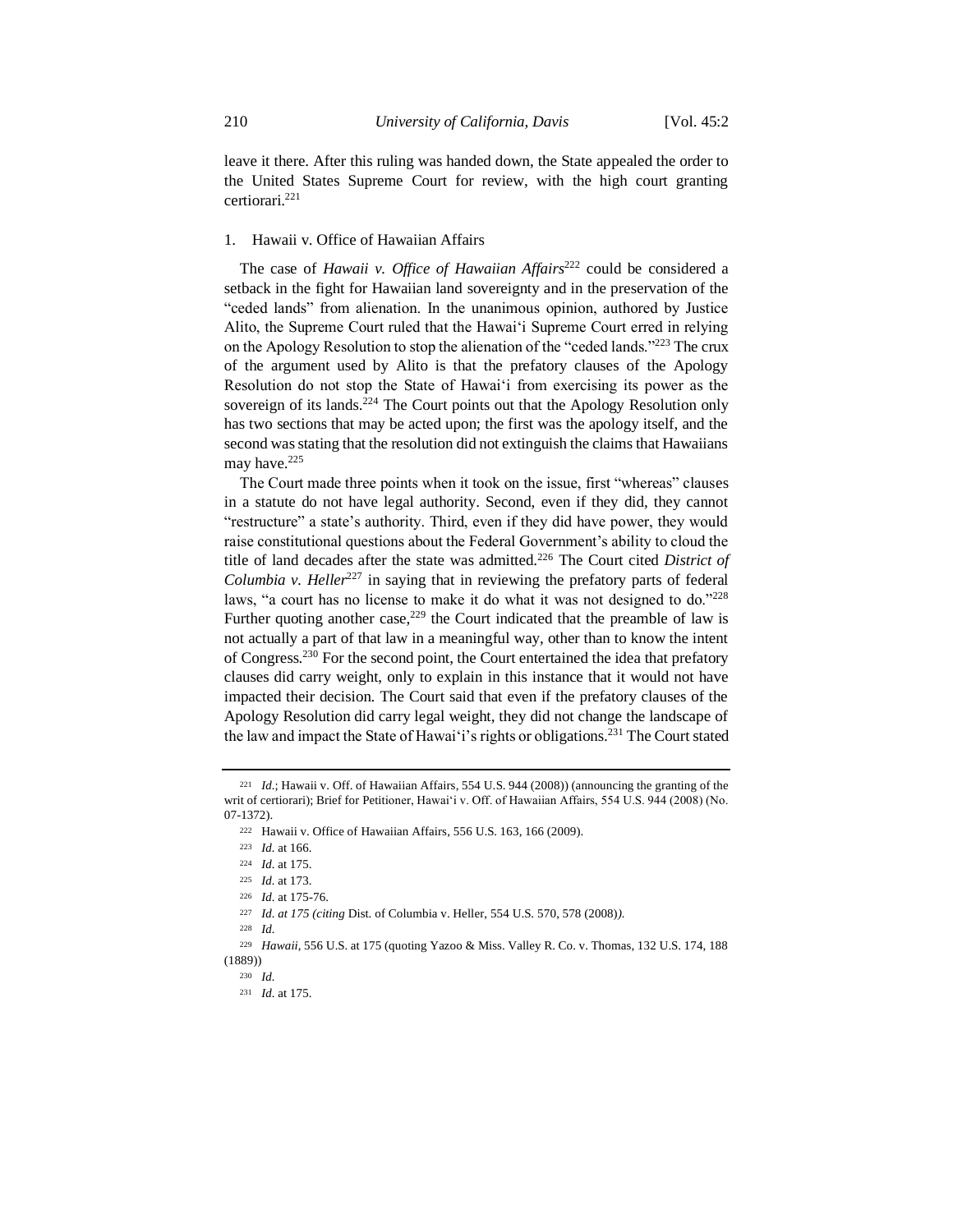that Congress did not indicate that it intended to change Hawaiʻi's legal rights or responsibilities with the Apology Resolution as set out in the Admission Act.<sup>232</sup> Further, the Apology Resolution did not create a cloud on the title of the "ceded lands" held by the United States and then transferred to Hawaiʻi after admission.<sup>233</sup> On the final point, the Court proactively answered the question: Is it legal if the Apology Resolution prefatory clauses were binding and if they did put a cloud on the State's title on the land? Here, the Court said that such a conclusion would raise a constitutional problem since the Apology Resolution came long after Hawaiʻi joined the Union.<sup>234</sup> Congress cannot, retroactively or generally after statehood, reserve the lands of a state for itself.<sup>235</sup>

In the last paragraph of the opinion, the Court addressed the state law claims that were raised in *OHA v. HCDCH I* by the Hawaiʻi Supreme Court by saying that the U.S. Supreme Court lacked the authority to hear or rule on the state law claims, but only had authority as far federal law permitted.<sup>236</sup> In the opinion, the ruling of the Hawai<sup>'</sup>i Supreme Court was reversed and remanded.<sup>237</sup> Critically, the U.S. Supreme Court only reversed the sections that relied on Federal law; thus, the ruling in *OHA v. HCDCH I* that relied on state law still stood.<sup>238</sup> The case was sent down to the Hawaiʻi courts, but would find its way back up to the Hawaiʻi Supreme Court.

## 2. Office of Hawaiian Affairs v. Hawaiʻi Housing and Community Development Corporation II

Less than a year following the decision from the Hawaiʻi Supreme Court in *OHA v. HCDCH I* and the United States Supreme Court decision in *Hawaii v. OHA*, the issue of the "ceded lands" was again at the Hawaiʻi Supreme Court. This case, *OHA v. HCDCH II*,<sup>239</sup> is the effort of the one remaining plaintiff in the original suit.<sup>240</sup> The Office of Hawaiian Affairs and the other plaintiffs in the original case had settled with the State of Hawaiʻi, which resulted in the enactment

<sup>232</sup> *Id.* at 175-76.

<sup>233</sup> *Id.* at 176.

<sup>234</sup> *Id.* Hawaiʻi was admitted to the Union in 1959, the Apology Resolution was signed in 1993.

<sup>235</sup> *Id.* (quoting Idaho v. United States, 533 U.S. 262, 280 (2001)) Interestingly, this Courts argument that the Federal Government cannot reserve state lands for itself after admission is helpful in the battle against HB 499. The argument that the lands in the 65-year leases would be lost forever or that they are in some way the Federal Government's is wrong. In 2021 the Federal Government cannot set aside land that it did not in 1959 with the Admission Act. The 65-year leased land, once (or if) the leases expire, is then the state's land in fee simple absolute. Currently the land is the state's land but lease to the Federal Government.

<sup>236</sup> *Id.* at 177.

<sup>237</sup> *Id.*

<sup>238</sup> MACKENZIE, *supra* note 84, at 119.

<sup>239</sup> Off. of Hawaiian Affairs v. Hous. & Cmty. Dev. Corp. of Haw., 121 Hawai'i 324, 326 n.1 (2009), *as amended* (Nov. 24, 2009).

<sup>240</sup> MACKENZIE, *supra* note 84, at 121.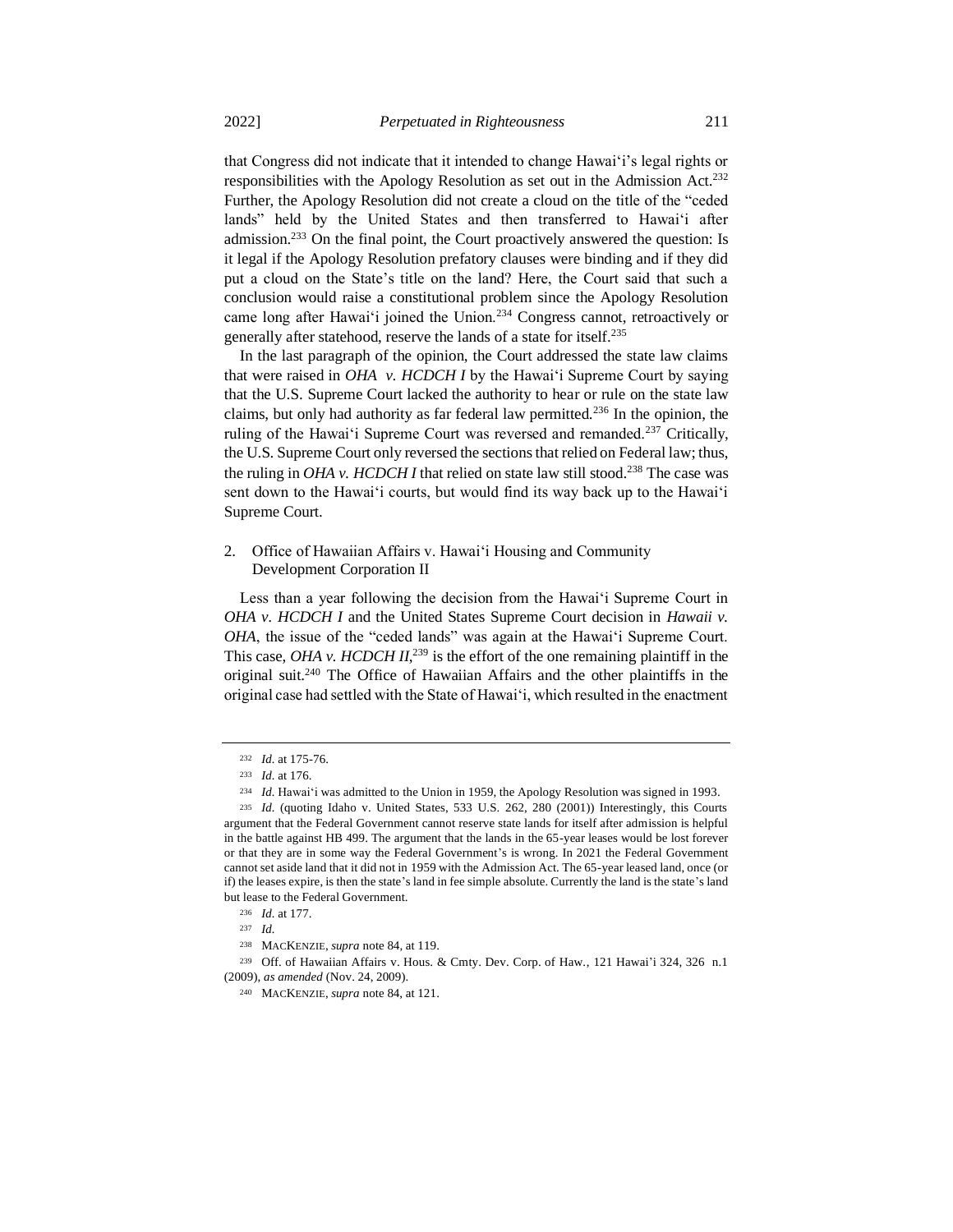of Act 176, which will be discussed in a future section.<sup>241</sup> The remaining plaintiff, Jonathan Kamakawiwo'ole Osorio, remained on the case to press his claim regarding the "ceded lands."<sup>242</sup> Three issues were at play in this case. First, whether Osorio had standing; second, whether the case was ripe; and third, whether an impermissible advisory opinion was requested.<sup>243</sup>

Osorio's claim that he had standing to bring the case comes only from his being a Hawaiian and bringing the case on behalf of the Hawaiian people.<sup>244</sup> The State of Hawaiʻi argued that under the law, Osorio is not a Native Hawaiian as he does not meet the one-half Hawaiian blood ratio that is established by the Admission Act, which uses the same definition as the Hawaiian Homes Commission Act.<sup>245</sup> Osorio stated that he used the definition in HRS 10-2 which does not set a blood quantum and just refers to the descendants of the people living on the islands before 1778, notably HRS 10-2 differentiates Hawaiian and Native Hawaiian.<sup>246</sup> The court accepted Osorio's argument in stating that in terms of the "ceded lands" and access to the Public Land Trust in general, as a Hawaiian, Osorio suffers from alienation from the land just as much as a person who is Native Hawaiian.<sup>247</sup> The Court found that Osorio did have standing if he could prove that 1) he had suffered an injury in fact and 2) "that the concerns of a multiplicity of suits are satisfied by any means."<sup>248</sup> For the first prong of the test, which has three parts, the Court said that Osorio would be injured by the sale of the "ceded lands" out of the trust, citing the religious and cultural connections the Hawaiian people have to the '*āina*.<sup>249</sup> For the second part of the injury in fact test, the court stated that the actions that led to the injury in fact, were traceable to the State of Hawaiʻi as they are a trustee and are responsible for the land.<sup>250</sup> For the third part of the injury in fact test, that a favorable outcome would benefit Osorio, the court concluded that if an injunction that stops the alienation of any of the ceded lands were issued to the state, it would be the favorable outcome, thus, meeting the requirement and the third prong of the test.<sup>251</sup> For the second prong, the Court said that it would be "absurd" to prevent a Hawaiian like Osorio from suing the state for a breach of trust; using the rationale in *Pele Defense Fund,* the Court ruled that Osorio met the second prong and had standing.<sup>252</sup>

- <sup>248</sup> *Id.* at 333 (quoting *Pele Defense Fund*).
- <sup>249</sup> *Id.* at 334.

<sup>241</sup> *Id.*

<sup>242</sup> 121 Hawaiʻi 324, 326-27.

<sup>243</sup> *Id.* at 327.

<sup>244</sup> *Id.*

<sup>245</sup> *Id.* at 328.

<sup>246</sup> HAW. REV. STAT. § 10-2 (2021).

<sup>247</sup> 121 Hawaiʻi 324, 334.

<sup>250</sup> *Id.* at 334-35.

<sup>251</sup> *Id.*

<sup>252</sup> *Id.* at 335.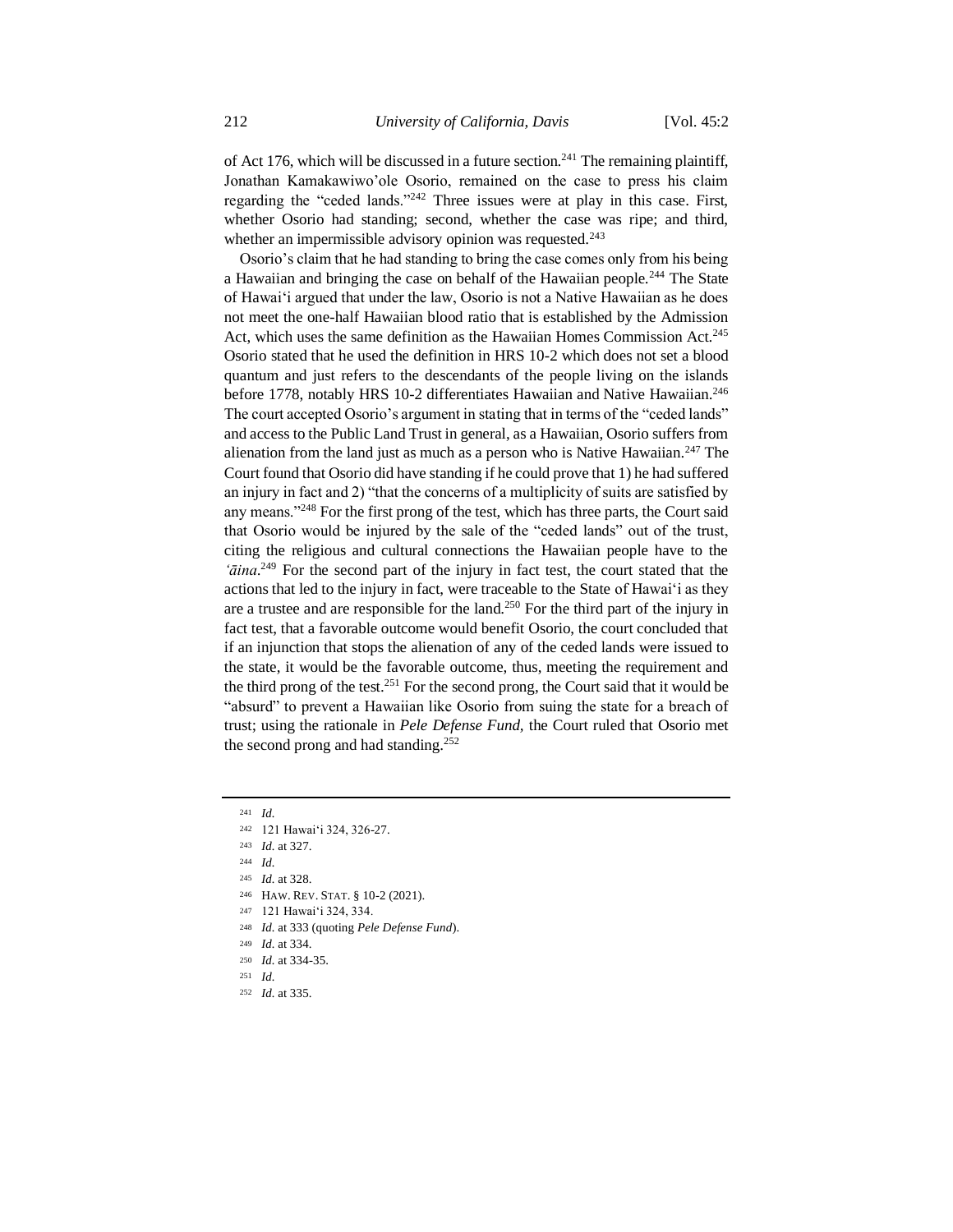The key part of this case is the ruling on ripeness. This ruling, in a way, allows Native Hawaiians and the public at large to be at the ready in the event the "ceded lands" become alienated. The Court ruled that the case was not yet ripe for review and thus dismissed it.<sup>253</sup> Applying a two-prong test to determine ripeness, the Court stated that first, the issue must be fit, and second, the parties must suffer a legal hardship in the event the court does not act.<sup>254</sup> In determining the ripeness question, the court looked at the recently enacted Act 176 (HRS 171-64.7), which required a two-thirds majority vote to sell or gift the ceded lands.<sup>255</sup> In addressing the fitness prong of the ripeness test, the Court concluded that it had been met as the parcel transfer on Maui to the HCDCH was already finalized, despite the fact that it had not actually happened.<sup>256</sup> The legal mechanisms had already been put into place to transfer the parcel from the DLNR.<sup>257</sup> However, with the passage of Act 176, the final agency action was no longer the action of the agency transferring the land, but rather the legislature approving the land.<sup>258</sup> This means that in order for a claim brought by a member of the public to stop the sale of ceded lands, the final agency action must take place, and the alienation of the ceded lands via a sale or gift can only be "final" once the legislature votes to approve it. The Court ordered the case dismissed for the claim not yet being ripe,<sup>259</sup> but the ruling establishes an important trigger that once the sale or gift of "ceded lands" becomes approved by the legislature, a claim such as Osorio's would be ripe.

## IV. ACT 176 AND THE CURRENT LAW<sup>260</sup>

Act 176, known in the legislative session as SB  $1677^{261}$  and codified as HRS 171-64.7, $^{262}$  was the culmination of an agreement between the Office of Hawaiian Affairs and three of the plaintiffs in the *OHA v. HCDCH I* with the State of Hawai'i.<sup>263</sup> This law gave the legislature a greater amount of control over the sale and gift of the "ceded lands." Previously there were no such protections on the sale or gift of land; the only real protection was to sue the state, which is what led to *OHA v. HCDCH I*. The closest protections that were in place were in Hawaiʻi Revised Statute 171-50, which required a majority vote of the legislature for the

<sup>253</sup> *Id.* at 339.

<sup>254</sup> *Id.* (Quoting *OHA v. HCDCH I*).

<sup>255</sup> *See* HAW. REV. STAT. § 171-64.7, [hereinafter Act 176].

<sup>256</sup> 121 Hawaiʻi 324, 339.

<sup>257</sup> *Id.* at 208.

<sup>258</sup> *Id.* at 339.

<sup>259</sup> *Id.*

<sup>260</sup> 2009 Haw. Sess. Laws. 705.

<sup>261</sup> S. 1677, 25th Leg., 1st Reg. Sess. (Haw. 2009).

<sup>262</sup> HAW. REV. STAT. § 171-64.7 (2009).

<sup>263</sup> MACKENZIE, *supra* note 84, at 119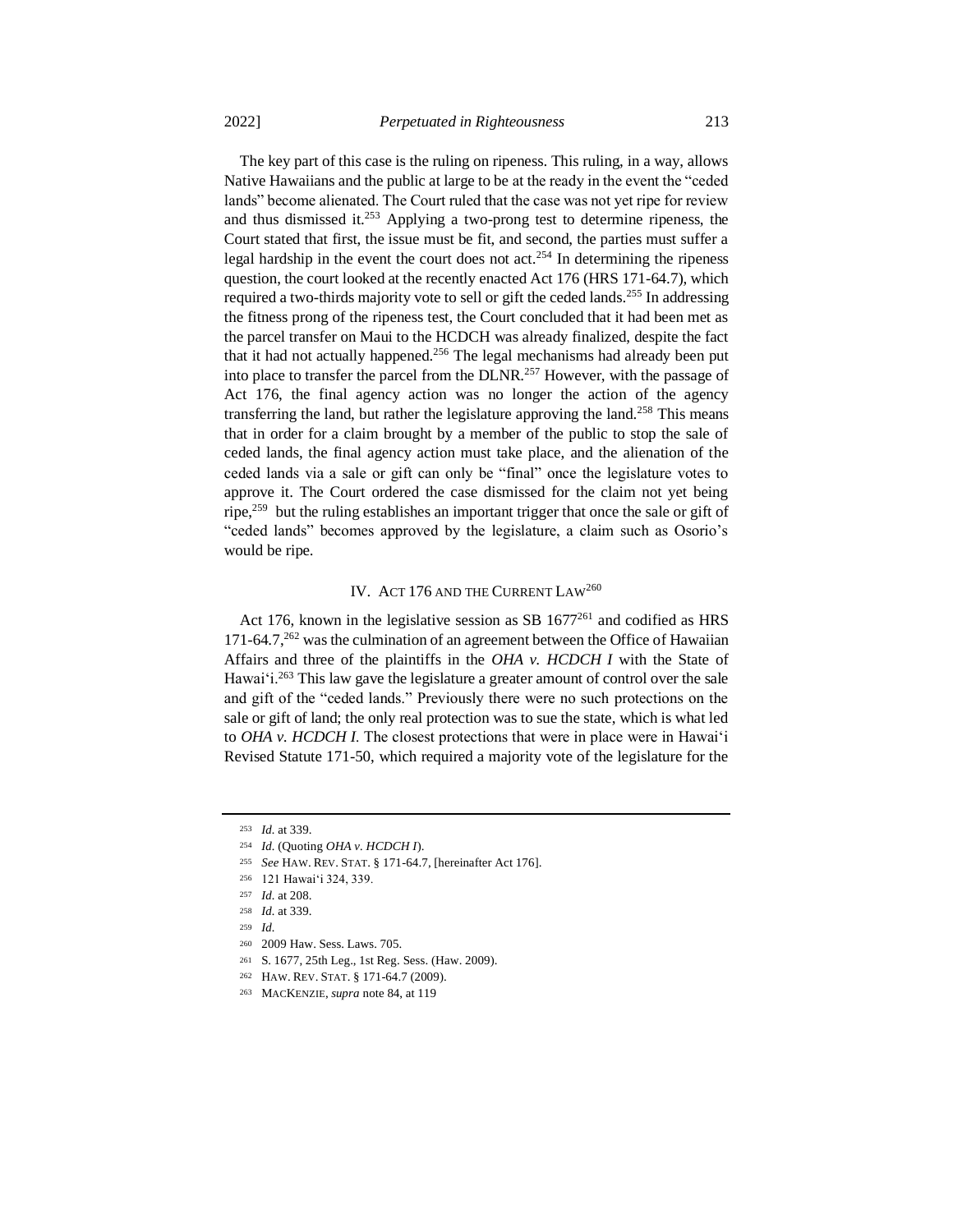transfer of lands to take place.<sup>264</sup> Previous versions of the law require a majority vote of the legislature to *stop* the exchange.<sup>265</sup> This changed in 2014.<sup>266</sup> Section 171-18 of the Hawaiʻi Revised Statutes is about the Public Land Trust but mainly covers the use of monies concerning the trust.<sup>267</sup>

The purpose of Act 176 was to establish a process for the sale or gift of the "ceded lands" and to allow the public to have more of an impact and voice in how and whether those lands should be sold.<sup>268</sup> The Act recognizes that when that "ceded lands" are sold, they are lost forever; to do this, the Act requires that the legislature approve the sale of the lands before it can go ahead.<sup>269</sup> An important part of Act 176 is that it requires two-thirds majority approval by *both* houses of the legislature.<sup>270</sup> The Act itself pertains to "all lands or interest therein owned or under the control of state departments and agencies classed as government or crown lands previous to August 15, 1895, or acquired or reserved by the government upon or subsequent to that date . . . . "<sup>271</sup> The Act then lists the various types of land that it includes in its protections and gives some exceptions. The first exception is to lands that are set aside by United States law; this section refers to the land that the United States could set aside in Section 5(f) of the Admission Act.<sup>272</sup> Act 176 also requires any agency to give specific details on the location and type of land suggested for sale.<sup>273</sup> The Act specifically requires the agency to send:

The state department or agency proposing to sell or give any state land described in subsection (a) shall submit for introduction to the legislature a concurrent resolution for review of the proposed sale or gift. The concurrent resolution shall contain a list of all sales or gifts of state land proposed by the state department or agency.<sup>274</sup>

Along with this requirement that gives the legislature notice, a requirement is set that requires the requesting agency to send their request and all required information to the Office of Hawaiian Affairs for their review as well.<sup>275</sup> Generally, a two-thirds majority is hard to reach, which is the goal of setting it so high, meaning that the legislature would *really* want to sell the land. For reference,

<sup>268</sup> § 1. Act 176, Haw. Sess. Laws. at 706.

<sup>275</sup> *Id.*

<sup>264</sup> *See* HAW. REV. STAT. 171-50.

<sup>265</sup> 2009 Haw. Sess. Laws 707

<sup>266</sup> 2014 Haw. Sess. Laws 559.

<sup>267</sup> HAW. REV. STAT. § 171-18 (2021).

<sup>269</sup> *Id.*

<sup>270</sup> § 2. Act 176, Haw. Sess. Laws. at 706.

<sup>271</sup> *Id.*

<sup>272</sup> *Id.*

<sup>273</sup> § 2. Act 176, Haw. Sess. Laws. at 706.

<sup>274</sup> *Id.*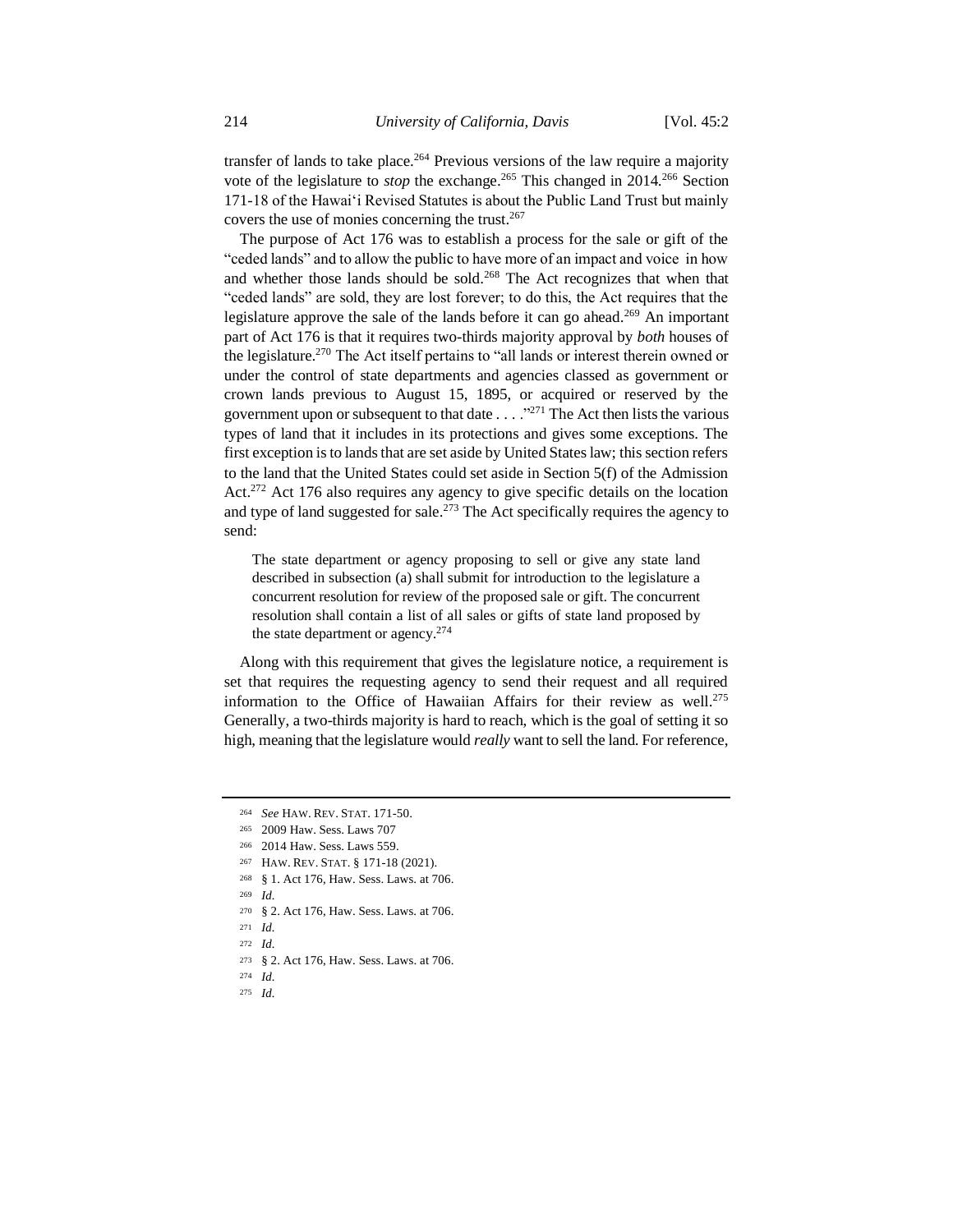similar land bills in the Hawaiian Legislature were deferred in committee.<sup>276</sup> Maybe one of the strongest parts of this act is the section that requires agencies to abandon sales should the legislature vote down the measure. "If the legislature fails to approve the concurrent resolution by at least a two-thirds majority vote of both houses, the transaction shall be abandoned by the state department or agency."<sup>277</sup>

The final section of Act 176 refers to the aforementioned Hawaiʻi Revised Statutes 171-50, which requires an agency seeking a land exchange to submit a purpose for the exchange; as well as, sending a copy of the resolution it submitted to the legislature to the Office of Hawaiian Affairs.<sup>278</sup>

## *1. Passage from Bill to Act*

Act 176 started off as Senate Bill 1677 (SB 1677) in the Hawaiʻi Senate prior to passage as Act  $176<sup>279</sup>$  The bill had a lot of attention from the Native Hawaiian community because of the two high-impact cases that had happened.<sup>280</sup> Over the course of the legislative session, many people gave oral and written testimony on their opinion of SB 1677. The testimony ranges from fervent support to outright opposition, with most of the testimony summarized as "better than nothing."<sup>281</sup>

During the legislative session, the bill went to the Water, Land, Agriculture and Hawaiian Affairs and Judiciary and Government Operations in the Senate, which acted as a joint committee and Hawaiian Affairs, Water, Land, & Ocean Resources/Judiciary, and Finance in the House.<sup>282</sup> SB 1677 went through four alterations between the House and Senate before the Conference Committee decided on the final language. The most fighting occurred in Section 3 of the bill, which relates to the exchange of lands but not the sale.<sup>283</sup> However, notably in SB 1677 SD 1 HD 2, a section was added that would handle the exchange *and* sale of the state lands, applying not just to "ceded lands" but also to any other state

<sup>281</sup> *See generally,* S.B. No. 1677, S.D. 1, H.D. 1 Relating to Lands Controlled by the State: Hearing on S.B. no. 1677, S.D. 1, H.D. 1 Before the H. Comm. on Fin. & H. Comm. on Haw. & H. Comm. on WLO-JUD ., 25th Leg. (2009), available at https://www.capitol.hawaii.gov/session2009/testimony/.

<sup>276</sup> *See* S.B. 2, S.D. 2, H.D. 2, 35th Leg., 1st Sess. (2021); § 2 Act 176*,* Haw. Sess. Laws. at 706.

<sup>277</sup> *Id*.

<sup>278</sup> § 3. Act 176, Haw. Sess. Laws. at 707.

<sup>279</sup> S. 1677, 25th Leg., 1st Reg. Sess. (Haw. 2009).

<sup>280</sup> *See,* S.B. No. 1677, S.D. 1, H.D. 1 Relating to Lands Controlled by the State: Hearing on S.B. no. 1677, S.D. 1, H.D. 1 Before the H. Comm. on Fin. & H. Comm. on Haw. & H. Comm. on WLO-JUD ., 25th Leg. (2009), available at https://www.capitol.hawaii.gov/session2009/testimony/; See *OHA v. HCDCH I* and *Hawaiʻi v. OHA*; Editorial, *Bill Offers Compromise on Ceded-Land Fight*, HONOLULU STAR ADVERTISER, Feb. 23, 2009, at A6; *Hawaiians in da House (and the Senate)*, ALL HAW. NEWS, (Feb. 25, 2009), https://www.allhawaiinews.com/2009/02/honolulu-more-than-300 people-chanted.html.

<sup>282</sup> S. JOURNAL 25th Leg., Reg. Sess. 881, 971 (Haw. 2009); H. JOURNAL 25th Leg., Reg. Sess. 1294, 1342, 1454 (Haw. 2009).

<sup>283</sup> S.B. No. 1677 S.D.1 H.D.1, 25th Leg. 1st Sess. (Haw. 2009); S.B. No. 1677 S.D. 1, 25th Leg. 1st Sess. (Haw. 2009).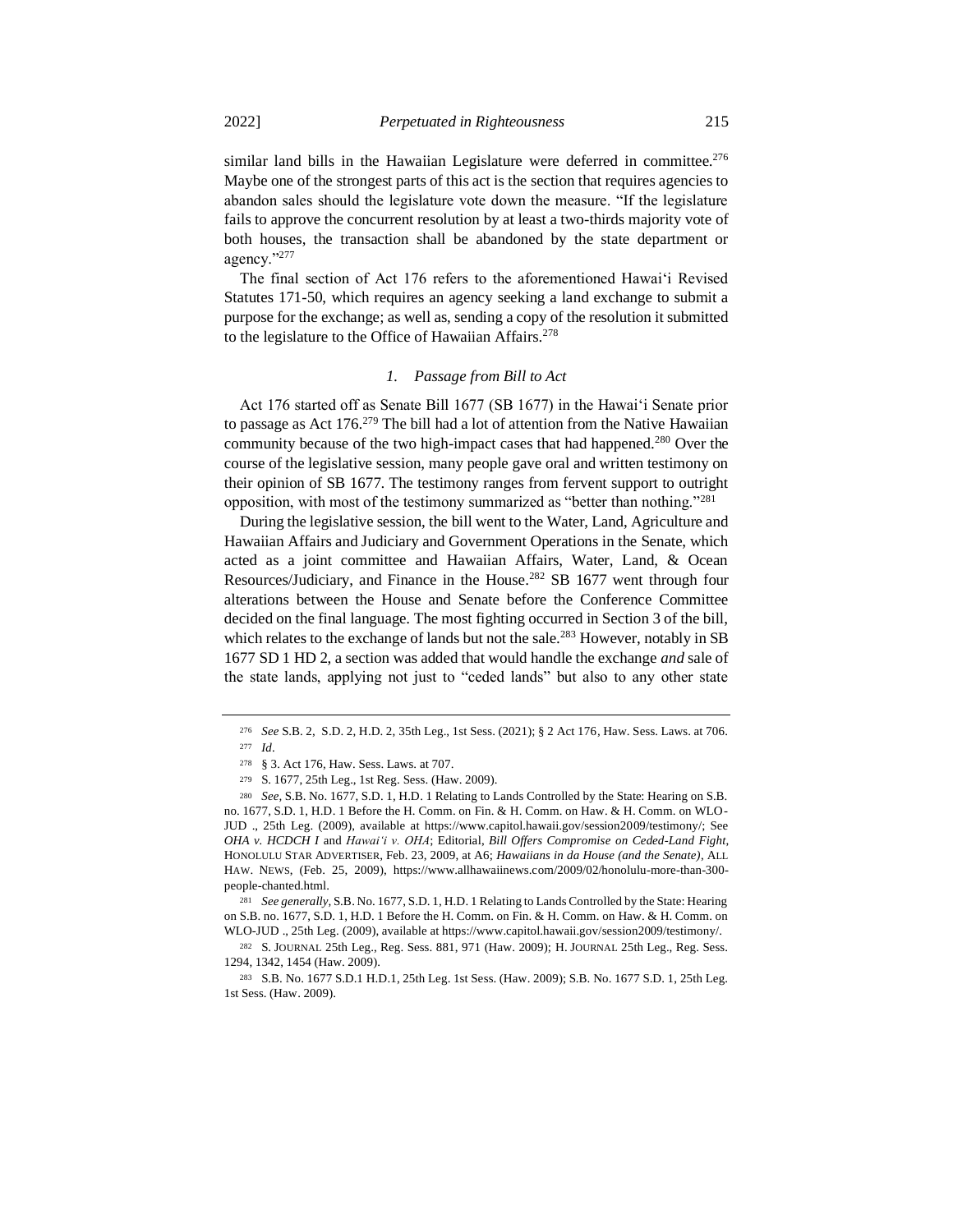lands.<sup>284</sup> This section would have required the legislature's disapproval in order for a sale to be stopped and applied to all of the state land held in fee simple.<sup>285</sup> This section would semi-mirror the language in Hawaiʻi Revised Statute 171-50, which at the time required legislative disapproval for a land exchange to be halted.<sup>286</sup> There was no testimony on this version of the bill so it is unknown how the Native Hawaiian community responded to it. This was a change in the Conference Committee to what Act 176 passed as.<sup>287</sup>

Throughout the process, the Native Hawaiian community expressed its general thoughts about SB 1677, but their support for other measures was clear. Many of the people who submitted written testimony mentioned that they wished for a full moratorium on the sale of the "ceded lands" rather than a way to sell them.<sup>288</sup> The Office of Hawaiian Affairs mentioned this in their testimony for every version of the bill where testimony was permitted.<sup>289</sup> Saying in one testimony, "OHA would prefer a bill that imposes a full moratorium."<sup>290</sup> The bill that was referred to the most was SB 1085, which would be a full moratorium on that sale, transfer, exchange, lease, or gift of the "ceded lands."<sup>291</sup> Nevertheless, the legislature pushed ahead with SB 1677. The House Committee on Hawaiian Affairs Report on the bill stated that while many testifiers wanted a full moratorium, the committee's option was a "viable and reasonable" alternative to a full moratorium.<sup>292</sup> The final Conference Committee Report stated, "[r]ealizing that each sale; however reasonable or necessary, is final and permanent . . . this

<sup>284</sup> S.B. No. 1677 S.D.1 H.D. 2, 25th Leg. 1st Sess. (Haw. 2009).

<sup>285</sup> Id.

<sup>286</sup> HAW. REV. STAT. § 171-50 (2009).

<sup>287</sup> SB 1677 S.D. 1 H.D. 2 C.D. 1, 25th Leg. 1st Sess. (Haw. 2009).

<sup>288</sup> *See generally,* S.B. No. 1677, Relating to Lands Controlled by the State: Hearing on S.B. no. 1677, Before the Comm. on WLO-JUD., 25<sup>th</sup> Leg. (2009).

<sup>289</sup> S.B. No. 1677, Relating to Lands Controlled by the State: Hearing on S.B. no. 1677, Before the S. Comm. on Water, Land, Agri, and Haw. Affairs, S. Comm. on Jud. and Gov. Ops., 25th Leg. (2009), available at https://www.capitol.hawaii.gov/session2009/testimony/SB1677\_ TESTIMONY\_WTL-JGO\_02-04-09.pdf (Office of Hawaiian Affairs Testimony); S.B. No. 1677, S.D. 1, Relating to Lands Controlled by the State: Hearing on S.B. no. 1677, S.D. 1, Before the H. Comm. on Water, Land, and Ocean Res., H. Comm. on Jud., 25th Leg. (2009), available at https://www.capitol.hawaii.gov/session2009/testimony/SB1677\_SD1\_TESTIMONY\_WLO-JUD\_03-13-09\_.pdf (Office of Hawaiian Affairs Testimony); S.B. No. 1677, S.D. 1, Relating to Lands

Controlled by the State: Hearing on S.B. no. 1677, S.D. 1, Before the H. Comm. on Haw. Affairs, 25th Leg. (2009), available at the attack and at the same at a control at a control of  $\alpha$  and  $\alpha$  at a control of  $\alpha$  and  $\alpha$  at a control of  $\alpha$  and  $\alpha$  and  $\alpha$  are a control of  $\alpha$  and  $\alpha$  and  $\alpha$  are a control of https://www.capitol.hawaii.gov/session2009/testimony/SB1677\_SD1\_TESTIMONY\_HAW\_03-04- 09\_LATE\_.pdf (Office of Hawaiian Affairs Testimony); S.B. No. 1677, S.D. 1, H.D. 1 Relating to Lands Controlled by the State: Hearing on S.B. no. 1677, S.D. 1 H.D. 1 Before the H. Comm. on Fin., 25th Leg. (2009), available at https://www.capitol.hawaii.gov/session2009/testimony/SB1677\_HD1\_ TESTIMONY\_FIN\_04-01-09\_6\_.pdf (Office of Hawaiian Affairs Testimony).

<sup>290</sup> S.B. No. 1677, S.D. 1, H.D. 1 Relating to Lands Controlled by the State: Hearing on S.B. no. 1677, S.D. 1, H.D. 1 Before the H. Comm. on Fin., 25th Leg. (2009), available at https://www.capitol.hawaii.gov/session2009/testimony/SB1677\_HD1\_TESTIMONY\_FIN\_04-01- 09\_6\_.pdf (Office of Hawaiian Affairs Testimony).

<sup>291</sup> S.B. 108, 25<sup>th</sup> Leg. 1st Sess. (Haw. 2009).

<sup>292</sup> H. JOURNAL 25th Leg., Reg. Sess. 1294 (Haw. 2009).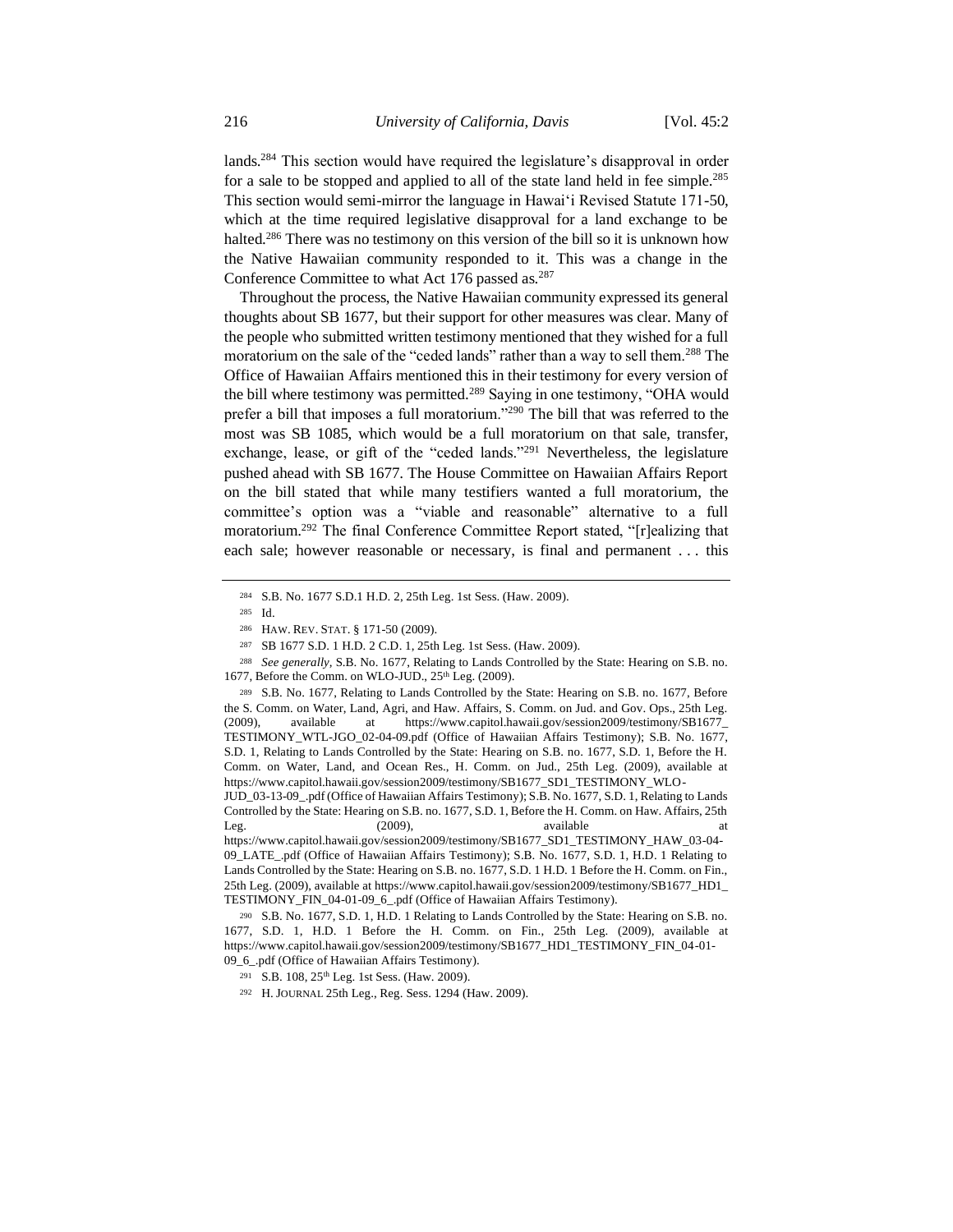measure establishes a legislative prior-approval process that must be completed before most state-owned land may be sold."<sup>293</sup> It is evident by the committee reports that the legislature understood what its objective was and what it considered to be the most politically possible way of achieving that goal. In total, few written testimonies opposed this bill, underscoring the general support that the Hawaiian people had for a measure that protected the "ceded lands" from alienation.

Hawaiʻi Revised Statute 171-64.7 was further amended in 2011 to require the agencies wishing to sell parts of the "ceded lands" to identify if the land is Crown Lands or Government Lands.<sup>294</sup> Hawai'i Revised Statute 171-64.7 has been amended a total of twelve times since its original passage in 2009, with the latest version of the law being passed in 2021, which would exempt certain parcels of land that are not a part of the "ceded lands."<sup>295</sup> This is where the law on protecting Hawaiʻi's "ceded lands" stands today.

#### V. WEAKNESSES IN THE LAW

The testimony on SB 1677 is enough to show that it was a compromise, and not the total solution that the Native Hawaiian people were hoping for.<sup>296</sup> As previously mentioned, the attitude of those giving testimony in 2009 was one of the general understanding that the end result would be a compromise with the state. Nevertheless, they made sure to make wishes for a full moratorium like the one established in *OHA v. HCDCH I* known.<sup>297</sup> Act 176 and, in turn, Hawaiʻi Revised Statute 171-64.7, is too weak to protect the "ceded lands" from alienation adequately. Additionally, HRS 171-64.7 does not account at all for the leasing of the "ceded lands." As the law is written today, any agency that controls the "ceded lands" is able to lease lands out to other entities for a variety of purposes for up to 65-years with the impending possibility of some of those lands eventually being able to extend their lease by up to 40 years at a time.<sup>298</sup>

There are many flaws to the design of HRS 171-64.7. Some of the flaws are integrated into the very nature of statutes as they relate to other statutes. Other flaws are in the text of the statute itself. These two issues are connected with each other. This is why leaving the protections of Hawaiʻi Revised Statute 171-64.7 in the statutes should not be a long-term solution to protecting the sovereign lands of the Native Hawaiian people.

<sup>293</sup> S. JOURNAL 25th Leg., Reg. Sess. 881 (Haw. 2009).

<sup>294</sup> 2011 Haw. Sess. Laws Ch. 169; H.B. no. 397 H.D. 2, S.D. 2, 26th Leg. 1st Sess. (Haw. 2011).

<sup>295</sup> H.B. 77 H.D. 1 S.D. 1, 31st Leg. 1st Sess. (Haw. 2021).

<sup>296</sup> *See generally*, testimony SB 1677 (2009).

<sup>297</sup> *Id*., *OHA v. HCDCH I*, 117 Hawai'I at 218 (while not mentioned by name in the testimony, *OHA v. HCDCH I* did establish a moratorium via an injunction against the State of Hawai'I selling or transferring "ceded lands' to third parties.)

<sup>298</sup> *See* HAW. REV. STAT. § 171-36; HB 499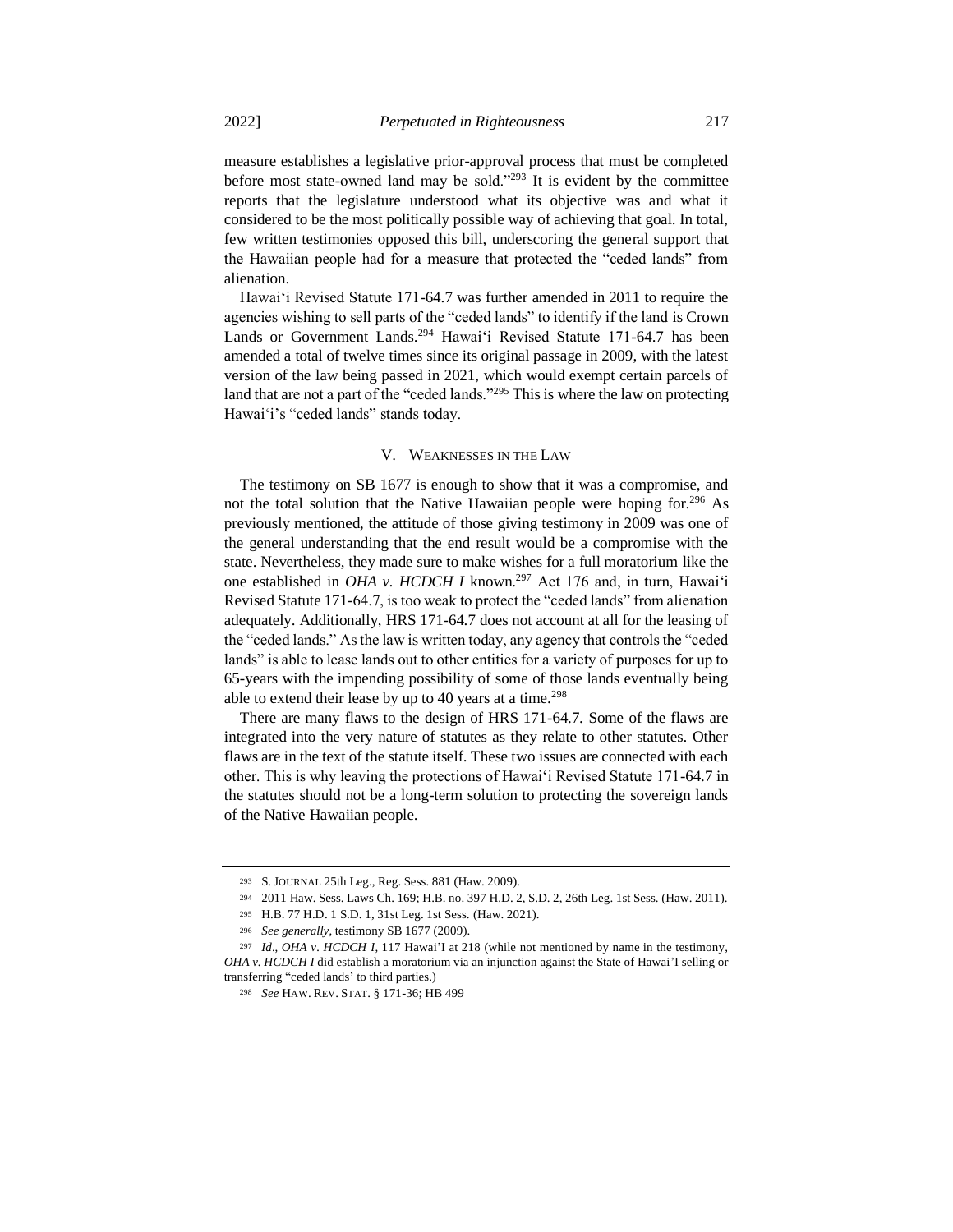#### 218 *University of California, Davis* [Vol. 45:2

## *A. Chapter 171 of the Hawaiʻi Revised Statutes*

Chapter 171 of the Hawaiʻi Revised Statutes generally pertains to land and land usage along with any exceptions that may apply.<sup>299</sup> Chapter 171 generally applies to the Department of Land and Natural Resources (DLNR) and its governing body, the Board of Land and Natural Resources (BLNR).<sup>300</sup> Thus the protections in this chapter, unless otherwise stated, apply only to the DLNR. Hawaiʻi Revised Statute 171-2 gives the definition of Public Lands in Hawaiʻi.<sup>301</sup> HRS 171-2 plays an important role in its relation to HRS 171-64.7 as the lands in the "ceded lands" are a part of the Public Land Trust. HRS 171-2 describes the public lands as:

[A]ll lands or interest therein in the State classed as government or crown lands previous to August 15, 1895, or acquired or reserved by the government upon or subsequent to that date by purchase, exchange, escheat, or the exercise of the right of eminent domain, or in any other manner; including lands accreted after May 20, 2003, and not otherwise awarded, submerged lands, and lands beneath tidal waters that are suitable for reclamation, together with reclaimed lands that have been given the status of public lands under this chapter  $\dots$  .<sup>302</sup>

This section of HRS 171-2 is similar to the first section of HRS 171-64.7 which says:

[A]ll lands or interest therein owned or under the control of state departments and agencies classed as government or crown lands previous to August 15, 1895, or acquired or reserved by the government upon or subsequent to that date by purchase, exchange, escheat, or the exercise of the right of eminent domain, or any other manner, including accreted lands not otherwise awarded, submerged lands, and lands beneath tidal waters that are suitable for reclamation, together with reclaimed lands that have been given the status of public lands under this chapter  $\dots$  .<sup>303</sup>

What is most critical is what comes after each of these clauses. In HRS 171-2, following the word "chapter" is the word "except."<sup>304</sup> The primary difference between these two statutes and why they are different is that HRS 171-2 refers to "public lands," whereas HRS 171-64.7 refers to the Public Land *Trust*. <sup>305</sup> The lands covered in HRS 171-2 overlap with the lands covered in HRS 171-64.7 to make sure that "ceded lands" and other lands covered are also protected by the two-thirds majority vote.

<sup>299</sup> HAW. REV. STAT. §§ 171-1 et seq.

<sup>300</sup> HAW. REV. STAT. § 171-1.

<sup>301</sup> HAW. REV. STAT. § 171-2.

<sup>302</sup> *Id.*

<sup>303</sup> HAW. REV. STAT. § 171-64.7(a).

<sup>304</sup> HAW. REV. STAT. § 171-2.

<sup>305</sup> HAW. REV. STAT. §§ 171-2, 171-64.7.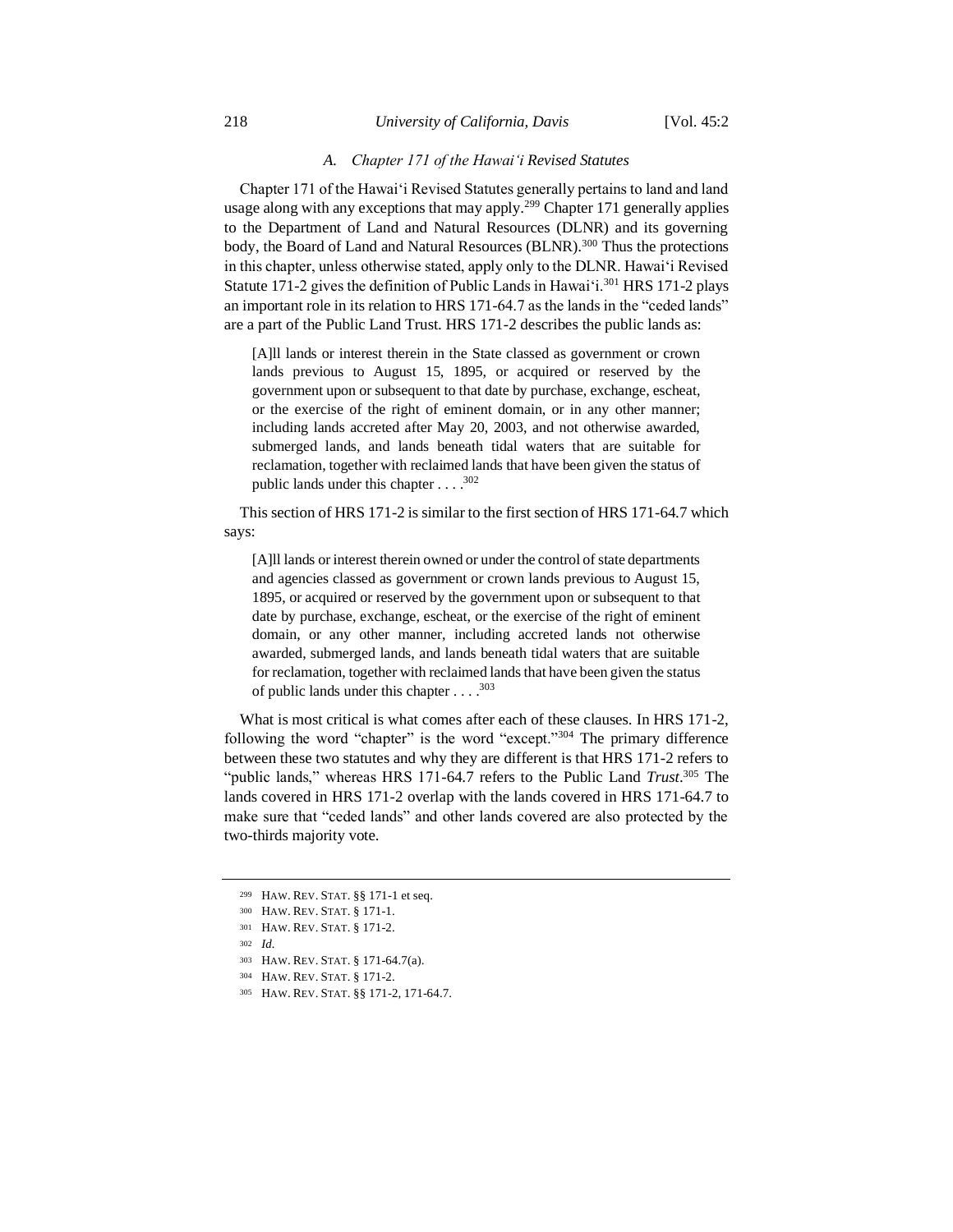## 2022] *Perpetuated in Righteousness* 219

## *B. Issues in Hawaiʻi Revised Statute 171-64.7*

As stated, HRS 171-64.7 appeared to be a compromise between what the Native Hawaiian Community wanted, and what the legislature and governor were prepared to pass and sign.<sup>306</sup> The statute is nowhere near clear in offering protection of the "ceded lands." By its very nature, the act allows for the sale and gift of the "ceded lands," it just makes it harder to accomplish.<sup>307</sup>

Section (b) of HRS 171-64.7 sets out the first issue with the statute. "Notwithstanding any law to the contrary."<sup>308</sup> Many statutes throughout the United States have this simple language, however; it covers the basic idea that all statutes are equal to each other. Constitutions are the supreme law of the land for a jurisdiction. Thus, the laws created by their authority are under them and cannot supersede their authority.<sup>309</sup> What is wrong with this section in HRS 171-64.7 is that by simple majority, the Hawaiʻi Legislature could change the law or repeal it outright by a simple majority.<sup>310</sup> This is evident with the legislative history of HRS 171-64.7 alone. It has been amended ten times since it was passed in 2009.<sup>311</sup> Admittedly, not all of these changes have been hostile in nature, such as HB 397 in 2011, which required that the Office of Hawaiian Affairs be given notice of a requested sale when the legislature is noticed.<sup>312</sup>

## *C. Leases*

One of the most glaring holes in HRS 171-64.7 is the lack of any mention of leases. There are agencies within the Hawaiʻi State Government with the purpose of providing housing to low-income people in Hawaiʻi. Most notable of these is the Department of Hawaiian Homelands and the Hawaiʻi Housing Finance Development Corporation. By the very mission of these agencies, they must provide leases to the people who rent the land they manage.<sup>313</sup> These agencies, however, do not typically rent directly to people but to other developers who then

<sup>306</sup> *See* S.B. No. 1677, Relating to Lands Controlled by The State: Hearing on S.B. no. 1677, S.D. 1, Before the S. Comm. On Haw., 25<sup>th</sup> Leg. (2009), https://www.capitol.hawaii.gov/ session2009/testimony/SB1677\_SD1\_TESTIMONY\_HAW\_03-04-09\_.pdf. (Much of the testimony submitted on this bill is "form" testimony, this is a method used by organizers to get a large number of people who support or oppose something to send the same points in a preformatted letter. Many of the testimonies submitted reference SB 1085 as a better alternative, but since it had stalled, SB 1677 was a suitable alternative.)

<sup>307</sup> *See* HAW. REV. STAT. § 171-64.7 (2021).

<sup>308</sup> HAW. REV. STAT. § 171-64.7(b).

<sup>309</sup> *Infra* John O. Mcginnis & Michael B. Rappaport, The Constitutionality of Legislative Supermajority Requirements: A Defense, 105 YALE L.J. 483, n.60 (1995). (Restating the understood rule that one legislature cannot bind a future one, and by extension one statute is equal to another).

<sup>310</sup> HAW. REV. STAT. § 1-7 (2021).

<sup>311</sup> *See generally* HAW. REV. STAT. 171-64.7 (Westlaw Credits) (the general legislative history of HRS 171-64.7 gives an accounting of the number of laws that have amended it since its inception.)

<sup>312</sup> H.B. 397 H.D. 2 S.D. 26<sup>th</sup> Leg. 1st Sess. (Haw. 2011).

<sup>313</sup> HAW. REV. STAT. § 201H-33 (2021).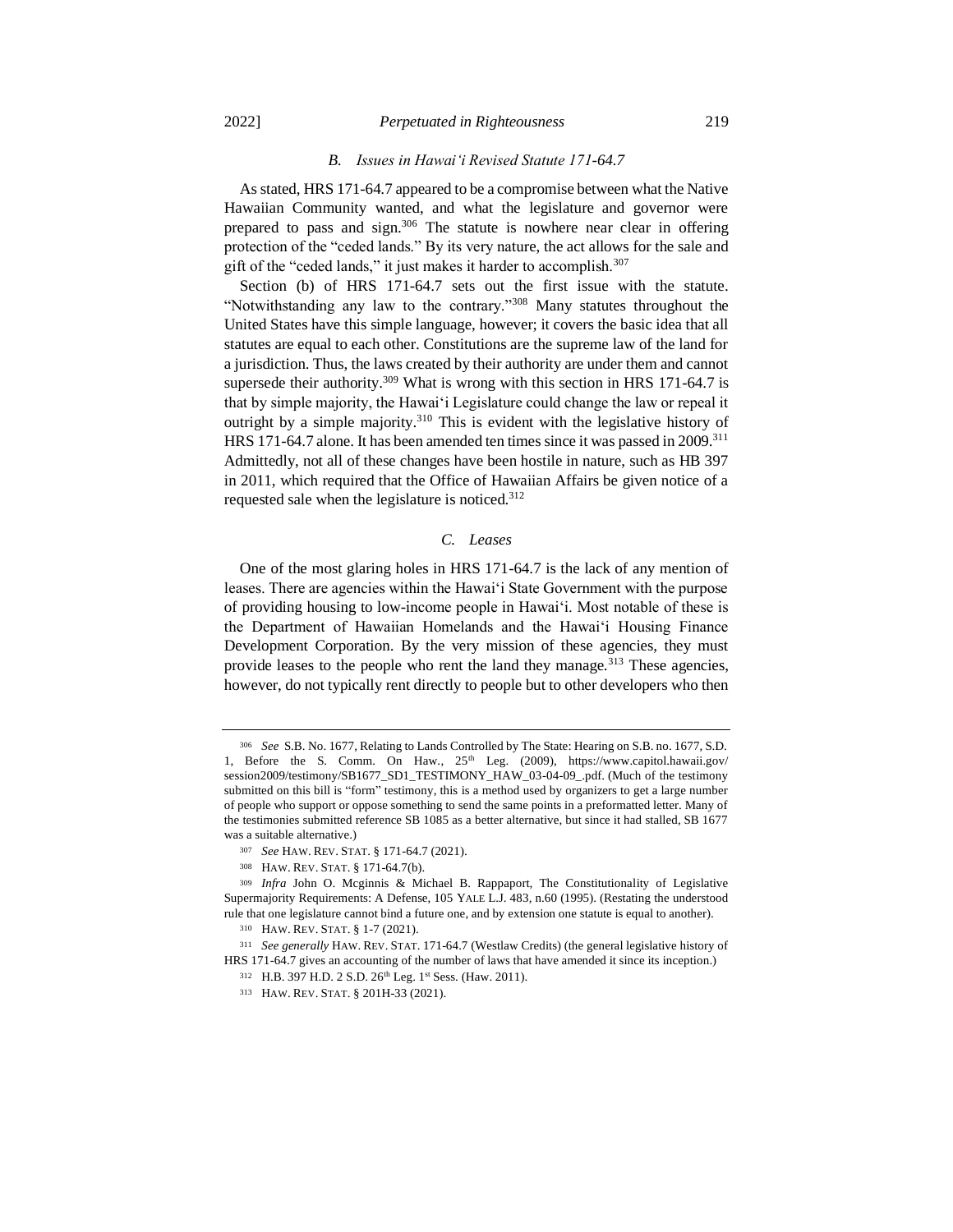sub-lease to people for low-income properties.<sup>314</sup> Generally, the Department of Hawaiian Homelands is exempt from HRS 171-64.7. There are other agencies that lease land with which they are trusted. One such is the Department of Land and Natural Resources.<sup>315</sup> This department manages a lot of the public land trust's land, including the 65-year leases negotiated with the United States during admission.<sup>316</sup>

During the admission to the Union, Hawaiʻi agreed to lease the United States' land for 65 years in return for the land that was being leased as state land instead of federal land, as was allowed under the Admission Act.<sup>317</sup> The law currently governing how state agencies run leases for public lands is Hawaiʻi Revised Statute 171-36.<sup>318</sup> Generally, HRS 171-36 sets out the restrictions that the Board of Natural Resources<sup>319</sup> has to abide by when creating leases with other entities.<sup>320</sup> Section (a)(2) of the statute states that the Board cannot have leases that are longer than 65 years in most circumstances. $321$ 

HB 499 exposes the hole in the leasing exception to HRS 171-64.7 by adding a new section that uses the "except as otherwise provided" language in HRS 171- 36.<sup>322</sup> HB 499 allows for the extension of leases in the Public Land Trust for up to 40 more years.<sup>323</sup> HB 499's purpose is to allow the Board of Land and Natural Resources to extend certain leases on the land it manages, which is a large portion of the Public Land Trust. Under Section 5(b) and Section 5(f) of the Admission Act, the United States turned over large tracts of land to the State of Hawaiʻi for the use and benefit of Native Hawaiian people. Those lands that were initially conveyed to the State of Hawaiʻi are known as "5(b)" land in the State of Hawaiʻi's Public Land Trust Information System.<sup>324</sup> In total, as of this writing, the Department of Land and Natural Resources manages 3,986,055.3261 acres of land classified as  $5(b)$  lands.<sup>325</sup>

Additionally, the Department of Land and Natural Resources oversees 115,821.2245 acres of land that were deemed surplus lands under Section 5(e) of

<sup>314</sup> *See Id.*

<sup>315</sup> HAW. REV. STAT. § 171-3 (2021).

<sup>316</sup> MACKENZIE, *supra* note 84, at 83.

<sup>317</sup> HORWITZ, *supra* note 118, at 75.

<sup>318</sup> HAW. REV. STAT. § 171-36 (2021).

<sup>319</sup> The Board of Land and Natural Resources is the governing body for the state department of the Department of Land and Natural Resources.

<sup>320</sup> *See* HAW. REV. STAT. § 171-36.

 $321 \& 171-36(a)(2)$ . There is a further exception for residential leasehold interests which have a starting lease of 55 years with the option under certain conditions to be extended to 75 years.

<sup>322</sup> HAW. REV. STAT. § 171-36(a)

<sup>323</sup> H.B. 499, H.D. 2, S.D. 2, C.D. 1,  $35<sup>th</sup>$  Leg (2)(d); Governor Ige did not sign HB 499 but allowed it to become law because he did not veto it. It became law as Act 236 on July 6, 2021.

<sup>324</sup> Admission Act §§ 5(b),5(f).

<sup>325</sup> Public Land Trust Information System, Dep't. Land Nat. Res. (Aug. 18, 2021), https://pltis.hawaii.gov/HomeAuthenticated/Map. (Search query for fee owner DLNR, narrowed by 5(b) trust land status.)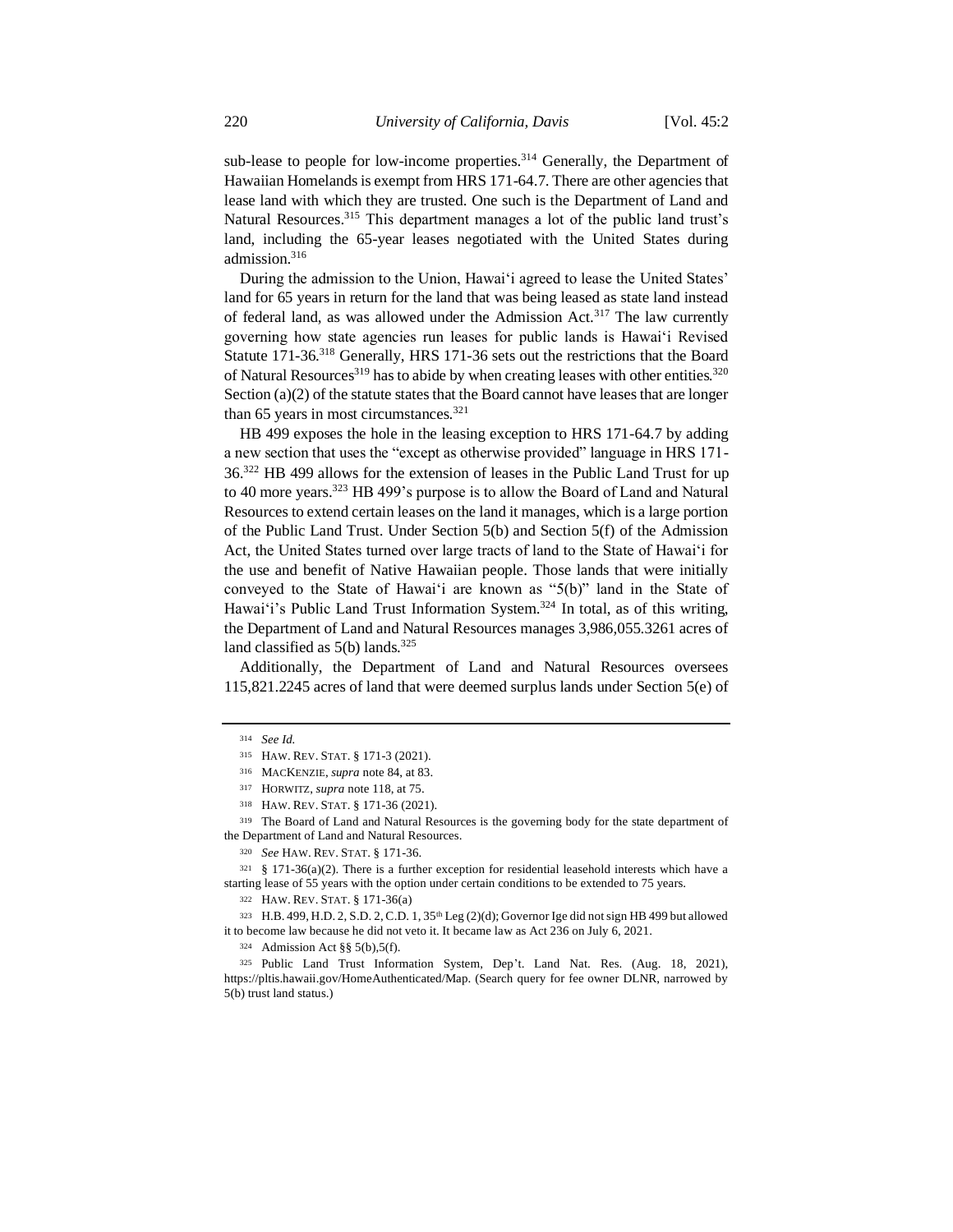the Admission Act or were entered into the trust after admission.<sup>326</sup> Collectively they are a part of the Public Land Trust and are protected from sale under HRS  $171-64.7$ <sup>327</sup> At the time of Admission to the Union, the State of Hawai<sup>'</sup>i gave a lease-hold interest to the United States on fourteen parcels of land, culminating in 30,176.185 acres of land, placed under a 65-year lease.<sup>328</sup>

H.B. 499 states that the lessees of the land who wish to apply for lease extensions may do so if they substantially improve the land that they are leasing.<sup>329</sup> This is to fix any crumbling infrastructure on those properties.<sup>330</sup> In order for a property to be considered for a lease extension, it has to have completed the substantial improvement. Then the Board of Land and Natural Resources can grant a lease extension for up to forty years, making the combined lease length of 105 years for the first application.<sup>331</sup> There is, of course, nothing stopping a future legislature from further extending those leases in 2069,<sup>332</sup> which touches on the part of the argument that one legislature cannot bind another future legislature to its laws. The legislature may repeal or change laws at any time and by whatever rules they set in place for themselves. In terms of leases, this possibility of perpetual exemption and the creation of a 105-year lease show that the "ceded lands" may be protected from a fee sale and thus lost forever out of the Public Lands Trust. However, they are not protected from having the equivalent of a fee sale, a perpetual lease.

These types of practices can be seen on the mainland; American Indian tribes have been subjected to perpetual leases or to long-term 99-year leases that rob them of the ability to use their land.<sup>333</sup> With some American Indian tribes, the United States has established 99-year leases for residential buildings on Native land.<sup>334</sup> The result of such construction is that non-American Indians will move into those properties, and then it will be nearly impossible to remove them once done.<sup>335</sup> The core point is that 99-year leases, such as in a context where the lessee is impossible to remove, amount to a fee sale on the property.<sup>336</sup> This is the situation faced in Hawaiʻi. The land belongs to the State of Hawaiʻi, per the Admission Act. The land is leased, in this instance, to the Federal Government of

<sup>326</sup> Admission Act § 5I; PLITS, *supra* note 323. (Query for Section 5I lands and land added after admission.)

<sup>327</sup> *See* HAW. REV. STAT. § 171-64.7.

<sup>328</sup> HORWITZ, *supra* note 118, at 76.

<sup>329</sup> 2021 Haw. Sess. Laws 851. It is necessary to add that, HAW. REV. STAT. 171-95.1 allows the BLNR to extend leases beyond the 65-year term for school or government leaseholders. HAW. REV. STAT. 171-95.1.

<sup>330</sup> *Id.*

<sup>331</sup> *Id. see also* HAW. REV. STAT. § 171-36(a)(2)

<sup>332</sup> 1959+5(five years mentioned in the Admission Act)+65+40=2069.

<sup>333</sup> *See* REID PEYTON CHAMBERS & MONROE E. PRICE, *Regulating Sovereignty: Secretarial Discretion and the Leasing of Indian Lands*, 26 STAN. L. REV. 1061, 1062 (1974).

<sup>334</sup> *Id.*at 1061-62.

<sup>335</sup> *Id.* at 1078.

<sup>336</sup> *Id.*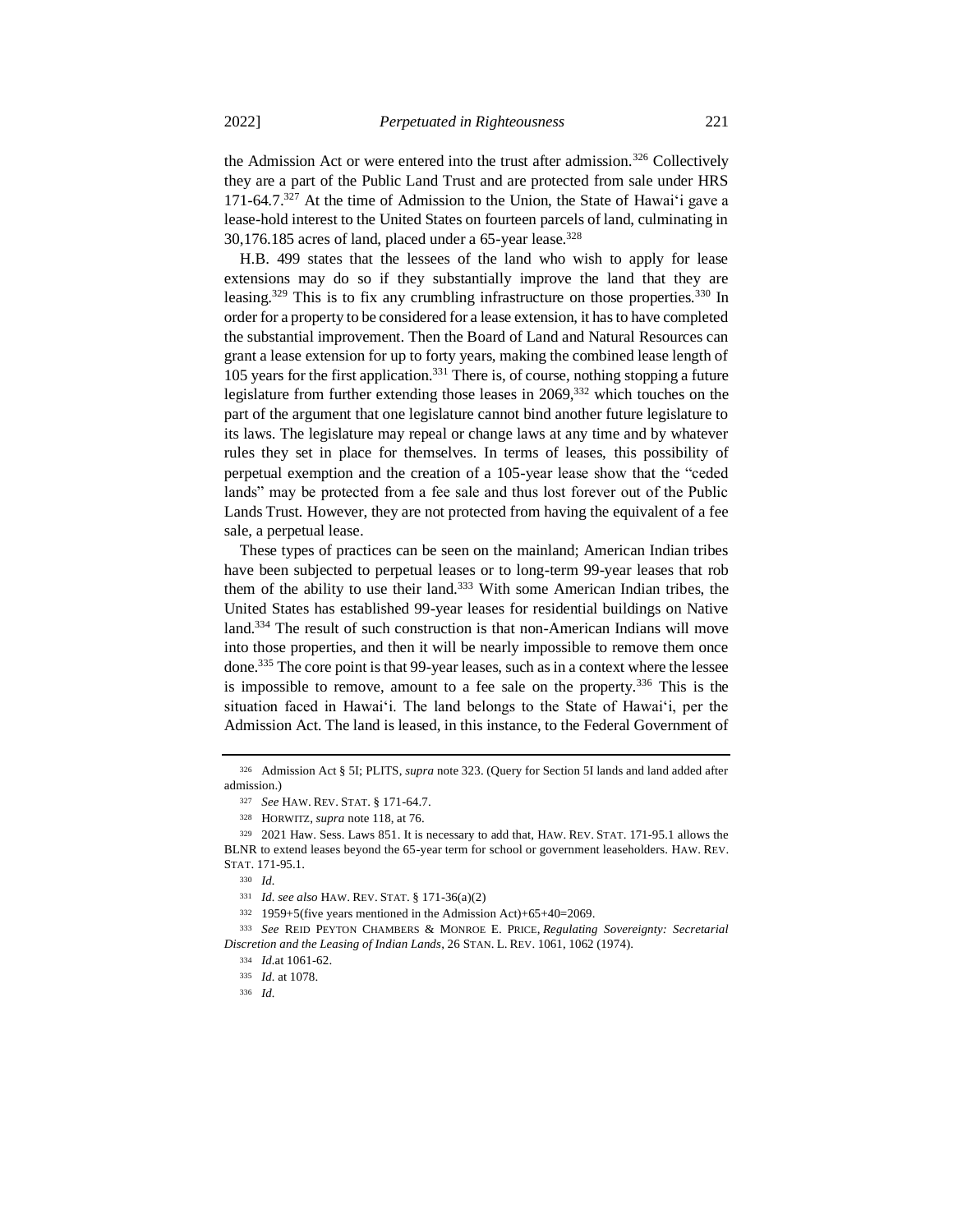the United States. However, the State is willing to give the option to extend the lease for up to 105 combined years. The idea that the land is a part of the Public Land Trust is simply legal fiction. This fiction is compounded by the history of how these lands came about, because the Federal Government first had the option under the Admission Act to set aside the land or give them to the new State of Hawaiʻi. Under pressure from the Hawaiian delegation to Congress, the Bureau of the Budget and the State of Hawaiʻi agreed that Hawaiʻi would own the land and then lease it back to the United States, with the land being returned in 2029.<sup>337</sup> At the time, the State of Hawaiʻi was negotiating with a weak hand as the Federal Government threatened that it could just set the land aside with the other lands it had—which it could have done—but that is no longer the case.<sup>338</sup>

This leasing system, as well as the option to have lands that are a part of the "ceded land" corpus be leased and not used for the benefit of the Native Hawaiian people, is a serious and dangerous hole in the land protections that are supposed to be in HRS 171-64.7. These dangers were recognized at the outset. The current and future reaction by the Native Hawaiian Community should not be a surprise for the State of Hawaiʻi; as stated, many people gave testimony in 2009 for Act 176 stated that they preferred a full moratorium on state lands.<sup>339</sup> Officially the lands belong to the State of Hawaiʻi and have the possibility to be turned over in 2029 at the end of the leasing period. The mere option that they could not should be considered a breach of the State's fiduciary responsibility to the Native Hawaiian people and illuminates a glaring need for stronger land protections to be put in place.

## *D. Land Conversion*

While the "ceded lands" remain partially exposed to development, they run the risk of conversion to other uses than their current use. This can be dangerous for the longevity and planned uses of the lands to better Native Hawaiians. The danger lies in lands that would be good for development for the better of Native Hawaiians lost to prior developments. Taken in this situation means that the land is no longer suited to the construction of a type of development such as prior industrial land being unable to support residential development. Conversion happens when the government takes land that is normally reserved for conservation and changes its land-use for non-conservation purposes.<sup>340</sup> The danger and weakness in the current law are that the leasing of land is handed to

<sup>337</sup> HORWITZ, *supra* note 118, at 75.

<sup>338</sup> *Id.*

<sup>339</sup> *See* S.B. No. 1677, Relating to Lands Controlled by The State: Hearing on S.B. no. 1677, S.D. 1, Before the S. Comm. On Haw., 25th Leg. (2009). Available at https://www.capitol.hawaii.gov/ session2009/testimony/SB1677\_SD1\_TESTIMONY\_HAW\_03-04-09\_.pdf. Critically, this bill did not pass this session but may be resurrected in the 2022 session.

<sup>340</sup> Robert H. Levin, *When Forever Proves Fleeting: The Condemnation and Conversion of Conservation Land*, 9 N.Y.U. ENVTL. L.J. 592, 596 (2001).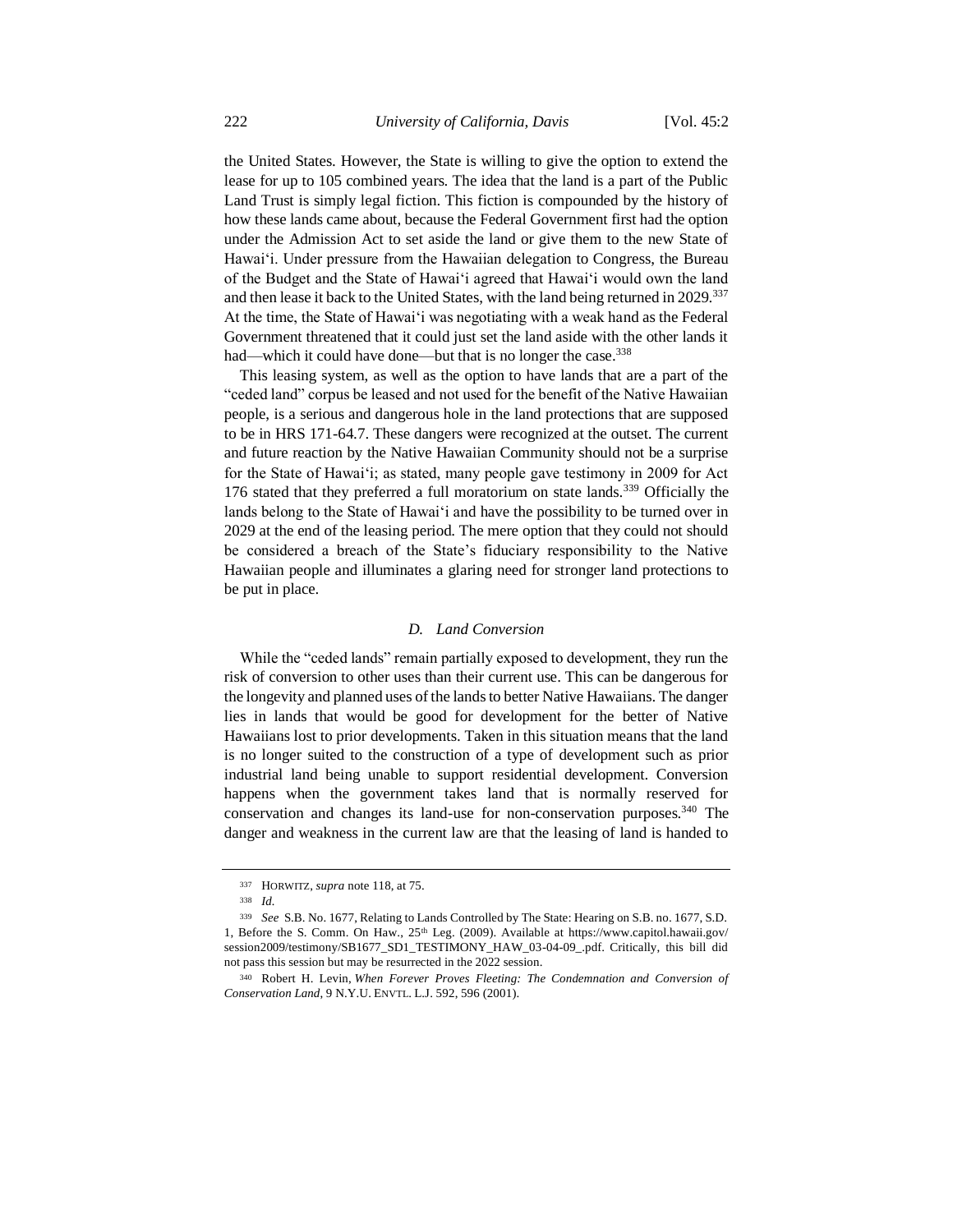the Department of Land and Natural Resources, who, while limited under certain provisions, are also open to lease the "ceded lands" to developers, thus, converting it.<sup>341</sup>

In the 2021 Legislative Session, one bill, which was referred to and not voted down by the legislature, would run the risk of doing just that.<sup>342</sup> Senate Bill 2 ("SB 2"), would allow the Governor of Hawaiʻi to set aside public lands and give them to the Hawaiʻi Housing Finance and Development Corporation ("HHFDC") and allow the HHFDC to lease public lands from any other department in the state, with no limit on the amount of land set aside.<sup>343</sup> This bill posed a serious threat to the integrity of the Public Land Trust as it would allow the HHFDC to convert the lands from conservation to residential lands, thus, preventing them from being used for other purposes, such as agriculture. Further, these lands would not necessarily be to the benefit of Native Hawaiians. While the bill did give preference to people on the waitlist for the Department of Hawaiian Homelands, preference is not exclusive.<sup>344</sup> Further, since the land is set aside for the HHFDC, it is not under the "protections" of Chapter 171, which governs the Department of Land and Natural Resources and under the leasing requirements for the HHFDC.<sup>345</sup> HHFDC is allowed to lease its land up to ninety-nine years; whereas, DLNR is limited to 65 years, pending extension.<sup>346</sup> Further, as mentioned, such 99-year leases, particularly in residential cases, amount to a fee simple sale of the  $land.<sup>347</sup>$ 

These sorts of land conversions erode the "ceded lands" and cause death by a thousand cuts to the land base for Native Hawaiians.

## VI. A SOLUTION TO THE PROBLEM

At the heart of the problem is the State's supposed efforts to reconcile with Native Hawaiians. The whole reason for the Public Land Trust is for the betterment of all Native Hawaiians as well as to hold the lands in trust until the claims that Native Hawaiians have to the land can be settled.<sup>348</sup> With the state's ability to sell, gift, exchange, and lease the land, it has the ability to permanently diminish the "ceded lands" from the trust by leasing them. Then, as the Hawaiʻi

<sup>341</sup> HAW. REV. STAT. § 171-36 (2021), *See OHA v. HCDCH I* and SB 2.

<sup>342</sup> S.B. No. 2 S.D. 2 H.D. 2 (Haw. 2021).

<sup>343</sup> *Id.*

<sup>344</sup> *Id.*

<sup>345</sup> S.B. No. 2 S.D. 2 H.D. 2, Relating to Public Lands, Hearing on S.B. No. 2 S.D. 1 H.D. 2, Before the Comm. on Fin. 31st Leg. (2021) Available at https://www.capitol.hawaii.gov/ Session2021/Testimony/SB2\_HD1\_TESTIMONY\_FIN\_04-01-21\_.PDF. (Native Hawaiian Legal Corporation Testimony.)

<sup>346</sup> HAW. REV. STAT. § 201H-57; § 171-36.

<sup>347</sup> Chambers & Price, *supra* note 335.

<sup>348</sup> Admission Act § 5(f).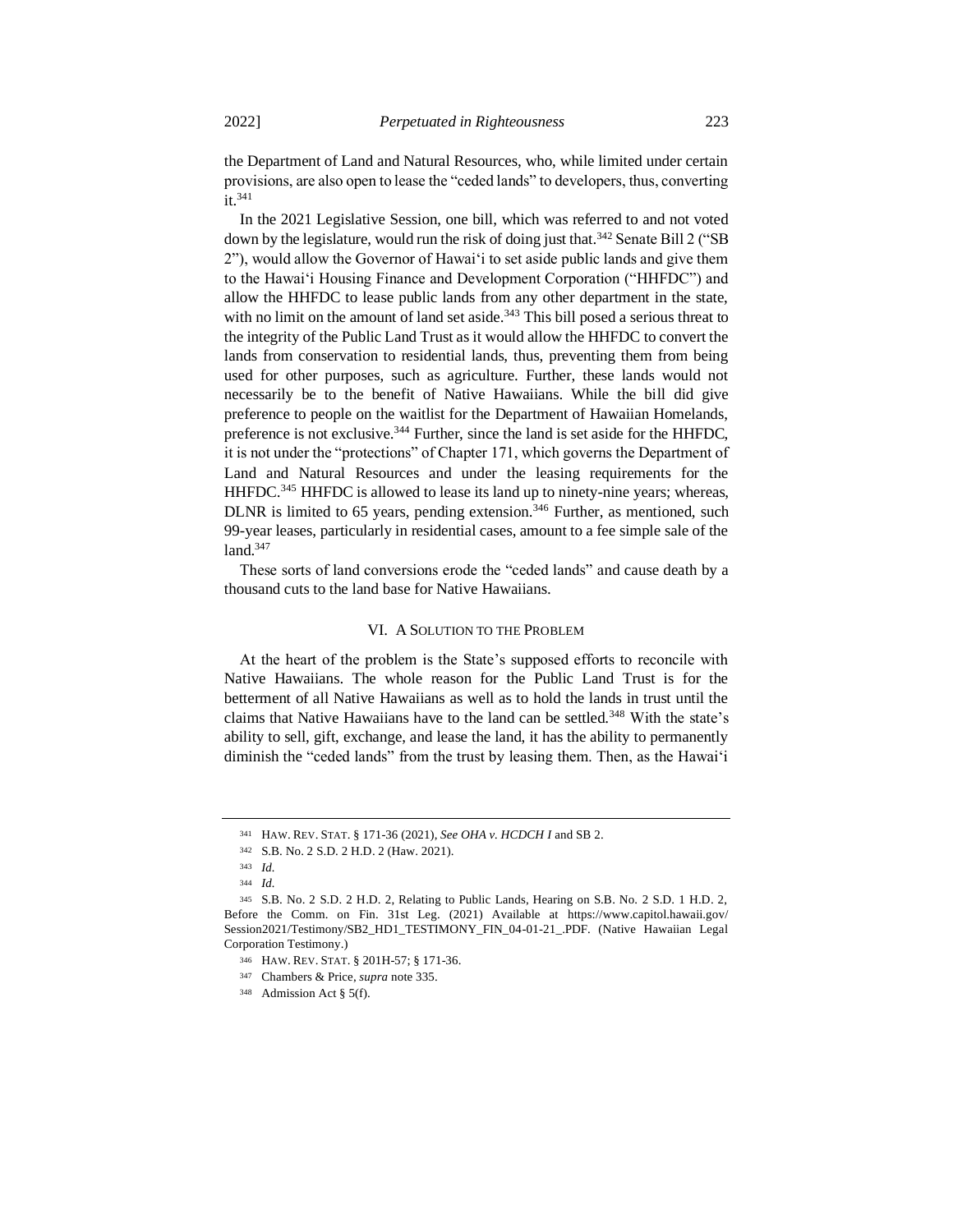Supreme Court recognized, once the "ceded lands" have been sold, they are lost forever.<sup>349</sup>

To stop the destruction of the "ceded lands," protect the future interests of Native Hawaiians, and move powerfully towards reconciliation, much more robust protections are required for the "ceded lands," ones that do not allow the state to sneak around in creative ways. "Ceded land" protections must be added to the Hawaiʻi State Constitution.

There are a number of reasonable questions that follow such a statement: What exemptions, if any, should be included? Should there be a time limit attached? What about the land that is currently being used? And what, if any, organization, such as the Office of Hawaiian Affairs, wishes to use the land to carry out its mission?

An amendment to the Hawaiʻi State Constitution is the only way to truly preserve the lands as it is the foundation of all laws for the state; thus, no law can supersede it.<sup>350</sup> As stated, the weakness in the law currently and with any other law, no matter how strict, could be overcome with another law in the following year. Whilst the current law requires a two-thirds majority vote in the legislature to approve the sale of the lands, a majority vote can repeal, replace, or alter that current language and protection, creating a glaring, exploitable hole in the protections. This issue was identified in the testimony for SB 1677. One testifier stated that the only way to bind a future legislature is to pass a constitutional amendment, as one legislature could undo the two-thirds majority rule and sell the land in a new process.<sup>351</sup>

Any such addition to the state constitution would be in Article XII.

## *A. Language*

When drafting an amendment or legislation in general, language is important. One word can change the meaning of an entire clause, section, or law. In 2009, other bills were drafted and considered that had stronger language than SB 1677.

<sup>349</sup> *OHA v HCDCH* I, 117 Hawaiʻi at 208.

<sup>350</sup> *Infra* HAW. CONST. art. XVI § 15. (Inferring that the State has the ability to make laws because of the power of the constitution).

<sup>351</sup> S.B. No. 1677 Relating to Lands Controlled by The State: Hearing on S.B. no. 1677, Before the S. Comm. on WTL-JGO, 25th Leg. (2009). Available at https://www.capitol.hawaii.gov/ session2009/testimony/SB1677\_TESTIMONY\_WTL-JGO\_02-04-09.pdf (Testimony of Kenneth Conklin). Kenneth Conklin is not a friend of the Hawaiian Sovereignty movement or of the Hawaiian rights in general, this may be surmised by his testimony on SB 1677. His opposition to the movement has been written a number of his pieces that outline his misguided opinions. The section of his testimony referred to is the *only* part that is worth reading as it is legally correct and the only testimony to mention placing the limitation in the State Constitution. That is the sole reason it is included in this article. The author of this article firmly stands against what Conklin believes and espouses and feels the need to make that absolutely clear.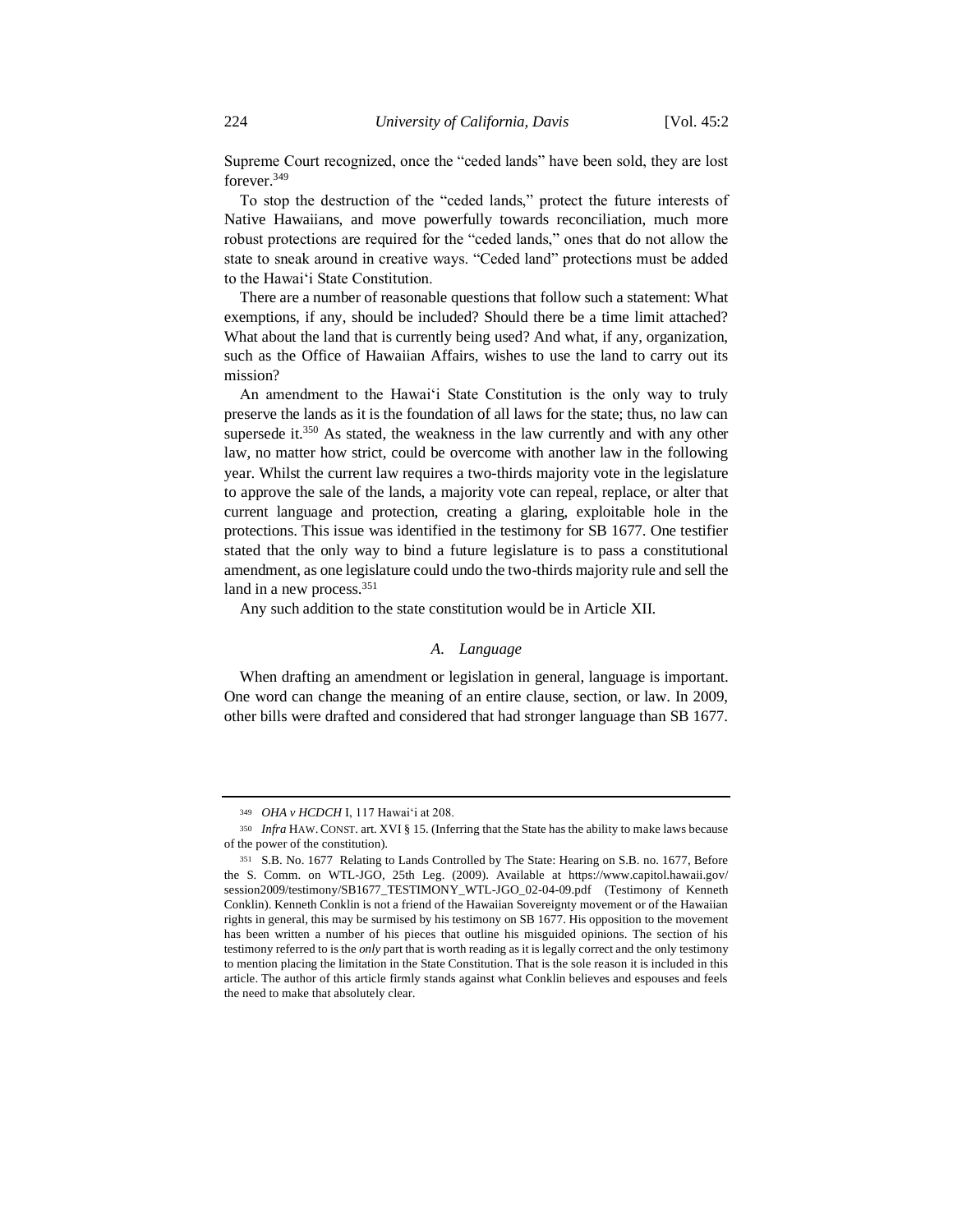Of these, only one proceeded to its first crossover in the legislature but then died in the Hawai'i House of Representatives, which is SB 1085.<sup>352</sup>

SB 1085 provides similar but stronger verbiage to the protection of the "ceded lands." It creates a new section in Chapter 171 of the Hawaiʻi Revised Statutes and prohibits a lease with the option to buy, sell, or exchange lands.<sup>353</sup> It adds on to Hawaiʻi Revised Statute 171-13, which is on the disposition of public lands. It also adds that the public lands shall not be dispossessed if it would violate Section 171-18, which describes the Public Land Trust and how its funds are managed. It gives three conditions for allowing the lands to be used, with the state only having to achieve one.<sup>354</sup> First, the claims of the Native Hawaiian people as they are described in the Apology Resolution have been resolved. Second, the State of Hawaiʻi declares through a concurrent resolution passed by two-thirds in each house that the State no longer supports reconciliation between the Native Hawaiian people and the State. Third, that following December 31, 2014, the legislature approves the lease of purchase, sale, or exchange of the land pursuant to a new section in Hawai'i Revised Statute 171-18.<sup>355</sup>

It further adds a new section to Hawaiʻi Revised Statute 171-8, which allows for the lease, permit, license, easement, exchange, or set aside by the state or any of its political subdivisions and agencies so long as four conditions are met.<sup>356</sup> These conditions were: "1) [t]he State establishes a compelling state interest for the disposition, 2) [t]here is no reasonable alternative means to accomplish the compelling state interest, 3) [t]he disposition is limited to accomplishing the compelling state interest, and (4 ) [t]he disposition is approved by the legislature by concurrent resolution adopted by at least two-thirds majority vote of the members to which each house is entitled."<sup>357</sup> These conditions did not stop the state from disposing of remnants, creating easements for public utilities, and exchanging land as provided in Hawai'i Revised Statute 171-50.<sup>358</sup>

This overall language is strong; however, it does pose legal challenges that were brought up in testimony by the State Attorney General saying that such a prohibition could leave the state open to lawsuits for violating the Admission Act.<sup>359</sup> This legal analysis is not entirely correct as the Ninth Circuit held that the Admission Act does not create an express or implied way for a private person to

<sup>352</sup> S.B. No.1085 S.D. 2 H.D. 1, 25th Leg. 1st Sess. (Haw. 2009).

<sup>353</sup> *Id.* at § 1.

<sup>354</sup> *Id.*

<sup>355</sup> *Id*. The 2014 date would set a five-year total moratorium on the disposition of the "ceded lands." Following the end of the five-year period, the legislature would be able to dispose of the land with the added process that would also come in the bill for state agencies, however, this process did not require any high threshold to create lease to purchase or sale options, thus weaking the bill.

<sup>356</sup> S.B. No. 1085 S.D. 2 H.D. 1 at § 3.

<sup>357</sup> *Id.*

<sup>358</sup> *Id.*

<sup>359</sup> S.B. No. 1085, S.D. 2 Relating to Ceded Lands: Hearing on S.B. No. 1085, S.D. 2 Before the Comm. on Haw., 25th Leg. (2009) ( Testimony of the Attorney General).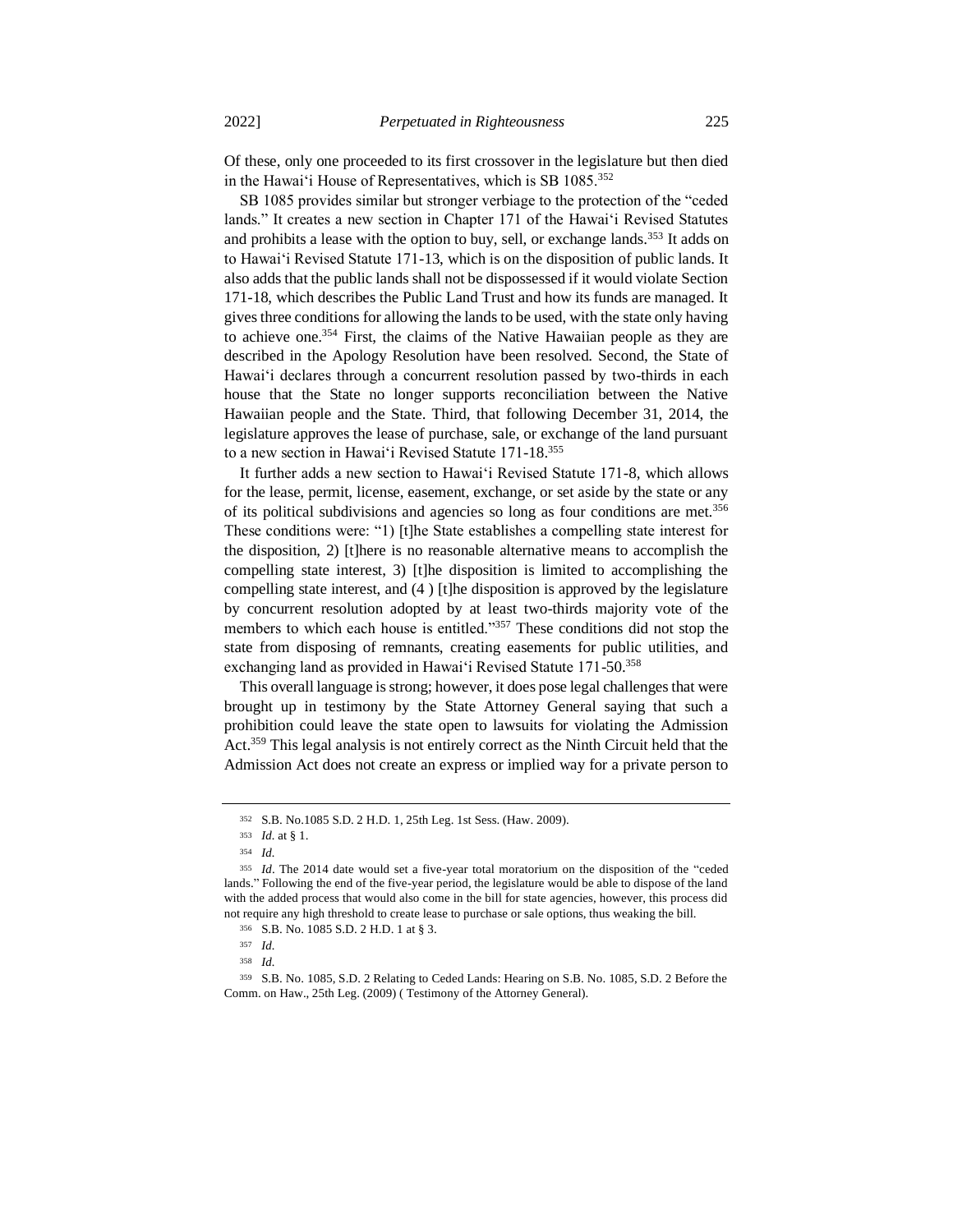sue for compliance.<sup>360</sup> A person may, however, bring suit against the state under 42 U.S.C. 1983, claiming a violation of the Fourteenth Amendment.<sup>361</sup> Whilst technically correct, it is difficult to foresee how holding the "ceded lands" until the claims of Native Hawaiians are settled would create an issue under the Fourteenth Amendment.

## *B. Proposed Language*

The proposed language for an amendment to the Hawaiʻi Constitution would need to be precise enough to prevent loopholes and minimize the need for litigation whilst minimizing any unintended consequences. The language would have to avoid incorporating other lands that are not in the "ceded lands" but might be public lands.

There are a number of possible angles and strengths that such proposals could have. This article will suggest and review five possible additions to the Constitution of the State of Hawaiʻi. Each proposal will be progressively more lenient with limitations and restrictions on the lands. It will then review the strengths and weaknesses associated with each.<sup>362</sup>

Overall, each option bans the sale or gift of the "ceded lands" but changes how the legislature handles land transfers and leases.

1. Option One

Section 1

The State shall not dispose of any land, by lease, sale in fee simple, gift or exchange, in the Public Land Trust, as established by Article XII Section 4, including any lands added to the Trust following admission.

Section 2

Any lands in the Public Land Trust that are currently under lease may remain under lease but shall not be renewed or extended.

Section 3

The State Government may not set aside or transfer lands in the Public Land Trust to other agencies within the State Government.

<sup>360</sup> Keaukaha-Panaewa Cmty. Ass'n v. Hawaiian Homes Comm'n, 588 F.2d 1216, 1220 (9th Cir. 1978).

<sup>361</sup> Hearing on S.B. No. 1085, S.D. 2, 25th Leg. (Testimony of the Attorney General).

<sup>362</sup> It is not the role of the article to decide which option, if any, are best for the Hawaiian people and the protection of their land. This section is to propose a number of options that may be used in part or in whole to create the necessary language to put in place a moratorium on the further use and conversion of the "ceded lands."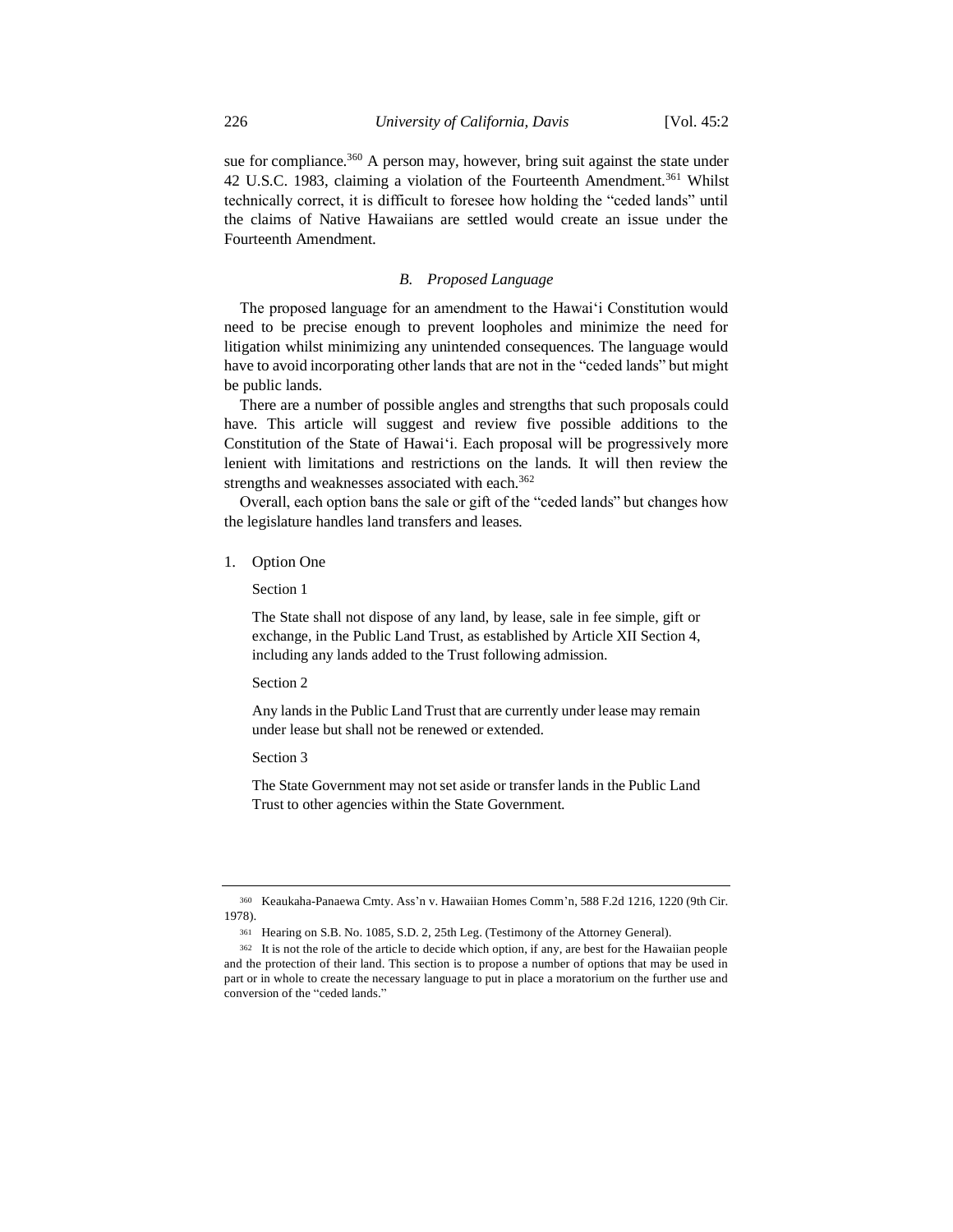#### Strengths

This suggestion is by far the strongest in its language. This addition would have a complete and near-total ban on the sale, lease, and transfer of any land in the Public Land Trust, which would come under Section 5(b) and 5(e) of the Admission Act via Article XII Section 4, which establishes the Public Land Trust as such. This language forces the State of Hawaiʻi into addressing reconciliation with the Native Hawaiian people or else face the inability to use the lands. Section 2 of the proposed language allows for any land that is currently under a lease to finish out the remaining amount of time in the lease before the land is then unable to be used. This language is to prevent the State of Hawaiʻi from possibly breaching any lease agreement. This section, and all subsequent proposed options, do not refer to a state statute when describing the Public Land Trust but rather to the Admission Act. This prevents the legislature from amending any statutory reference to gut the amendment. Section 3 is a direct response to SB 2; it prevents the state from moving lands in the Public Land Trust, out of the domain of the Department of Land and Natural Resources, governed by Chapter 171, to another department or agency which does not have such strong protections.

#### Weaknesses

The weakness in the proposal is that it may be too strong to be practical. Mainly in its total ban on leases. Some leases on lands in the Public Land Trust are generally beneficial and low impact, such as cell towers. Another issue with the prohibition on leases would be, unless stated in the lease, the buildings constructed by the lessees over the duration of their lease would turn over to the state to hold and maintain. This may cause those buildings to fall into disrepair; as a result, causing environmental and health hazards. This also bans transferring land of any kind and of any value within the public land trust. This sort of moratorium was mentioned in the testimony for SB 1085 by the Hawaiʻi Attorney General.<sup>363</sup> The Attorney General stated that such a moratorium would stop any type of land, no matter how beneficial for the public land trust, from being transferred.<sup>364</sup> Additionally, this proposal's tight restriction would end funding that the Office of Hawaiian Affairs and DLNR use to preserve these lands; the funding these lands receive is still vital to maintaining them for the Native Hawaiian community.

2. Option Two

Section 1

<sup>363</sup> Hearing on S.B. No. 1085, S.D. 2, 25th Leg. (Testimony of the Attorney General).

<sup>364</sup> *Id.*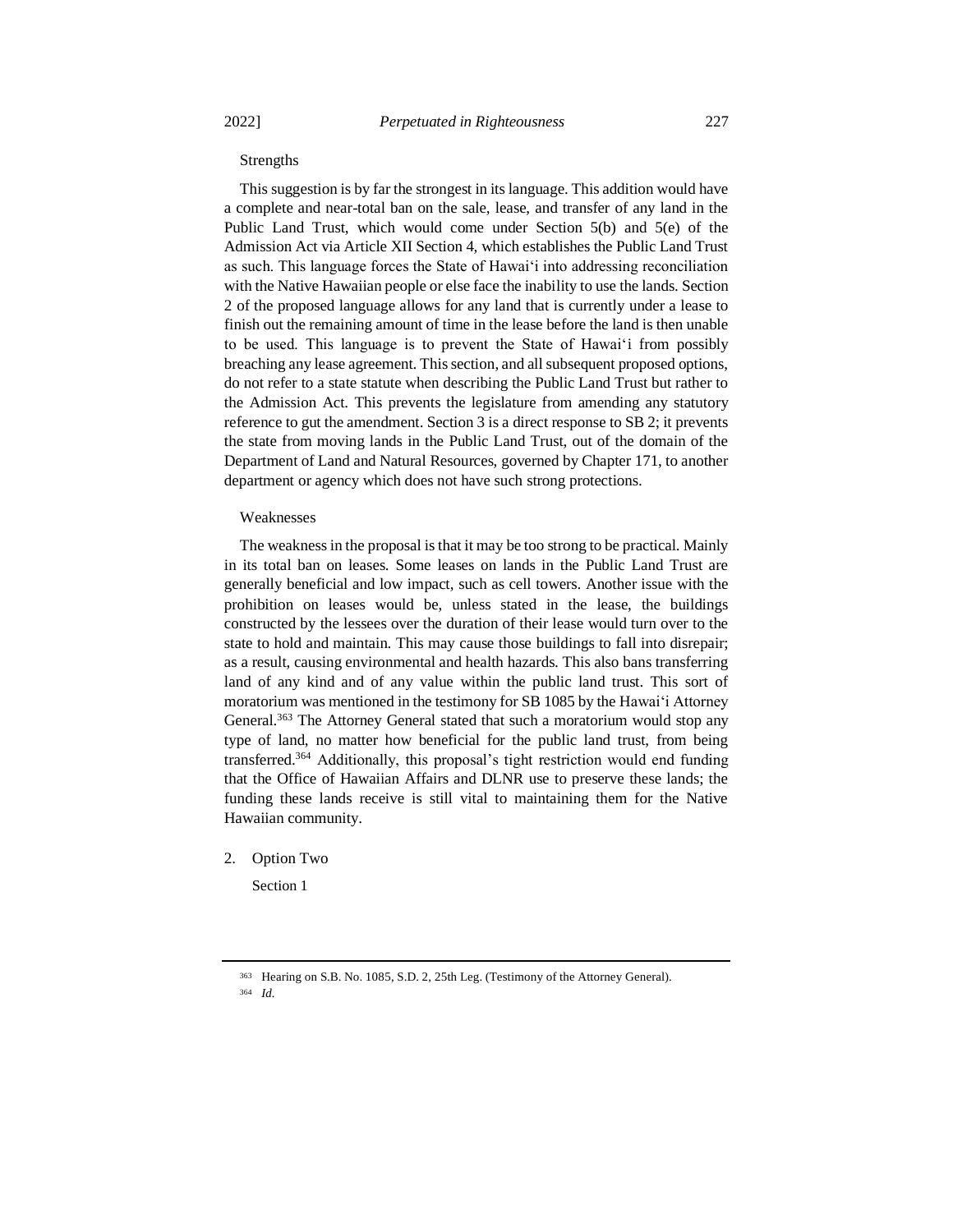The State shall not dispose of any land, by lease, sale in fee simple, gift or transfer, in the Public Land Trust, as established by Article XII Section 4, including any lands added to the Trust following admission.

#### Section 2

Any lands in the Public Land Trust that are currently under lease may remain under lease but shall not be renewed or extended.

## Section 3

The State may exchange lands in the Public Land Trust for private lands as provided by law, so long as the land acquired by the Trust is greater than or equal to the value, type, and size of the private land exchanged.

## Section 4

The State Government may not set aside or transfer lands in the Public Land Trust to other agencies within the State Government.

## Strengths

This proposal allows for slightly more flexibility in land exchanges, but only allows for exchanges and not total transfers. This section guarantees that the Public Land Trust will either stay the same or grow with land transfers. While allowing land transfers in the form of swapping land, this section still prohibits the state from moving lands out of the management of the DLNR and on to the less restrictive statutory scheme of another department.

#### Weaknesses

The weaknesses in this proposal are similar to Option One. First this option does allow for the exchange of lands for lands that are greater in value than the lands transferred out of the Public Land Trust. Further, another downside is that it does not allow for any land leasing in the Public Land Trust. Leasing of lands in the Public Land Trust may benefit the Native Hawaiian people; benefits could include housing, farming, business, or other economic development. The option to lease some of the "ceded lands" for a limited and restricted period of time may be, at some point in time, advantageous to Native Hawaiians; this option forecloses that option.

## 3. Option Three

Section 1

The State shall not dispose of any land, by sale in fee simple or gift in the Public Land Trust, as established by Section 5(b) and Section 5(e) of the Admission Act, including any lands added to the Trust following admission.

Section 2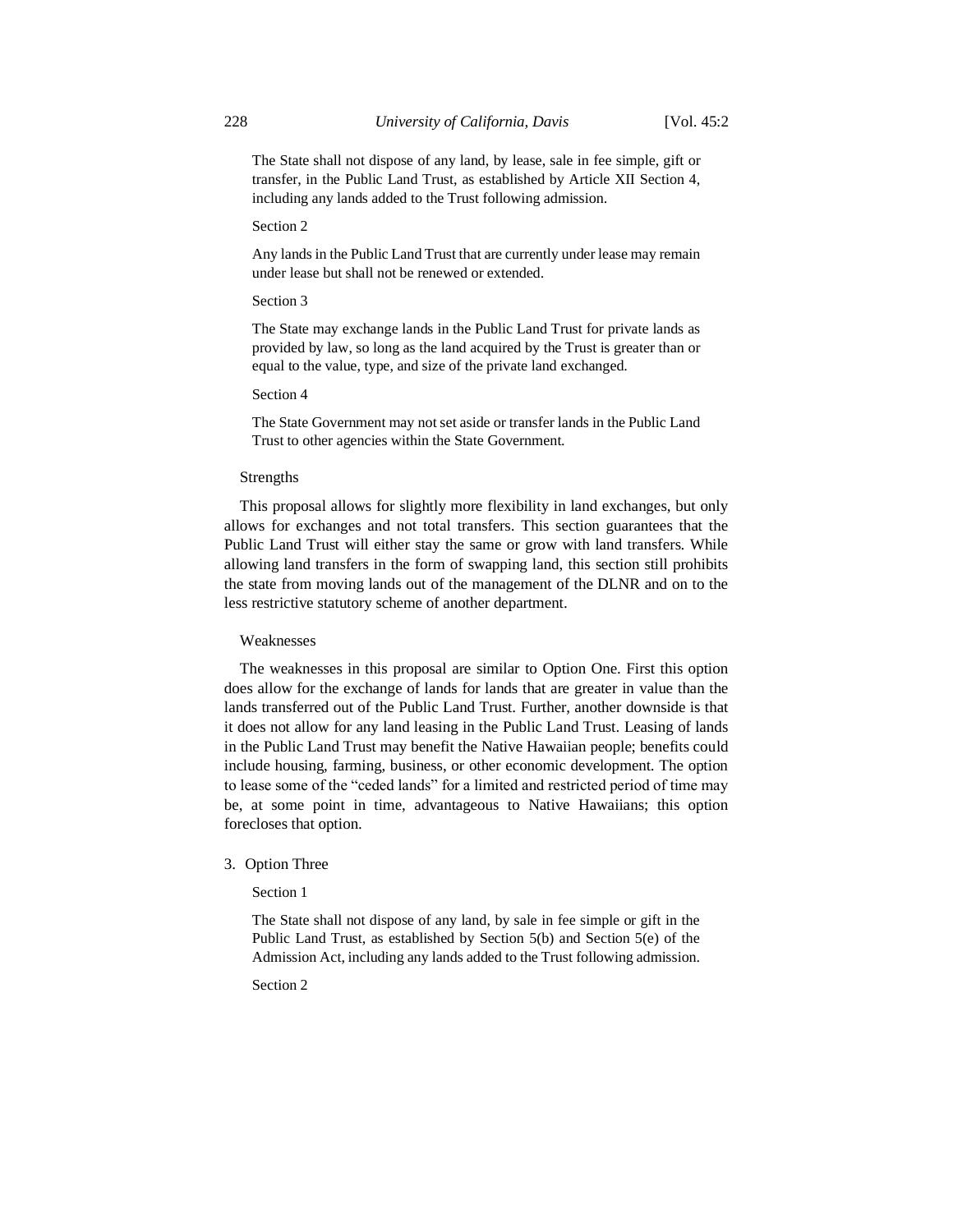The Legislature, via concurrent resolution presented by the Board of Land and Natural Resources, passed by both houses by a two-thirds majority vote, may approve the lease of land in the Public Land Trust. Any leases shall be limited to sixty-five years and shall not be renewed or extended for the current lessee. In order for the lands to be leased, the Board shall present:

The location of the land;

The size of the land;

Whether the land is on Crown or Government land or was acquired after August 15, 1895;

The names of all appraisers performing appraisals of the land to be leased and date of appraisal;

Appraised value of the land;

Purpose of the land being leased;

Detailed and finalized version of the development plans of the property.

Any amendment to the plans following approval shall require the lease to be re-approved via the same process stated in Section 1.

Section 3

The Legislature shall have the right to terminate the lease by a simple majority if the lessee is considered not to be acting in the best interests of the beneficiaries of the Public Land Trust.

Section 4

Any lease on the land for a duration exceeding ten years must also be approved by the Office of Hawaiian Affairs Board of Trustees before it may be effective.

#### Section 5

The State may exchange lands in the Public Land Trust for private lands as provided by law, so long as the land that is acquired by the Trust is greater than or equal to the value and size of the private land exchanged.

#### Section 6

The State Government may not set aside or transfer lands in the Public Land Trust to other agencies within the State Government.

#### Strengths

This proposal allows for more flexibility in all dimensions. It still prohibits the sale or gifting of the lands in the Public Land Trust; however, it allows for leasing under certain conditions. Notably, section two prevents the lease of land beyond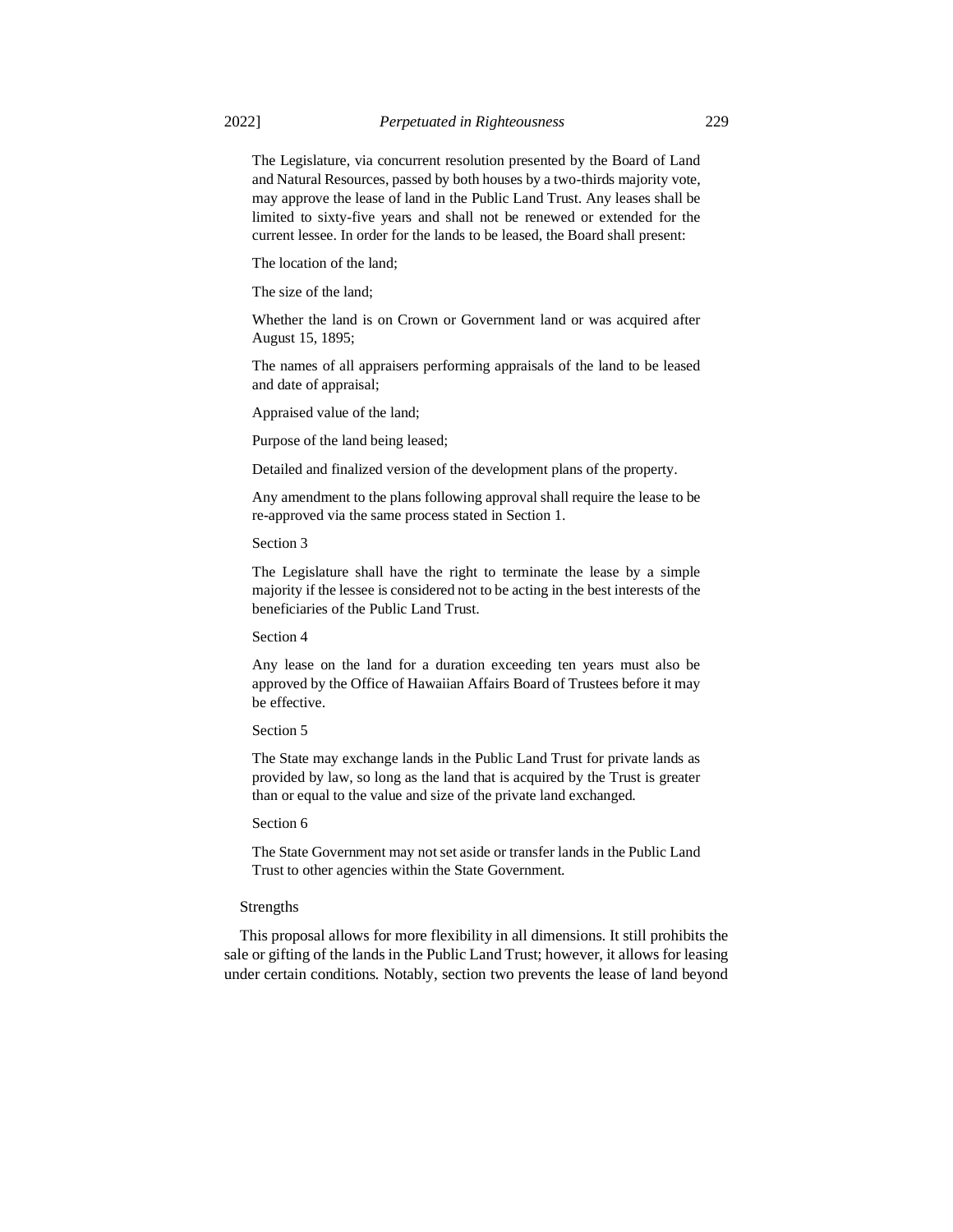65 years, thus, plugging the gap latched on to by HB 499. The conditions that must be met in order to lease lands were largely lifted from Hawaiʻi Revised Statute 171-64.7.<sup>365</sup> This section sets out that all critical information about the land being leased must be known before the legislature is to consider the proposal. This section also states that any amendment to the proposal voids any version that had already been approved, and the process must start over again. Section three allows for the legislature to act in a greater role in overseeing and maintaining the lands by allowing, through a simple majority, the cancellation of the lease "if the lessee is considered to not be acting in the best interest of the beneficiaries." This language is subjective by design and allows the beneficiaries to inform the legislature that they no longer believe the lessee is acting in their best interest and that the state should act on its fiduciary duty to end the lease. Finally, this has an added layer of protection in section four. This section requires the Board of Trustees for the Office of Hawaiian Affairs to approve the lease of lands before it goes into effect. The Office of Hawaiian Affairs also has a fiduciary responsibility to protect the Public Land Trust; this gives them the ability to independently halt the use of the lands if, as a trustee, they feel the land use will not be to the benefit of their beneficiaries.<sup>366</sup>

### Weaknesses

The greatest weakness in this option are the sections on leases. While section 2 does allow leases, section 3 may scare away investors who feel that the legislature will yank away their lease at any time. This, however, is not a "strong" weakness. Such a move by the legislature would require a vote on the measure, which can be difficult to get moving. The greatest weakness falls in section four; this may be a separation of powers violation. Allowing for the Office of Hawaiian Affairs to, in effect, have veto power over the legislature's abilities may be a violation of that doctrine. This section would be a ticking litigation time bomb waiting to happen, all dependent on how the Hawaiʻi Supreme Court rules on the issue. An amendment to this section to echo similar sections in the statute where the Office of Hawaiian Affairs receives notice at the same time as the legislature is possible in drafting.<sup>367</sup> Finally, this option does not mention exchange of land. This would mean that exchanging land in the Public Land Trust to private land would still be as it is under the Hawai'i Revised Statutes.<sup>368</sup>

4. Option Four

Section 1

<sup>365</sup> HAW. REV. STAT. § 171-64.7(c).

<sup>366</sup> *See generally*, *OHA v. HCDCH I*.

<sup>367</sup> *See* HAW. REV. STAT. § 171-64.7(c).

<sup>368</sup> HAW. REV. STAT. § 171-50.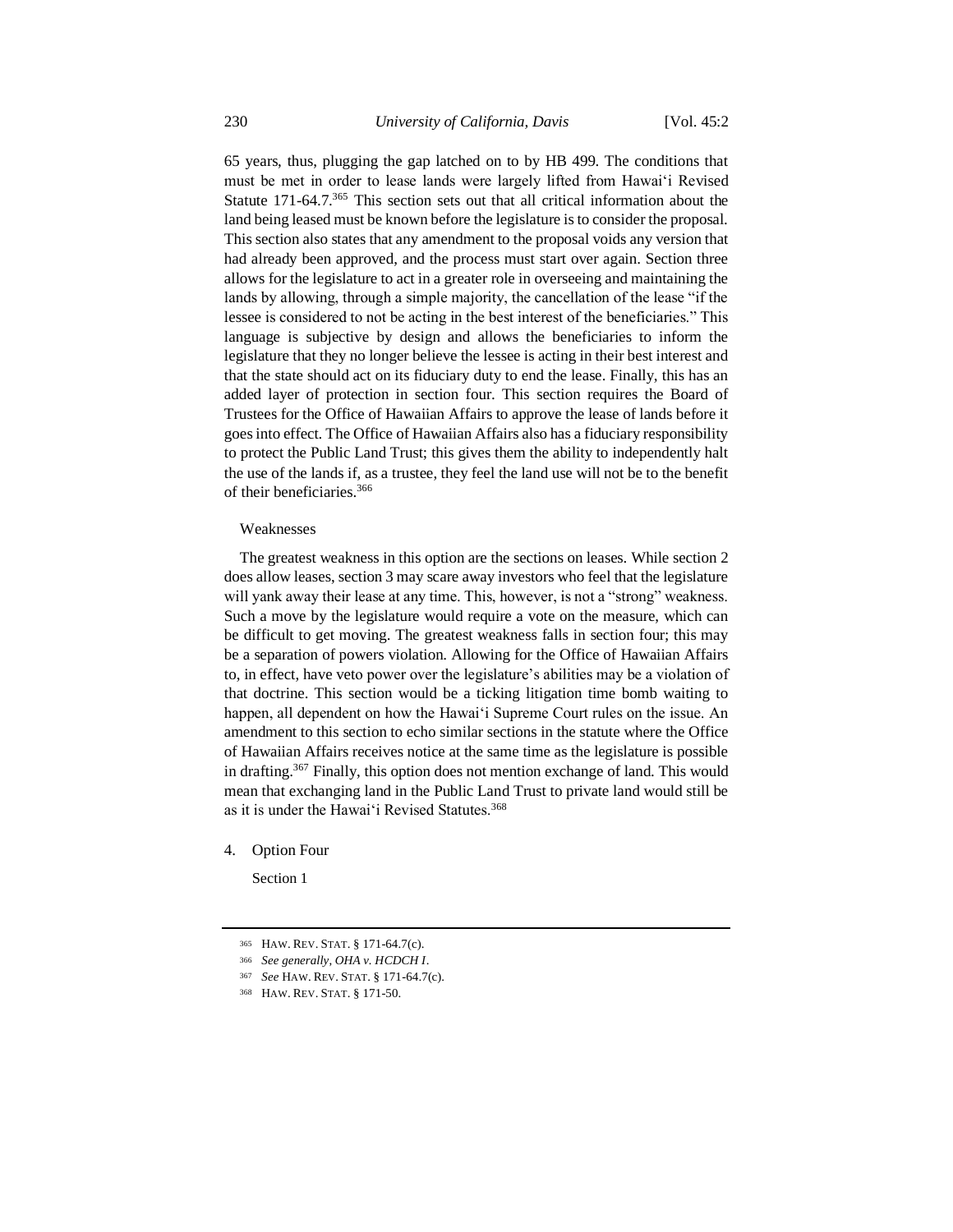The State shall not dispose of any land, by sale in fee simple or gift in the Public Land Trust, as established by Section 5(b) and Section 5(e) of the Admission Act, including any lands added to the Trust following admission.

Section 2

The Board of Land and Natural Resources may, via a concurrent resolution, request a lease be granted by the Legislature. The Legislature may approve the lease by a simple majority in both houses. Any leases shall be limited to sixty-five years without the option to extend the lease. For the legislature to consider the concurrent resolution, the resolution must contain:

The location of the land;

The size of the land;

Whether the land is on Crown of Government land or was acquired after August 15, 1895;

The names of all appraisers performing appraisals of the land to be leased;

Appraised value of the land;

Purpose of the land being leased;

Detailed and finalized version of the development plans of the property.

Any amendment to the plans following approval shall require the lease to be re-approved via the same process stated in Section 1.

Section 3

The Legislature shall have the right to terminate the lease by a simple majority if the lessee is considered to not be acting in the best interests of the beneficiaries of the Public Land Trust. Any lease renewal with the same lessee must be brought as a concurrent resolution and comply with Sections one and two.

Section 4

Before any concurrent resolution is brought before the legislature, the Board must have communicated with and seek input from the beneficiaries of the Public Land Trust.

Section 5

The State Government may not set aside or transfer lands in the Public Land Trust to other agencies within the State Government.

## Strengths

This option, like the others, continues to ban the sale or gift of the lands in the Public Land Trust. It offers developers who wish to lease the lands an avenue to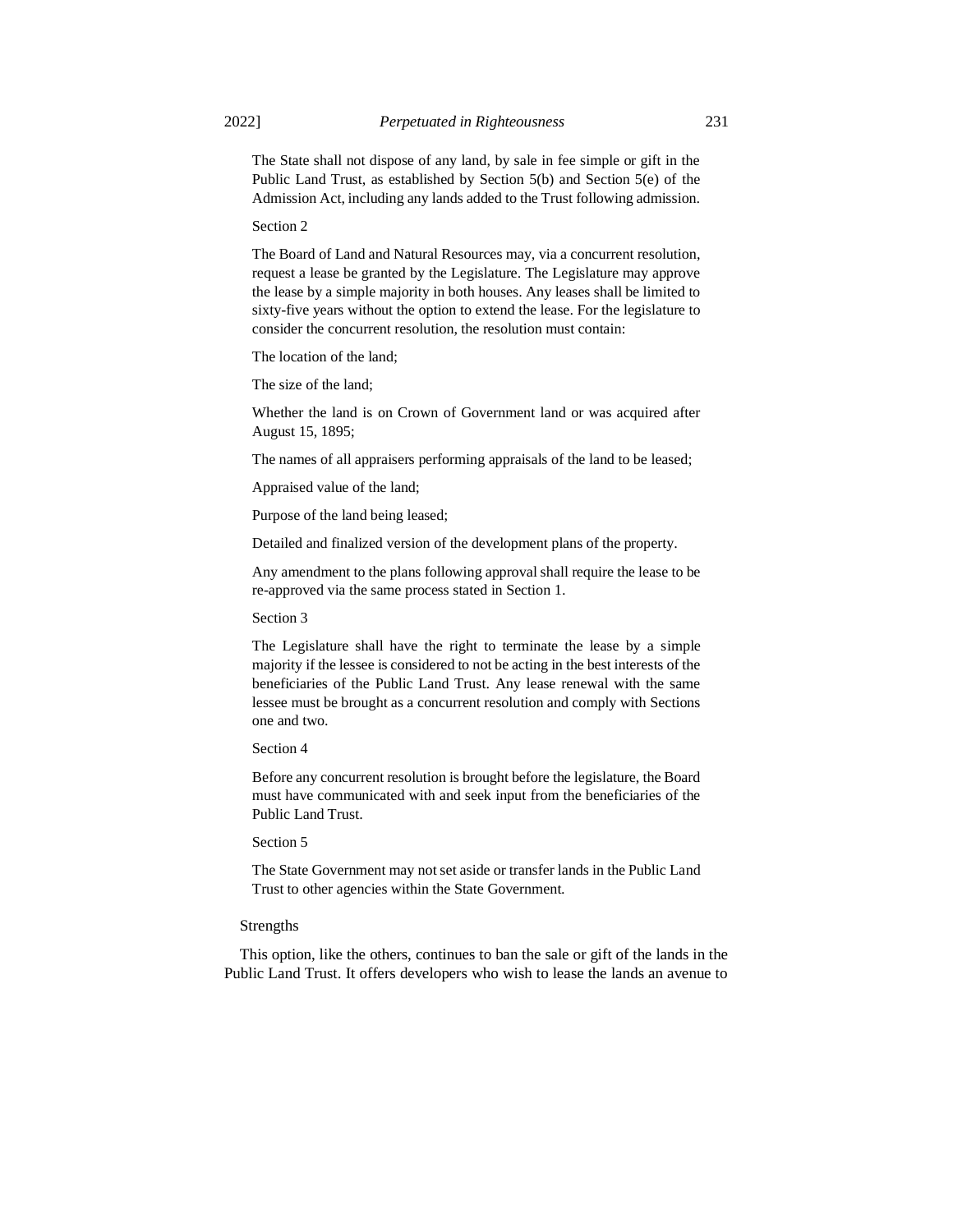acquire a lease from the Board of Land and Natural Resources. It allows for the legislature to review the request. For any change to the request, the Board must re-submit it to the legislature to review. Section four requires the Board of Land and Natural Resources to have a public comment period. This is similar to how administrative rules are made with the beneficiaries, before the concurrent resolution is brought before the legislature. This allows the legislature to quickly know the position of the beneficiaries of the Public Land Trust on the issue of the leasing land prior consideration and before the legislature.

#### Weaknesses

The primary weakness is that it requires the legislature to approve a lease of the lands via a simple majority vote, rather than a two-thirds majority vote which is currently required under the law for selling these lands.<sup>369</sup> While there is currently no legal protection via the legislature to leasing the "ceded lands," lowering the threshold to a simple majority, depending on the make-up of the legislature, may be tantamount to a rubber stamp. This section also does not require notification to the Office of Hawaiian Affairs or mandate its consent to the land being leased. While avoiding a constitutional issue like Option Three; it also prevents another entity, like the Office of Hawaiian Affairs, with a fiduciary duty to protect the Public Land Trust, from being fully informed from the very beginning.

5. Option Five

Section 1

The State shall not dispose of any land, by lease, sale in fee simple, gift or transfer, in the Public Land Trust, as established by Article XII Section 4, including any lands added to the Trust following admission.

#### Section 2

The Department of Land and Natural Resources shall be responsible for the leasing of lands in the Public Land Trust. The lands in the Public Land Trust shall not be set aside or transferred to any other agency, except to the Office of Hawaiian Affairs.

## Section 3

Any parcel proposed for leasing that is greater than one square kilometer must be approved by a vote of the Legislature with necessary specifications presented to the Legislature as provided by law.

Section 4

<sup>369</sup> *See* HAW. REV. STAT. § 171-64.7(b).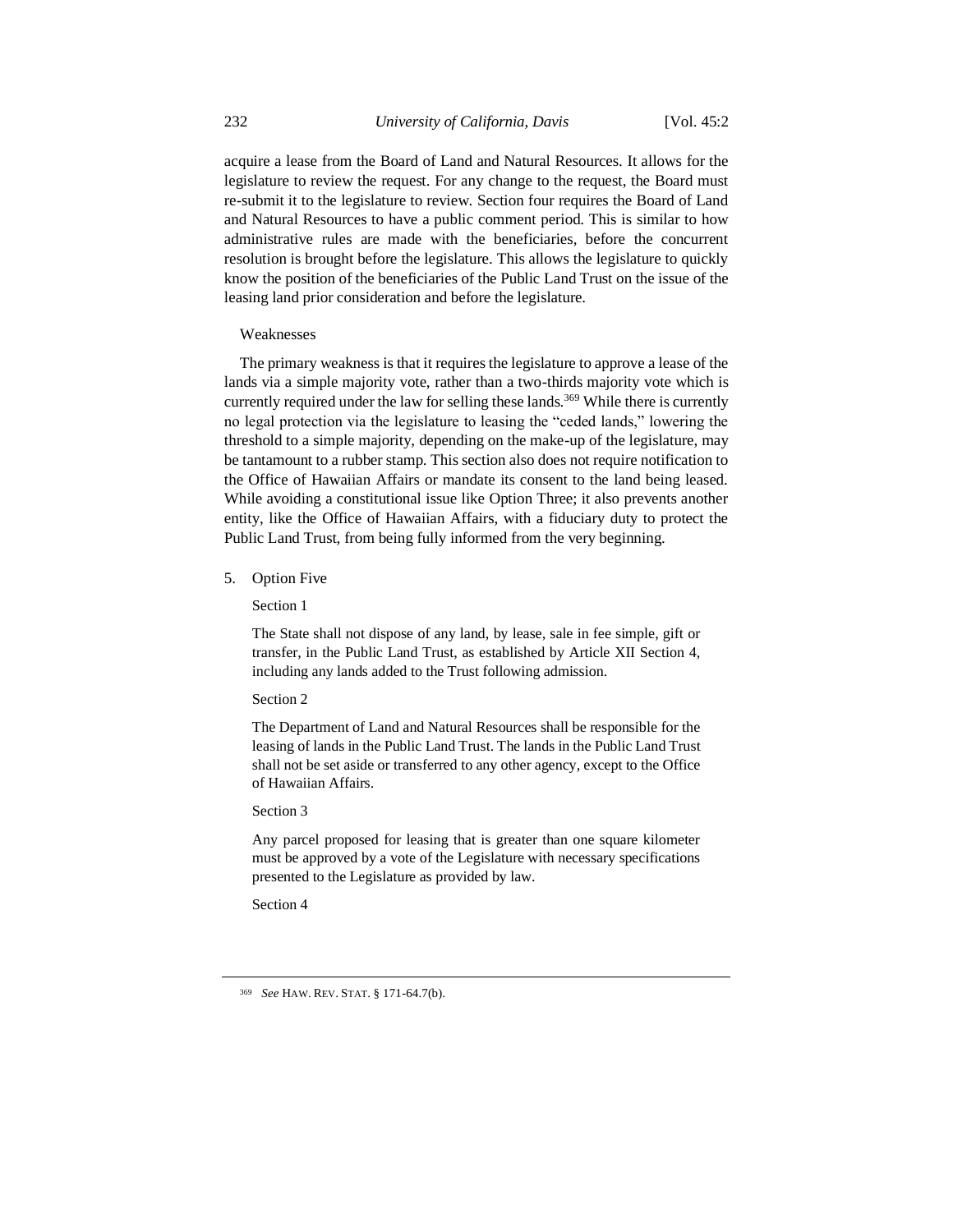The Department of Land and Natural Resources shall work with the Office of Hawaiian Affairs to designate land within the Public Lands Trust that may be leased. Both agencies must agree on the parcel size, lease duration, and lease terms before the land may be leasable.

#### Section 5

Any proposed leases of the Public Land Trust submitted to the Department of Land and Natural Resources must also be submitted to the Office of Hawaiian Affairs not later than three months before the Department signs the lease to the land.

## Strengths

This proposal is by far the most relaxed option proposed. This option continues the moratorium on the sale or gift of the Public Land Trust; however, it allows for the Department of Land and Natural Resources to lease the land out and does not require the department to pre-approve leases less than one square kilometer with the legislature. It does provide that the legislature must approve any lease on a parcel greater than one square kilometer, but the legislature must decide the size of the majority, plus the requirements that the department must meet. This option also requires the department to work with the Office of Hawaiian Affairs. The proposal prohibits the Government of Hawaiʻi from changing who controls the Public Land Trust lands from the Department of Land and Natural Resources with the sole exception that lands may be set aside and given to the Office of Hawaiian Affairs to hold in trust. This is based on the idea that as an elected body, working for the benefit of all Hawaiians, the Office of Hawaiian Affairs is better suited to find a productive use that is to the benefit of Native Hawaiians. Finally, the Department and the Office of Hawaiian Affairs must work together to determine which lands can be leasable and for the Department to give notice to the Office of Hawaiian Affairs of any upcoming leases.

#### Weaknesses

This proposal being the laxest, means that it leaves the lands open to some form of alienation. While it is open to a more current form of realty, in that lands in the Public Land Trust are open to various purposes, it does allow for their development and use. The primary weakness is that it leaves the Legislature the authority to decide what the requirements that the department or the Office of Hawaiian Affairs have to meet to lease the land. Further, the legislature gets to set which majority it wants to have when it votes to approve a lease. Another potential weakness is that, to avoid the one-square-kilometer rule, the department or the legislature could divide the parcels until they are all below one square kilometer, thus, nullifying that section of the option.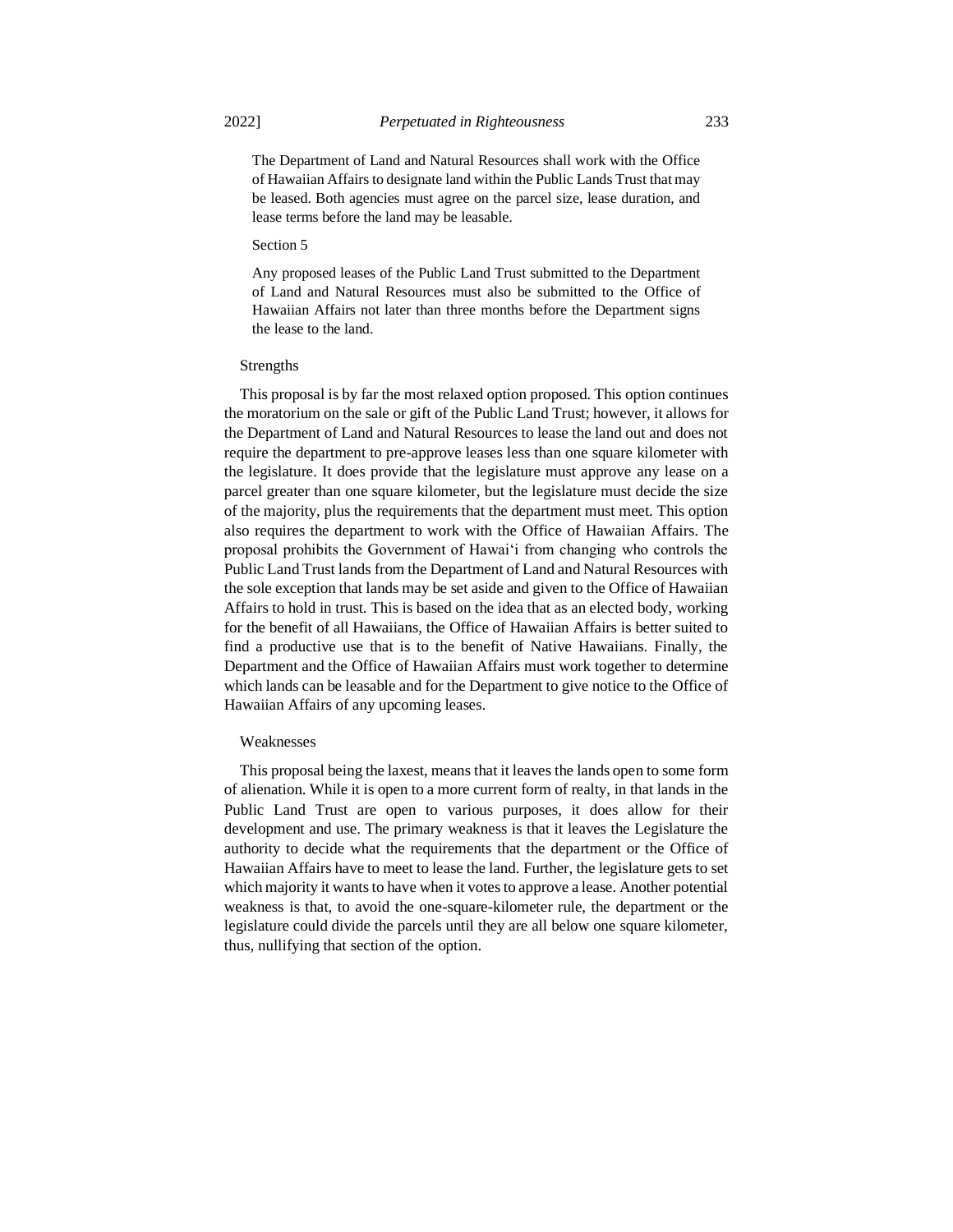## 6. Summary

Overall, there are many elements of each proposal that could add to a new option that would meet the political hurdles of the day. The intention of these proposed options is to prevent the Public Land Trust from developing these lands via leases to the extent that Native Hawaiians will never be able to have any outstanding claims heard. This could occur because of land conversion or because these lands would be owned de facto by a state agency leasing the land to a developer or the United States Military. The end goal of these proposals is for the State to move reconciliation with the Native Hawaiian community forward from its backburner position and settle the question of claims to Hawaiʻi's "ceded lands."

## *C. Process*

The Hawaiʻi State Constitution is rather clear about the amendment process. Pursuant to Article XVII, there are two paths that an amendment can take: the first path is through a constitutional convention, while the second path is an amendment proposed by the legislature. $370$  The writing will focus on the legislative option, although, the language proposed may serve to aid any future constitutional conventions.

For either option, the proposed amendment must be put to the people in a general election, the measure must then be approved by at least fifty percent of the voters who participated in the election, and the election must have at least 30 percent of the total eligible voter turnout.<sup>371</sup> In order to reach this stage, the proposed amendment must enjoy a two-thirds majority vote in both houses of the legislature.<sup>372</sup> Once the legislature adopts the measure, it must be broadcasted across the state via newspapers for the general public to read before the election.<sup>373</sup> Following the election and pending fifty percent of the people supporting the measure, the amendment will be adopted into the Constitution.<sup>374</sup>

## *D. General Weakness*

One major weakness to this approach is sheer politics. Whilst Hawaiʻi does have a Democratic supermajority, that does not mean that everything is unified and seamless.<sup>375</sup> On the issue of "ceded lands," the Hawaiʻi Legislature is rather divided, with the majority of the legislature swinging in the direction against a moratorium on the "ceded lands." This was evident in 2009 and in 2021. In 2009

<sup>370</sup> HAW. CONST. art. XVII § 1 (1978).

<sup>371</sup> HAW. CONST. art. XVII § 2, 3.

<sup>372</sup> *Id.* § 3.

<sup>373</sup> *Id.*

<sup>374</sup> *Id.*

<sup>375</sup> Hawaiʻi State Capitol, *All Legislators*, HAW. ST.. CAPITOL, https://www.capitol.hawaii.gov/ members/legislators.aspx?chamber=all.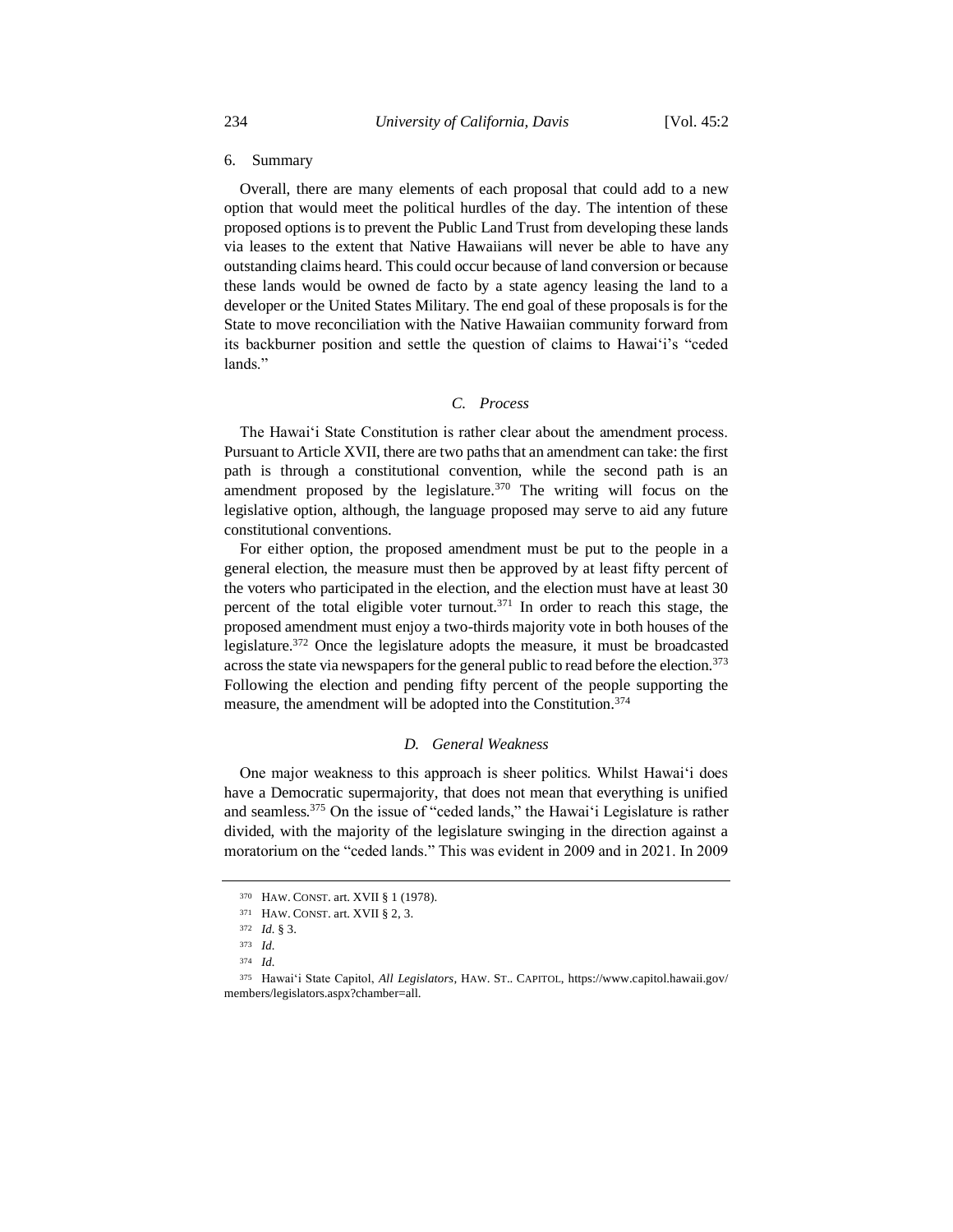the aforementioned SB 1085 was stalled in the House, and in 2021 HB 499 passed the House of Representatives smoothly with 36 in support and 15 against, and 25 to 9 in the Senate.<sup>376</sup> In 2009 SB 1677 (Act 176) passed 25 to 0 in the Senate and passed the House of Representatives 44 to 4.<sup>377</sup> This shows that when there is not a large amount of stress and pressure around the topic of the "ceded lands," the legislature is not prone to act on them in a favorable way. In 2009, the state had just come off of a massive legal battle starting in the early 1990s, which resulted in *OHA v. HCDCH I* and a United States Supreme Court decision that tossed around the question of the "ceded lands" a lot, bringing them to the public eye. Even then, as seen with SB 1085, the legislature was not keen on adopting a total moratorium on the alienation of "ceded lands." This was in contrast to a large amount of testimony in support of a full moratorium.<sup>378</sup>

The second obstacle and weakness would be getting the people of the State of Hawaiʻi at large to vote in favor of this amendment. Recall that the 1978 Amendment that created the Office of Hawaiian Affairs passed with a slim margin.<sup>379</sup> In the event that the legislature is not willing to amend the State Constitution to curb their power, these proposals may be adapted to fit legislation to accomplish part of their goal, although, they would still be open to repeal.

#### 1. Unintended Consequences

The unintended consequences of these options would be the halted development of the lands that would be beneficial to the Native Hawaiian community, such as low-income housing. Whilst federal law does prohibit limiting these housing developments by race, Native Hawaiians are a large portion of the state's low-income population.<sup>380</sup> Limiting or ending the leasing of lands to people who the lands are meant to benefit would cause damage or, at least, would not lessen the pressure on low-income people in Hawaiʻi.

<sup>376</sup> *See* 2009 Archives, SB1085 SD2 HD1, Hawaii State Legislature (2009), https://www.capitol.hawaii.gov/archives/measure\_indiv\_Archives8-

<sup>12.</sup>aspx?billtype=SB&billnumber=1085&year=2009; 2021 House Journal Day 54, 2021 Senate Journal Day 54 (unpublished). In the Hawaiian legislature, a member can vote "yes with reservations" on a final reading of the bill, these votes count towards the total yes votes. This is outside the scope of the paper but, such a system is dangerous and foolhardy in a final reading of the bill. Such "with reservation" votes are helpful in committee as they give an out for the member while the bill is under review and still open, but when the final vote is being cast, members should have to commit to a yes or no. H. Rules. § 11.6(2) (Haw. 2021) S. Rules § 71(1) (Haw. 2021).

<sup>377</sup> S. JOURNAL 25th Leg., Reg. Sess. 671 (Haw. 2009); H. JOURNAL 25th Leg., Reg. Sess. 879 (Haw. 2009).

<sup>378</sup> *See generally*, Hearing on S.B. No. 1677, 25th Leg. (2009) (referring to the large number of people who testified in favor of a full moratorium).

<sup>379</sup> Inter-university Consortium for Political and Social Research, Referenda and Primary Election Materials Part 50: Referenda Elections for Hawaiʻi, 39.

<sup>380</sup> 42 U.S.C. § 3604 (2018); *See* Research and Economic Analysis Division, *Demographic, Social, Economic, and Housing Characteristics for Selected Race Groups in Hawaiʻi*, Dep't. Bus. Econ. Dev. Tourism, March 2018.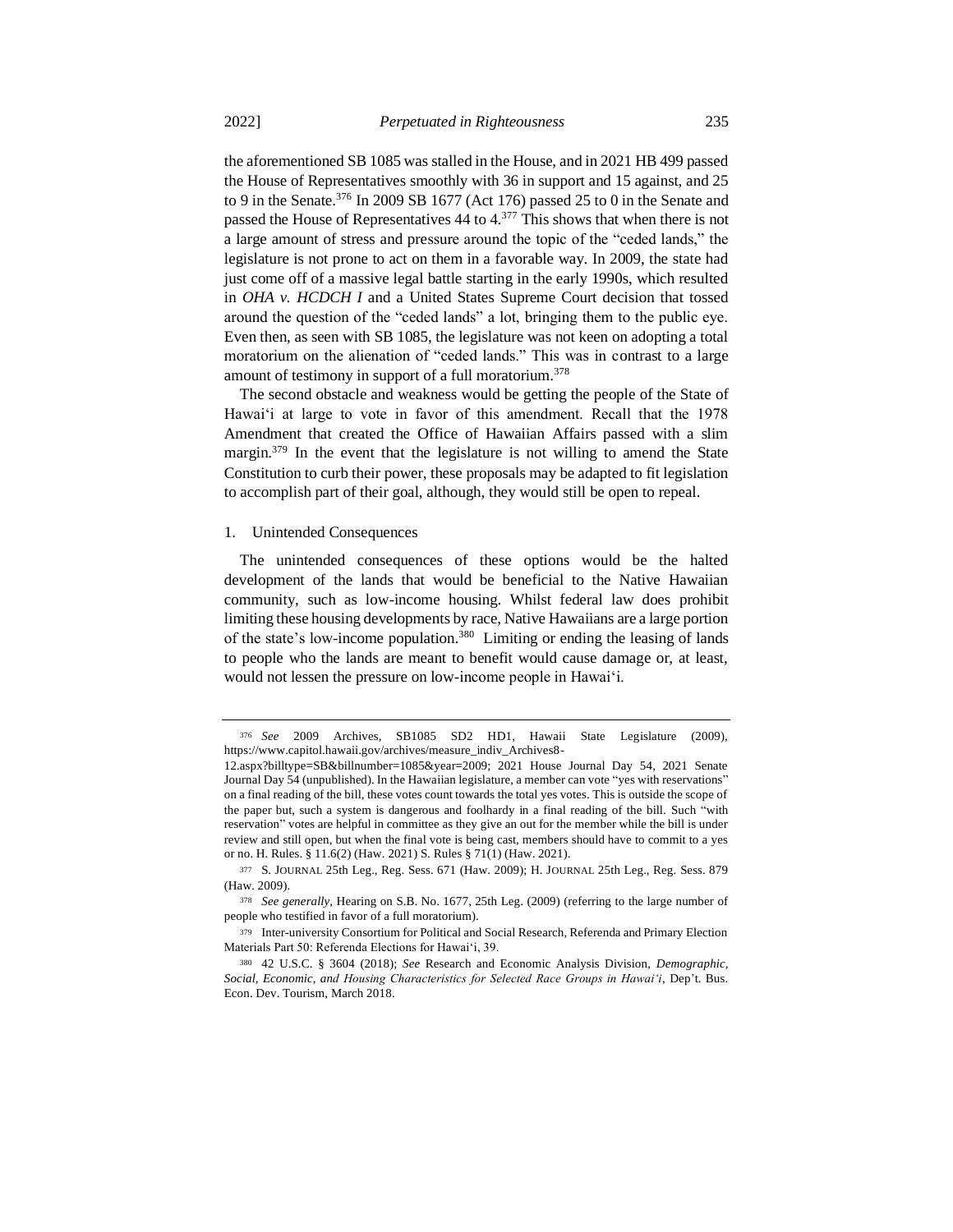Stifled economic development would create other consequences. Hawaiʻi's economy is tourist centric.<sup>381</sup> However, there are large pushes to diversify the economy and reduce the state's reliance on tourism. The proposals are meant, in part, to block further or new development of tourism on the "ceded lands" and allow for claims to finally be heard. However, these options could also make economic diversification more difficult by not allowing other sectors of an economy, such as high-tech, agriculture, or business access, via a lease or land, to construct structures, fields, or housing for workers. In agriculture, limiting leases to 65-years could create hesitation in investment depending on the size of the farm and the type of crops. This would be reliant on *who* is asking for a lease. The hurdles may put off large commercial agriculture, but small farmers may see an opportunity.

Another unintended consequence to consider would be the cost put onto future small businesses or individuals attempting to cultivate or develop lands in the Public Land Trust. There could be a backlog of leases, or a high cost incurred to move a concurrent resolution through the legislature. An individual seeking a parcel of land could likely not make such an effort. There would have to be a further process created by the legislature or executive branch to have an entity move the resolution through the legislature without incurring cost to an individual. The specifics of this proposal are outside the scope of this paper, but would be necessary to guarantee all beneficiaries of the Public Land Trust have the opportunity to develop their land without wealth having an impact on the likelihood of legislative approval.

A weakness that may not be immediately considered an issue is what to do with these amendments once reconciliation with the Native Hawaiian people is complete or met to the satisfaction of the people. Any such proposal would have to have a sunset clause that triggers once reconciliation formally begins, or an agreement with the legislature to put forth a new amendment to change the constitution to add new language that no longer has such a large burden on alienating the land. Whilst not exactly a weakness, it is a consideration that must be taken into account when presenting these options.

# VII.CONCLUSION

The history of Hawaiian land rights and usage links up with how the lands are used today. Since the overthrow of the Hawaiian Kingdom, Native Hawaiians have been without a land base to exercise their right to self-determination. The State of Hawaiʻi and the United States have also drifted away from their commitment to reconcile with the Native Hawaiian people since 1993 and the cases involving the alienation of the "ceded lands." Those cases and the current

<sup>381</sup> *See Hawaii's Economic Structure: An Analysis Using Industry Level Gross Domestic Product Data April 2020 Update*, Dep't. of Bus., Econ. Dev. and Tourism, April 2020, at 4-5, https://dbedt.hawaii.gov/economic/files/2020/04/GDP\_Report\_Final\_April2020.pdf.